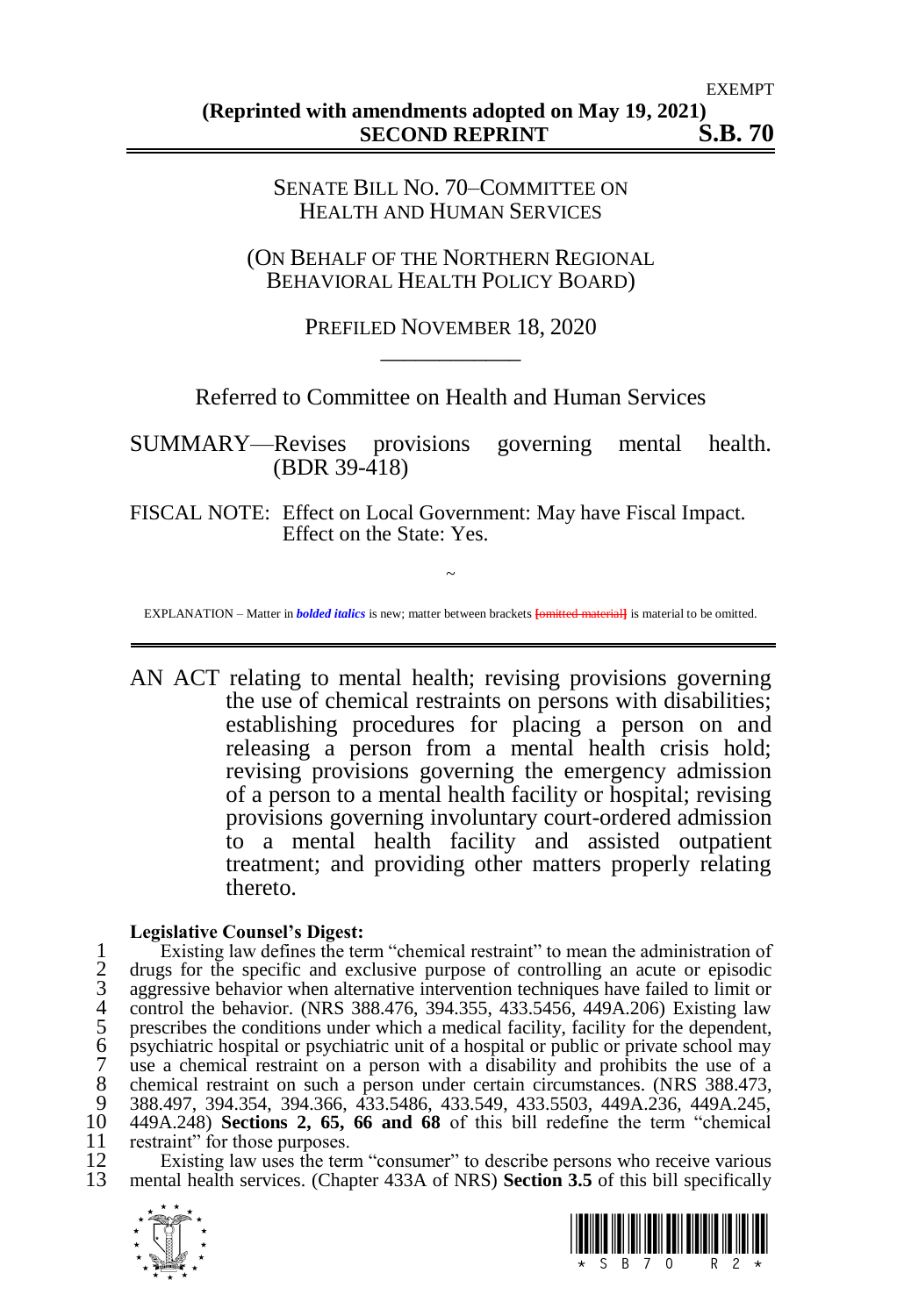14 defines that term to mean any person who voluntarily or involuntarily seeks and 15 may benefit from certain mental health services. 15 may benefit from certain mental health services.<br>16 Existing law authorizes an officer authori

16 Existing law authorizes an officer authorized to make arrests in this State, 17 certain providers of health care, or the spouse, parent, adult child or legal guardian 18 of a person alleged to be a person in a mental health crisis to apply for the 18 of a person alleged to be a person in a mental health crisis to apply for the 19 emergency admission of a person alleged to be a person in a mental health crisis to 20 a mental health facility or hospital. (NRS 433A.160) Existing law requires the 20 a mental health facility or hospital. (NRS 433A.160) Existing law requires the release of a person admitted under an emergency admission within 72 hours after 21 release of a person admitted under an emergency admission within 72 hours after<br>22 the submission of the application for emergency admission unless: (1) a petition is<br>23 filed for the involuntary court-ordered admission the submission of the application for emergency admission unless:  $(1)$  a petition is filed for the involuntary court-ordered admission of the person; or  $(2)$  the admission 24 is changed to a voluntary admission. (NRS 433A.145, 433A.150, 433A.200)<br>25 **Section 6** of this bill defines the term "mental health crisis hold" to m

**Section 6** of this bill defines the term "mental health crisis hold" to mean the detention of a person alleged to be a person in a mental health crisis for transport to, and assessment, evaluation, intervention and treatm 26 detention of a person alleged to be a person in a mental health crisis for transport to, and assessment, evaluation, intervention and treatment at, a public or private mental health facility or hospital. **Section 4** of this bill defines the term "emergency" 29 admission" to mean the involuntary admission of a person who has been placed on a mental health crisis hold to a public or private mental health facility or a hospital. 30 a mental health crisis hold to a public or private mental health facility or a hospital.<br>31 **Sections 9. 10 and 28-35** of this bill prescribe separate processes for the detention 31 **Sections 9, 10 and 28-35** of this bill prescribe separate processes for the detention of a person on a mental health crisis hold and the emergency admission of such a person. Specifically, **section 30** of this bill aut 32 of a person on a mental health crisis hold and the emergency admission of such a 33 person. Specifically, **section 30** of this bill authorizes an officer authorized to make  $34$  arrests in this State or certain providers of health care to place a person alleged to  $35$  be a person who is in a mental health crisis on a mental health crisis hold. Section 9 35 be a person who is in a mental health crisis on a mental health crisis hold. **Section 9** 36 of this bill authorizes such an officer or provider of health care, certain family 37 members, a person who is providing case management, support and supervision to 38 a person who has been conditionally released from a mental health facility or any 39 other person with a legitimate interest in a person alleged to be a person in a mental 39 other person with a legitimate interest in a person alleged to be a person in a mental 40 health crisis to petition for a court order to place a person alleged to be a person 40 health crisis to petition for a court order to place a person alleged to be a person 41 with a mental illness on a mental health crisis hold. **Section 29** of this bill 41 with a mental illness on a mental health crisis hold. **Section 29** of this bill 42 prescribes the conditions under which a person may be detained if the person is<br>43 placed on a mental health crisis hold. **Section 35** of this bill prescribes the 43 placed on a mental health crisis hold. **Section 35** of this bill prescribes the 44 requirements for releasing a person from a mental health crisis hold. **Sections 10,**  $\overline{45}$  **28. 31 and 32** of this bill prescribe the procedure for admitting a person to a mental 45 **28, 31 and 32** of this bill prescribe the procedure for admitting a person to a mental 46 health facility or hospital under an emergency admission. **Sections 10, 28 and 29** 47 require the release of a person placed on a mental health crisis hold within 72 hours 48 after the initiation of the hold, regardless of whether the person is admitted under an 48 after the initiation of the hold, regardless of whether the person is admitted under an 49 emergency admission, unless: (1) a petition is filed for the involuntary court-49 emergency admission, unless:  $(1)$  a petition is filed for the involuntary court-<br>50 ordered admission of the person; or  $(2)$  the admission is changed to a voluntary 50 ordered admission of the person; or  $(2)$  the admission is changed to a voluntary  $51$  admission. **Sections 1, 23, 37, 40, 55, 64, 67 and 70-72** of this bill make 51 admission. **Sections 1, 23, 37, 40, 55, 64, 67 and 70-72** of this bill make 52 conforming changes.<br>53 Existing law es

53 Existing law establishes a procedure for the involuntary court-ordered 54 admission of a person to a mental health facility or a program of community-based 54 admission of a person to a mental health facility or a program of community-based<br>55 or outpatient services. (NRS 433A.200-433A.330) Section 24 of this bill replaces 55 or outpatient services. (NRS 433A.200-433A.330) **Section 24** of this bill replaces 56 the term "program of community-based or outpatient services" with the term 57 "assisted outpatient treatment," which is defined to mean outpatient services provided pursuant to a court order to a person with a mental illness for the purpose 58 provided pursuant to a court order to a person with a mental illness for the purpose 59 of treating the mental illness, assisting the person to live and function in the 59 of treating the mental illness, assisting the person to live and function in the 60 community or prevent a relapse or deterioration. Sections 11-21 of this bill 60 community or prevent a relapse or deterioration. **Sections 11-21** of this bill 61 prescribe a separate process for the issuance of a court order requiring a person to  $62$  receive assisted outpatient treatment. Specifically, **section 11** of this bill authorizes: 62 receive assisted outpatient treatment. Specifically, **section 11** of this bill authorizes: 63 (1) the Administrator of the Division of Public and Behavioral Health of the 64 Department of Health and Human Services, certain providers of health care and 65 certain persons who have an interest in a person to petition the district court to 65 certain persons who have an interest in a person to petition the district court to  $66$  commence a proceeding for the issuance of a court order requiring assisted 66 commence a proceeding for the issuance of a court order requiring assisted 67 outpatient treatment of the person; and  $(2)$  a criminal defendant or the district 68 attorney to make a motion to the district court to commence a proceeding for the attorney to make a motion to the district court to commence a proceeding for the



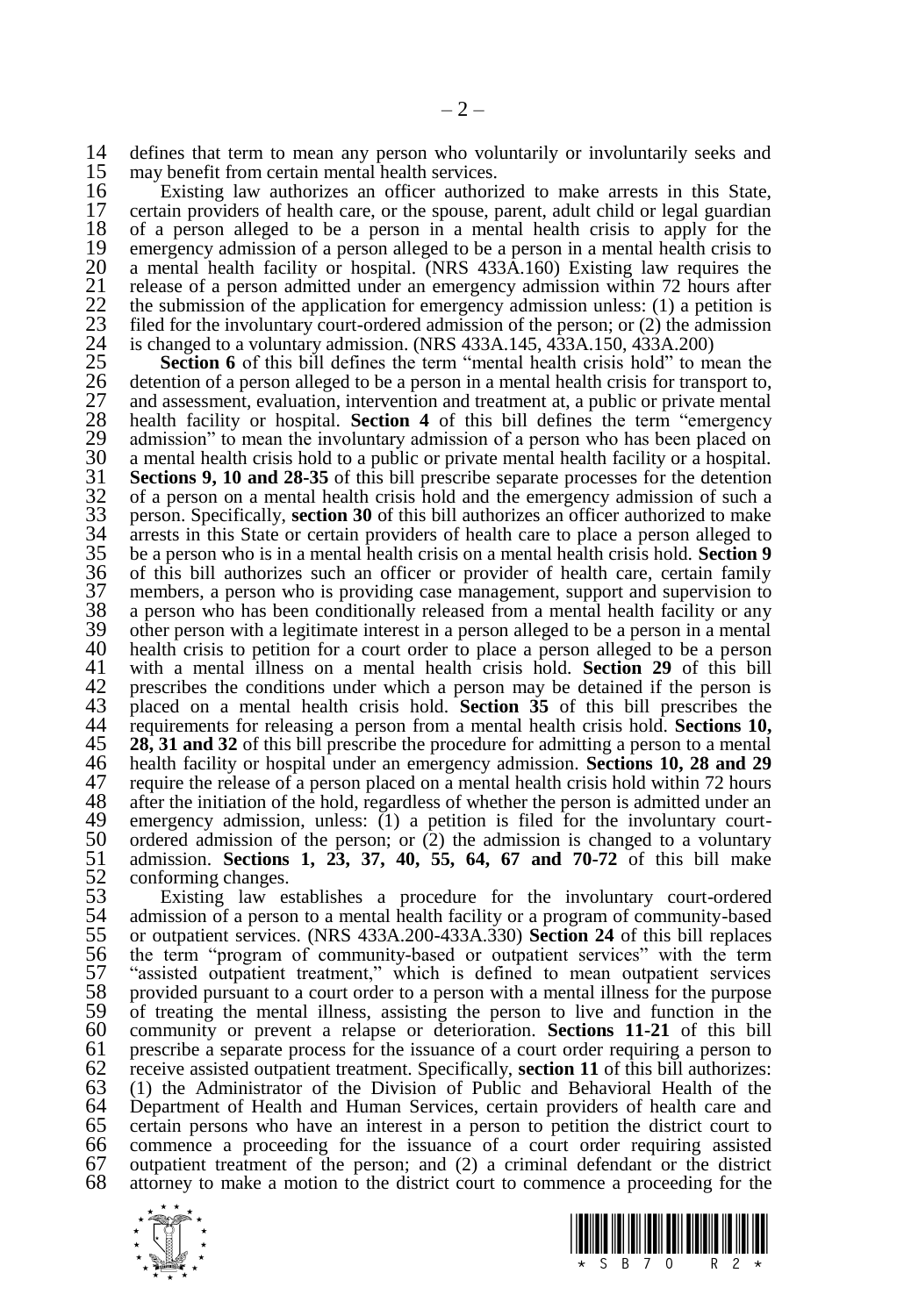69 issuance of a court order requiring assisted outpatient treatment of the defendant or<br>70 the district court to commence such a proceeding on its own motion **Section 11** 70 the district court to commence such a proceeding on its own motion. **Section 11** 71 prescribes the criteria for determining whether a person may be ordered to receive assisted outpatient treatment. **Section 13** of this bill requires certain persons who 72 assisted outpatient treatment. **Section 13** of this bill requires certain persons who 73 have evaluated a person who is the subject of a petition or motion for assisted 74 outpatient treatment to submit to the court a recommended treatment plan for the person. **Section 14** of this bill requires a person who is the subject of a petition or 75 person. **Section 14** of this bill requires a person who is the subject of a petition or 76 motion for assisted outpatient treatment to be represented by counsel at all stages of 77 the proceedings. **Section 18** of this bill authorizes a court to order a person to 77 the proceedings. **Section 18** of this bill authorizes a court to order a person to 78 receive assisted outpatient treatment if: (1) at the conclusion of the proceedings, 79 there is clear and convincing evidence that the person to be treated meets the 30 applicable criteria for the initiation or renewal of such treatment: and (2) a person 80 applicable criteria for the initiation or renewal of such treatment; and (2) a person 81 professionally qualified in the field of psychiatric mental health is able to treat the 82 person in the county where the person to receive the treatment resides. If a person 82 person in the county where the person to receive the treatment resides. If a person who has been ordered to receive assisted outpatient treatment fails to comply with 83 who has been ordered to receive assisted outpatient treatment fails to comply with 84 the order after reasonable efforts to solicit compliance and, as a result, may harm 84 the order after reasonable efforts to solicit compliance and, as a result, may harm  $85$  himself or herself or others, **section 20.5** of this bill authorizes the person 85 himself or herself or others, **section 20.5** of this bill authorizes the person responsible for providing the outpatient treatment to submit a petition for a court to 86 responsible for providing the outpatient treatment to submit a petition for a court to 87 order that the person be taken into custody to determine whether he or she is a 87 order that the person be taken into custody to determine whether he or she is a 88 person in a mental health crisis. **Section 21** of this bill prescribes a procedure for 88 person in a mental health crisis. **Section 21** of this bill prescribes a procedure for 89 renewing an order for assisted outpatient treatment. **Section 23.5** of this bill revises 89 renewing an order for assisted outpatient treatment. **Section 23.5** of this bill revises 90 the definition of "person professionally qualified in the field of psychiatric mental 90 the definition of "person professionally qualified in the field of psychiatric mental<br>91 health" for purposes relating to eligibility to provide assisted outpatient treatment 91 health" for purposes relating to eligibility to provide assisted outpatient treatment<br>92 and certain other purposes. Sections 1, 27, 38, 41, 44, 45, 49, 51-54, 57-63, 69 and 92 and certain other purposes. **Sections 1, 27, 38, 41, 44, 45, 49, 51-54, 57-63, 69 and**  93 **72-75** of this bill make conforming changes.<br>94 **Section 26** of this bill requires the I

94 **Section 26** of this bill requires the Division and the Attorney General to 95 approve all forms for the detainment, evaluation, treatment and conditional release 95 approve all forms for the detainment, evaluation, treatment and conditional release 96 of any person under chapter 433A of NRS and furnish the forms to the clerks of 97 district courts in each county. **Section 36** of this bill revises requirements governing 97 district courts in each county. **Section 36** of this bill revises requirements governing 98 a petition for involuntary court-ordered admission. **Section 39** of this bill requires a 98 a petition for involuntary court-ordered admission. **Section 39** of this bill requires a 99 person who submits such a petition to notify the court if the subject of the petition 100 is currently admitted to a mental health facility or hospital and is transferred to  $100$  is currently admitted to a mental health facility or hospital and is transferred to  $101$  another mental health facility or hospital. 101 another mental health facility or hospital.<br>102 Existing law: (1) requires the tran

102 Existing law: (1) requires the transfer of proceedings for the involuntary 103 admission of a person if professionals who are qualified to examine the person are 103 admission of a person if professionals who are qualified to examine the person are 104 not available in the county where the petition is filed: and (2) provides that the  $104$  not available in the county where the petition is filed; and (2) provides that the expense of proceedings for involuntary admission are to be paid by the county 105 expense of proceedings for involuntary admission are to be paid by the county 106 where the petition is filed or, if the subject of the petition does not reside in that 106 where the petition is filed or, if the subject of the petition does not reside in that 107 county, the county of the State where he or she last resided. (NRS 433A.260) 107 county, the county of the State where he or she last resided. (NRS 433A.260) 108 Section 41.5 of this bill imposes specific requirements for the transfer of 108 **Section 41.5** of this bill imposes specific requirements for the transfer of 109 proceedings from a county where qualified professionals are not available to 109 proceedings from a county where qualified professionals are not available to 110 conduct the examination to a county where qualified professionals are available. 110 conduct the examination to a county where qualified professionals are available.<br>111 **Section 41.5** also revises requirements governing the payment of the cost of 111 **Section 41.5** also revises requirements governing the payment of the cost of 112 proceedings for involuntary admission to require such cost to be paid by the county 112 proceedings for involuntary admission to require such cost to be paid by the county<br>113 in which the subject of the petition resides **Section 42** of this bill removes a 113 in which the subject of the petition resides. **Section 42** of this bill removes a 114 requirement that the same counsel must continue to represent a person who is 115 involuntarily admitted to a program of community-based or outpatient services 115 involuntarily admitted to a program of community-based or outpatient services 116 until the person is unconditionally released. Section 43 of this bill provides that. 116 until the person is unconditionally released. **Section 43** of this bill provides that, 117 once a person is involuntarily admitted to a mental health facility: (1) the admitting court is prohibited from transferring the case: and (2) the mental health facility is 118 court is prohibited from transferring the case; and  $(2)$  the mental health facility is required to notify the court if the person is transferred. **Section 50** of this bill 119 required to notify the court if the person is transferred. **Section 50** of this bill 120 prohibits the transfer of a consumer who has been admitted to a mental health 121 facility or required to receive assisted outpatient treatment to another facility or 121 facility or required to receive assisted outpatient treatment to another facility or provider of treatment, as applicable, unless arrangements relating to the costs of provider of treatment, as applicable, unless arrangements relating to the costs of



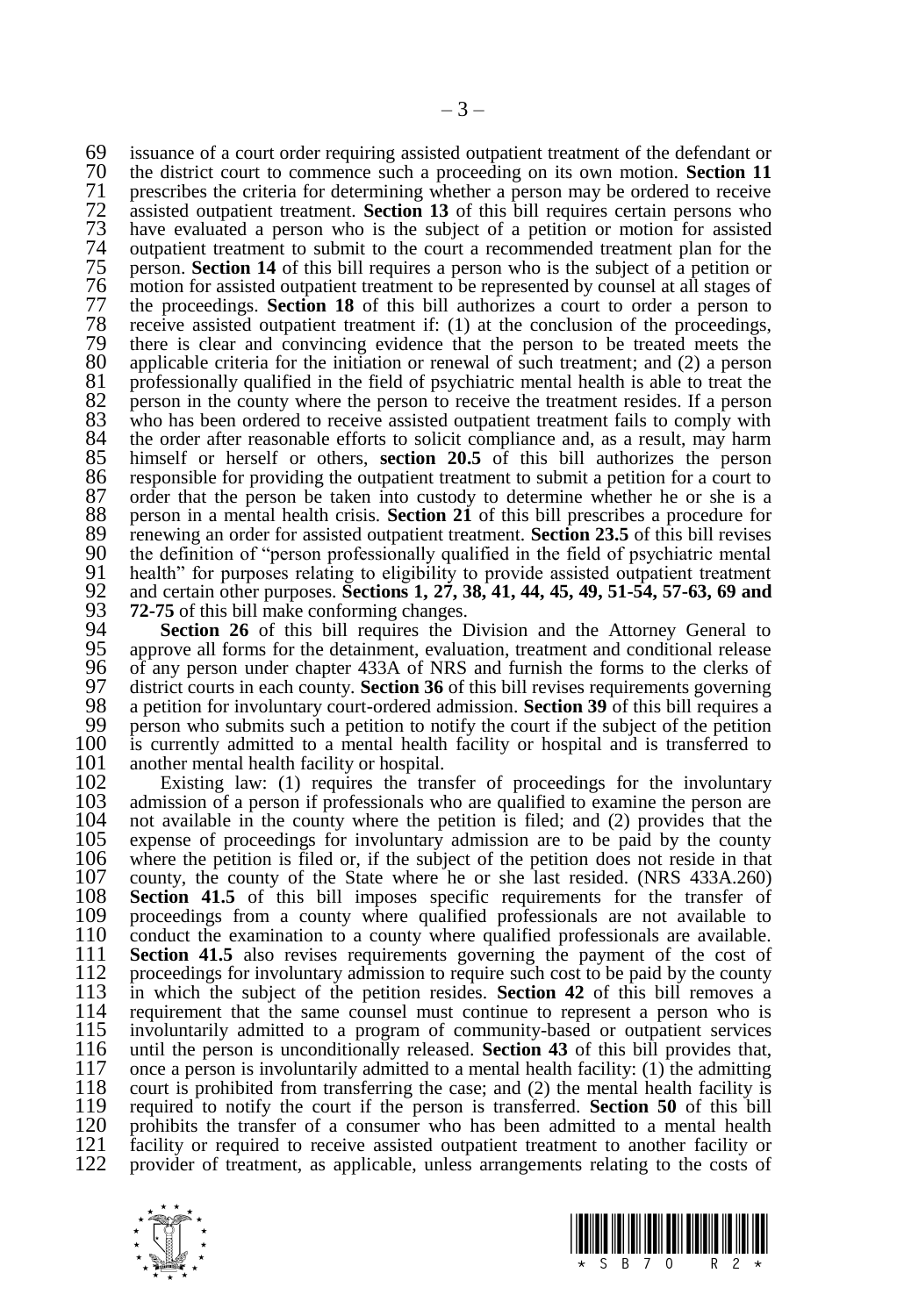123 treatment are made between the facility or provider and the consumer or the person who requested the admission or treatment. 124 who requested the admission or treatment.<br>125 Section 47 of this bill: (1) requires the

125 **Section 47** of this bill: (1) requires the notification of the court when a person 126 who has been involuntarily admitted to a mental health facility is conditionally 126 who has been involuntarily admitted to a mental health facility is conditionally released; (2) revises the criteria for determining whether such a person may be 127 released; (2) revises the criteria for determining whether such a person may be conditionally released; and (3) authorizes the court to periodically review the terms 128 conditionally released; and (3) authorizes the court to periodically review the terms 129 of the conditional release. **Sections 39 and 47** of this bill revise the procedure for 129 of the conditional release. **Sections 39 and 47** of this bill revise the procedure for 130 admitting a person who has been conditionally released to a mental health facility 131 or hospital when conditional release is no longer appropriate. **Section 48** of this 131 or hospital when conditional release is no longer appropriate. **Section 48** of this 132 bill: (1) abolishes a requirement that an evaluation team evaluate a person who is 132 bill: (1) abolishes a requirement that an evaluation team evaluate a person who is 133 involuntarily admitted by court order to a mental health facility or required to 133 involuntarily admitted by court order to a mental health facility or required to 134 receive assisted outpatient treatment before the person may be unconditionally 134 receive assisted outpatient treatment before the person may be unconditionally 135 released before the expiration of the order: and (2) makes certain other minor 135 released before the expiration of the order; and  $(2)$  makes certain other minor revisions concerning unconditional release. **Sections 39, 47, 48 and 48.5** of this bill 136 revisions concerning unconditional release. **Sections 39, 47, 48 and 48.5** of this bill 137 impose specific requirements concerning notification of the guardian of a person 138 who is released from a mental health facility or assisted outpatient treatment under 138 who is released from a mental health facility or assisted outpatient treatment under certain circumstances. 139 certain circumstances.<br>140 Existing law requ

140 Existing law requires a court to seal all records related to the admission and 141 treatment of any person admitted to a mental health facility or a program of 141 treatment of any person admitted to a mental health facility or a program of 142 community-based or outpatient services. (NRS 433A.715) Section 56 of this bill 142 community-based or outpatient services. (NRS 433A.715) **Section 56** of this bill 143 additionally requires a court to seal records governing any other proceedings 143 additionally requires a court to seal records governing any other proceedings 144 conducted under chapter 433A of NRS conducted under chapter 433A of NRS.

#### THE PEOPLE OF THE STATE OF NEVADA, REPRESENTED IN SENATE AND ASSEMBLY, DO ENACT AS FOLLOWS:

1 **Section 1.** NRS 433.4295 is hereby amended to read as 2 follows:

- 3 433.4295 1. Each policy board shall:
- 4 (a) Advise the Department, Division and Commission regarding:

5 (1) The behavioral health needs of adults and children in the 6 behavioral health region;<br> $\frac{7}{2}$  (2) Any progress

 (2) Any progress, problems or proposed plans relating to the provision of behavioral health services and methods to improve the provision of behavioral health services in the behavioral health 10 region;

11 (3) Identified gaps in the behavioral health services which 12 are available in the behavioral health region and any 13 recommendations or service enhancements to address those gaps;

 (4) Any federal, state or local law or regulation that relates to behavioral health which it determines is redundant, conflicts with other laws or is obsolete and any recommendation to address any such redundant, conflicting or obsolete law or regulation; and

18 (5) Priorities for allocating money to support and develop 19 behavioral health services in the behavioral health region.

20 (b) Promote improvements in the delivery of behavioral health 21 services in the behavioral health region.



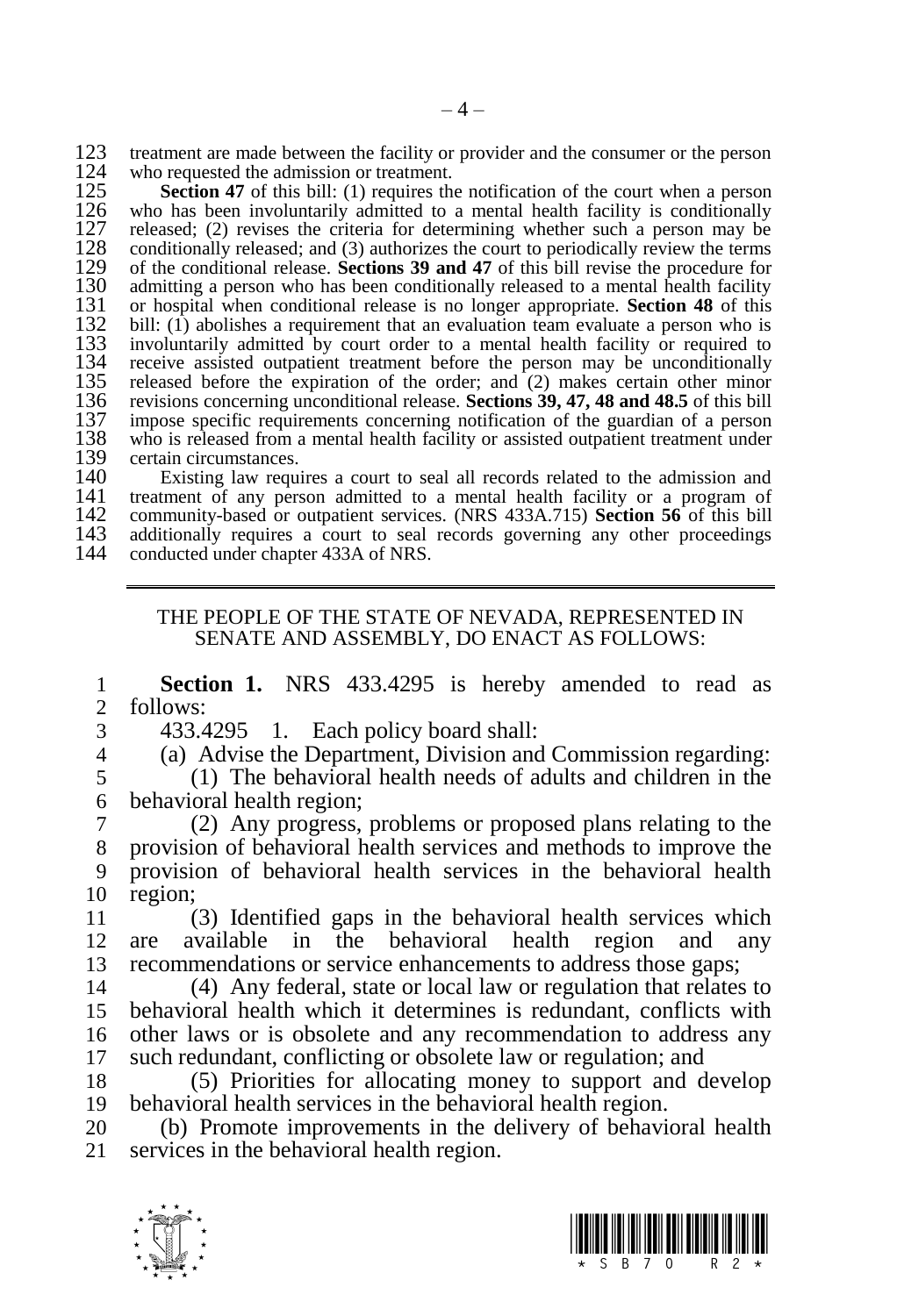(c) Coordinate and exchange information with the other policy boards to provide unified and coordinated recommendations to the Department, Division and Commission regarding behavioral health services in the behavioral health region.

 (d) Review the collection and reporting standards of behavioral health data to determine standards for such data collection and reporting processes.

 (e) To the extent feasible, establish an organized, sustainable and accurate electronic repository of data and information concerning behavioral health and behavioral health services in the behavioral health region that is accessible to members of the public on an Internet website maintained by the policy board. A policy board may collaborate with an existing community-based organization to establish the repository.

 (f) To the extent feasible, track and compile data concerning *persons placed on a mental health crisis hold pursuant to NRS 433A.160,* persons admitted to mental health facilities and hospitals *under an emergency admission* pursuant to **[**NRS 433A.145 to 433A.197, inclusive, and**]** *section 10 of this act, persons admitted*  20 to mental health facilities **[and programs of community based or** 21 **outpatient services]** *under an involuntary court-ordered admission*  outpatient services**]** *under an involuntary court-ordered admission*  pursuant to NRS 433A.200 to 433A.330, inclusive, *and persons ordered to receive assisted outpatient treatment pursuant to*  sections 11 to 21, *inclusive*, of this act in the behavioral health 25 region, including, without limitation:<br>26 (1) The outcomes of treatment

(1) The outcomes of treatment provided to such persons; and

 (2) Measures taken upon and after the release of such persons to address behavioral health issues and prevent future *mental health crisis holds and* admissions.

 (g) Identify and coordinate with other entities in the behavioral health region and this State that address issues relating to behavioral health to increase awareness of such issues and avoid duplication of efforts.

 (h) In coordination with existing entities in this State that address issues relating to behavioral health services, submit an annual report to the Commission which includes, without limitation:

 (1) The specific behavioral health needs of the behavioral health region;

 (2) A description of the methods used by the policy board to collect and analyze data concerning the behavioral health needs and problems of the behavioral health region and gaps in behavioral health services which are available in the behavioral health region, including, without limitation, a list of all sources of such data used by the policy board;



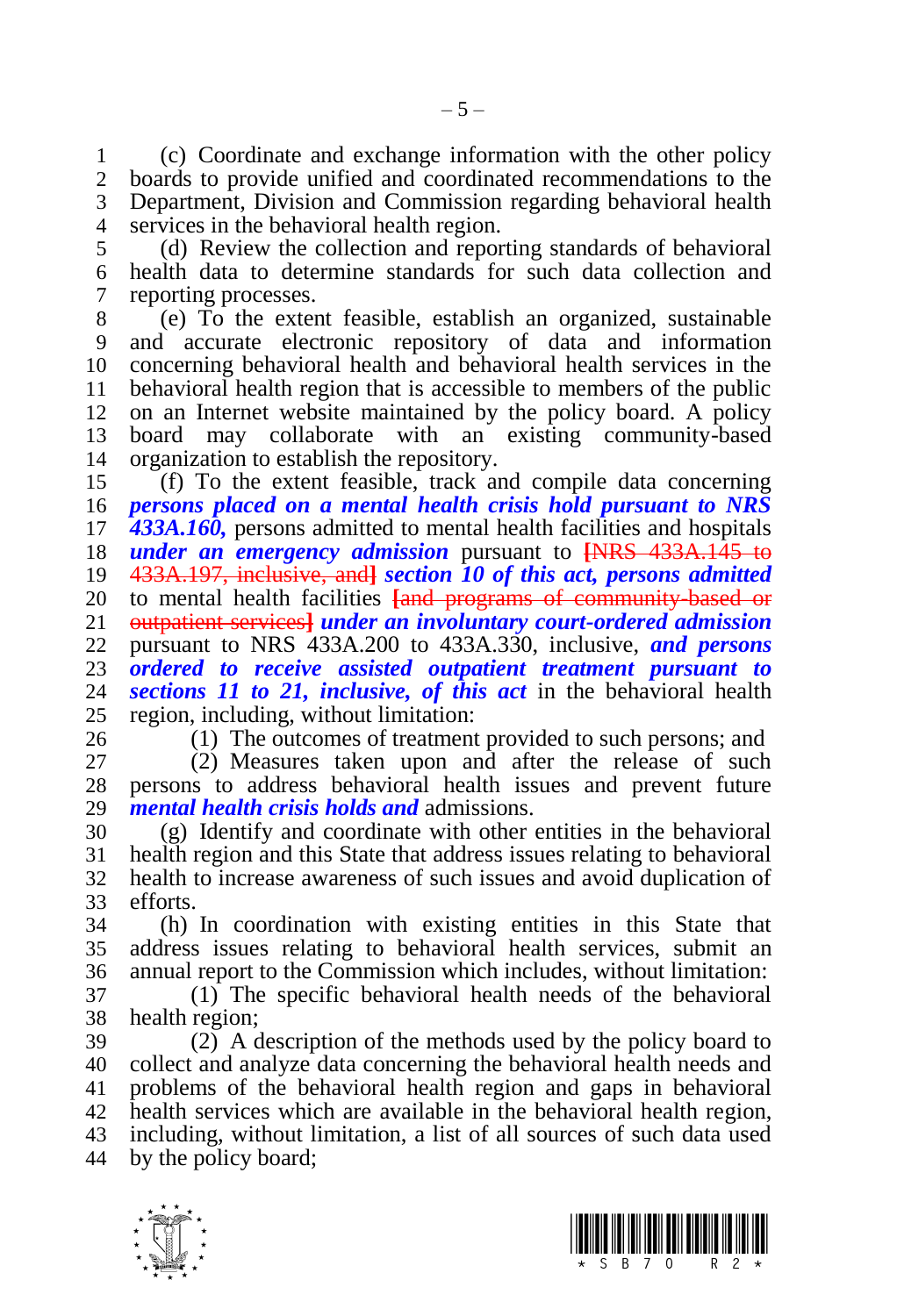1 (3) A description of the manner in which the policy board<br>2 has carried out the requirements of paragraphs (c) and (g) of has carried out the requirements of paragraphs  $(c)$  and  $(g)$  of subsection 1 and the results of those activities; and

 (4) The data compiled pursuant to paragraph (f) and any conclusions that the policy board has derived from such data.

 2. A report described in paragraph (h) of subsection 1 may be submitted more often than annually if the policy board determines that a specific behavioral health issue requires an additional report to the Commission.

**Sec. 2.** NRS 433.5456 is hereby amended to read as follows:

 433.5456 "Chemical restraint" means the administration of drugs *to a person* for the specific and exclusive purpose of controlling an acute or episodic **[**aggressive**]** behavior *that places the person or others at a risk of harm* when *less restrictive* alternative intervention techniques have failed to limit or control the behavior. The term does not include the administration of drugs **[**on a regular basis, as**]** prescribed by a physician, **[**to treat the symptoms of**]** *physician assistant or advanced practice registered nurse as standard treatment for the* mental **[**,**]** *or* physical **[**, emotional or 20 behavioral disorders and for assisting a person in gaining self-<br>21 control over his or her impulses. *I condition of the person*. control over his or her impulses.**]** *condition of the person.*

 **Sec. 3.** Chapter 433A of NRS is hereby amended by adding thereto the provisions set forth as sections 3.5 to 22, inclusive, of this act.

 **Sec. 3.5.** *"Consumer" means any person who, whether voluntarily or involuntarily, seeks and can benefit from care, treatment and training:*

 *1. In a public or private mental health facility or other public or private facility offering mental health services; or*

 *2. From a person professionally qualified in the field of psychiatric mental health who provides assisted outpatient treatment.*

 **Sec. 4.** *"Emergency admission" means the involuntary admission of a person who has been placed on a mental health crisis hold to a public or private mental health facility or hospital pursuant to section 10 of this act.*

 **Sec. 5.** *"Involuntary court-ordered admission" means the admission of a person in a mental health crisis to a public or private mental health facility ordered by a court pursuant to NRS 433A.200 to 433A.330, inclusive.*

 **Sec. 6.** *"Mental health crisis hold" means the detention of a person alleged to be a person in a mental health crisis for transport, assessment, evaluation, intervention and treatment pursuant to NRS 433A.160.*



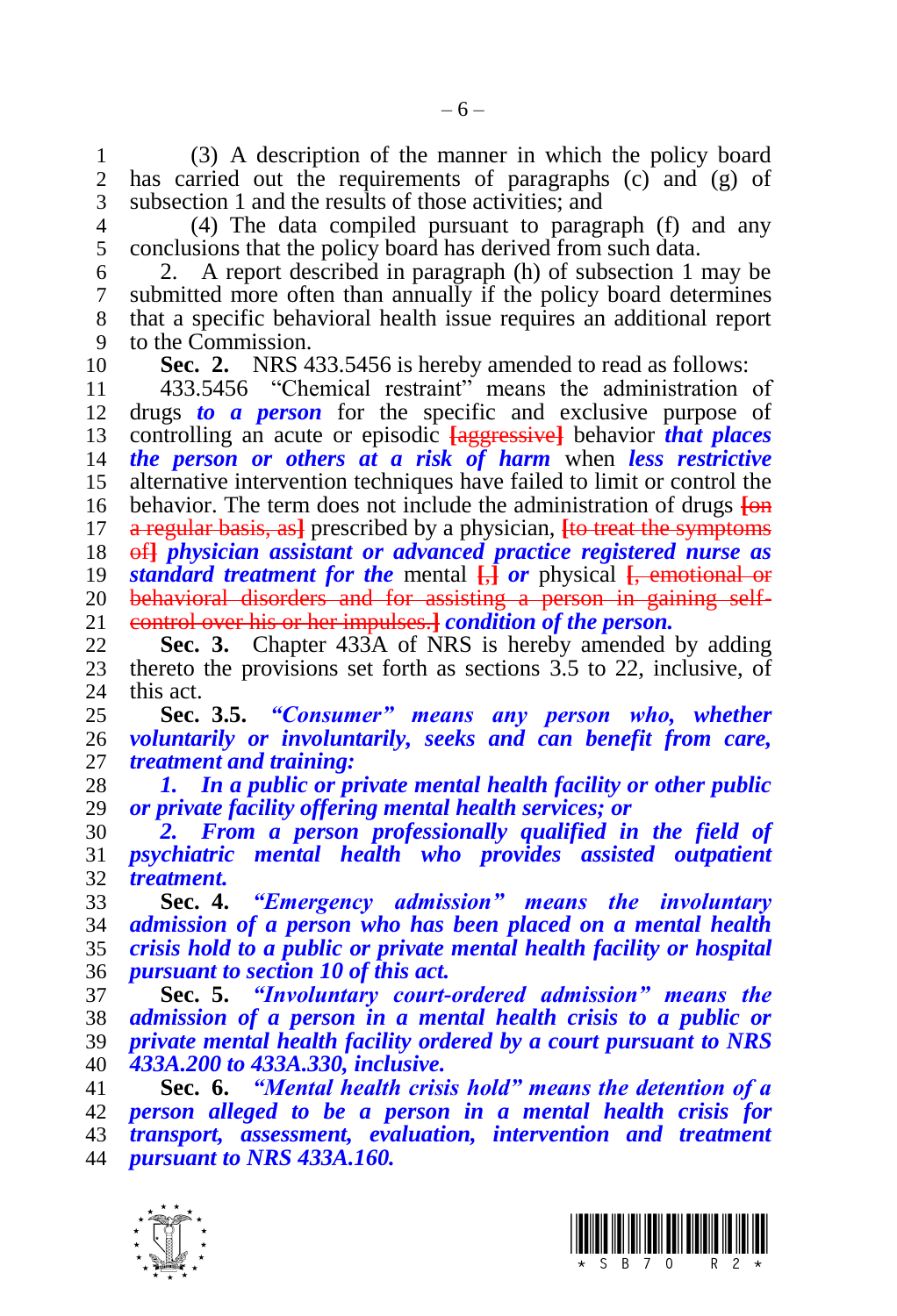**Sec. 7.** *"Supporter" has the meaning ascribed to it in NRS 162C.090.*

 **Sec. 8.** *"Voluntary admission" means the admission of a person to a public or private mental health facility or a division facility pursuant to NRS 433A.140 as a voluntary consumer for the purposes of observation, diagnosis, care and treatment.*

 **Sec. 9.** *1. A person listed in subsection 2 may petition a district court for an order requiring any peace officer to place a person alleged to be in a mental health crisis on a mental health crisis hold pursuant to NRS 433A.160.*

*2. A petition pursuant to subsection 1 may be made by:*

 *(a) An officer authorized to make arrests in the State of Nevada;*

 *(b) A physician, physician assistant, psychologist, marriage and family therapist, clinical professional counselor, social worker or registered nurse;*

 *(c) The spouse, parent, adult child or legal guardian of a person alleged to be a person in a mental health crisis;* 

 *(d) A person who is providing case management, support and supervision to a person who has been conditionally released pursuant to NRS 433A.380, including, without limitation, a member of the staff of a community treatment program, social services agency, mobile crisis team or multi-disciplinary team that is providing case management, support and supervision to the person who is the subject of the petition; or*

 *(e) Any other person who has a legitimate interest in a person alleged to be a person in a mental health crisis.* 

 *3. The district court may issue an order to place a person alleged to be in a mental health crisis on a mental health crisis hold only if it is satisfied that there is probable cause to believe that the person who is the subject of the petition is a person in a mental health crisis. If the district court issues such an order, the court shall ensure the delivery of the order to the sheriff of the county. The sheriff shall:*

 *(a) Provide the order to the public or private mental health facility or hospital to which the person placed on a mental health crisis hold is transported; or* 

 *(b) Arrange for the person who transports the person placed on a mental health crisis hold to a public or private mental health facility or hospital to provide the order to the facility or hospital.*

 **Sec. 10.** *1. A public or private mental health facility or hospital may admit a person who has been placed on a mental health crisis hold under an emergency admission if:*

 *(a) After conducting an examination pursuant to NRS 433A.165, a physician, physician assistant or advanced practice* 



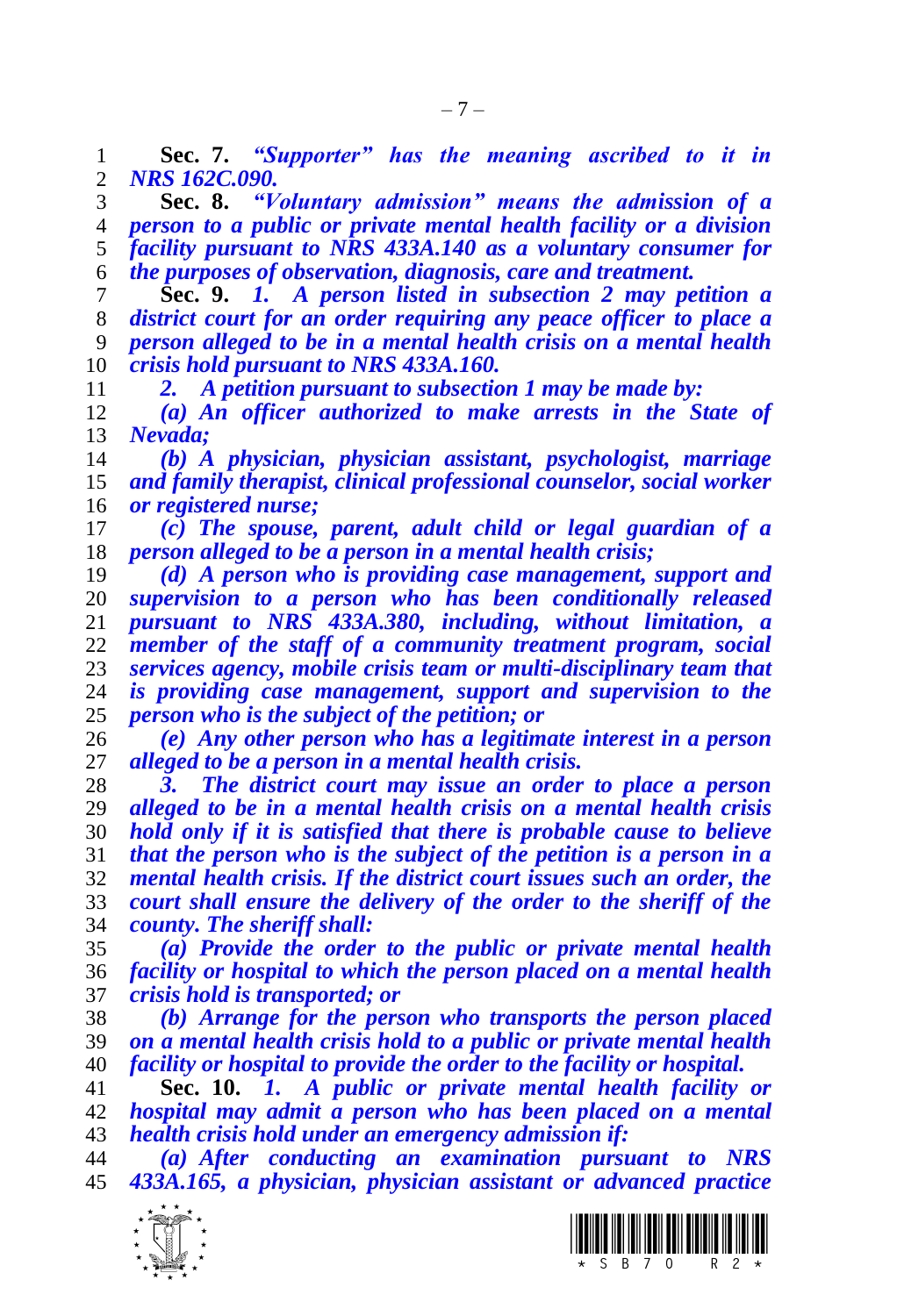*registered nurse determines that the person does not have a medical condition, other than a psychiatric condition, which requires immediate treatment;*

 *(b) A psychologist, a physician, a physician assistant under the supervision of a psychiatrist, a clinical social worker who has the psychiatric training and experience prescribed by the Board of Examiners for Social Workers pursuant to NRS 641B.160 or an advanced practice registered nurse who has the psychiatric training and experience prescribed by the State Board of Nursing pursuant to NRS 632.120, who is employed by the public or private mental health facility or hospital completes a certificate pursuant to NRS 433A.170;*

 *(c) A psychiatrist or a psychologist or, if a psychiatrist or a psychologist is not available, a physician or an advanced practice registered nurse who has the training and experience prescribed by the State Board of Nursing pursuant to NRS 632.120, evaluates the person at the time of admission and determines that the person is a person in a mental health crisis; and*

*(d) A psychiatrist approves the admission.*

 *2. The provisions of subsections 2 and 3 of NRS 433A.150 continue to apply to a person who is admitted to a public or private mental health facility or hospital under an emergency admission pursuant to this section.*

 **Sec. 11.** *1. A proceeding for an order requiring any person in the State of Nevada to receive assisted outpatient treatment may be commenced by the filing of a petition for such an order with the clerk of the district court of the county where the person who is to be treated is present. The petition may be filed by:*

 *(a) Any person who is at least 18 years of age and resides with the person to be treated;*

 *(b) The spouse, parent, adult sibling, adult child or legal guardian of the person to be treated;*

 *(c) A physician, physician assistant, psychologist, social worker or registered nurse who is providing care to the person to be treated;*

*(d) The Administrator or his or her designee; or*

 *(e) The medical director of a division facility in which the person is receiving treatment or the designee of the medical director of such a division facility.*

 *2. A proceeding to require a person who is the defendant in a criminal proceeding in the district court to receive assisted outpatient treatment may be commenced by the district court, on its own motion, or by motion of the defendant or the district attorney if:*



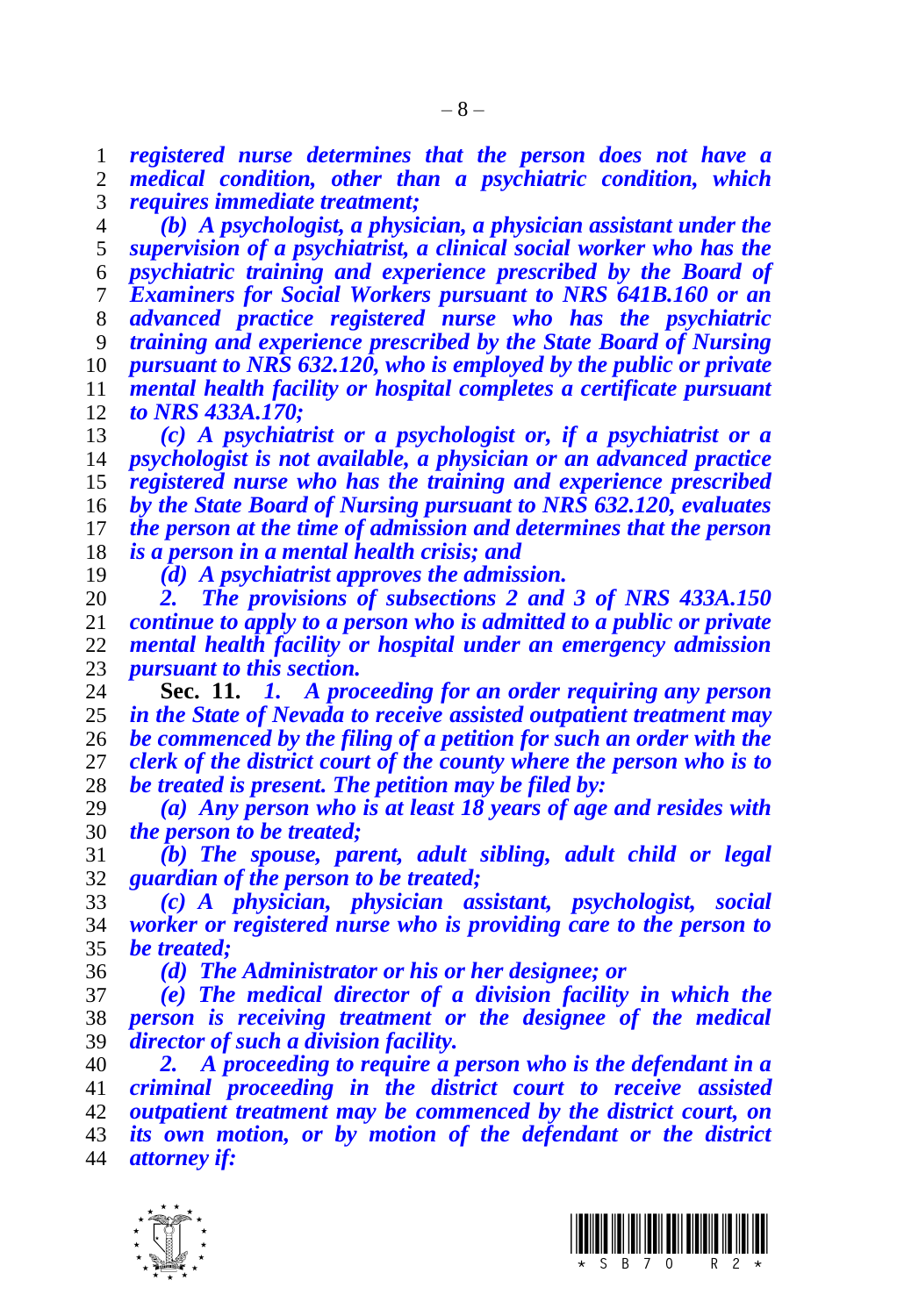*(a) The defendant has been examined in accordance with NRS 178.415;*

 *(b) The defendant is not eligible for commitment to the custody of the Administrator pursuant to NRS 178.461; and*

 *(c) The Division makes a clinical determination that assisted outpatient treatment is appropriate.*

 *3. A petition filed pursuant to subsection 1 or a motion made pursuant to subsection 2 must allege the following concerning the person to be treated:*

*(a) The person is at least 18 years of age.*

*(b) The person has a mental illness.*

 *(c) The person has a history of poor compliance with treatment for his or her mental illness that has resulted in at least one of the following circumstances:*

 *(1) At least twice during the immediately preceding 48 months, poor compliance with mental health treatment has been a significant factor in causing the person being hospitalized or receiving services in the behavioral health unit of a detention facility or correctional facility. The 48-month period described in this subparagraph must be extended by any amount of time that the person has been hospitalized, incarcerated or detained during that period.*

 *(2) Poor compliance with mental health treatment has been a significant factor in causing the person to commit, attempt to commit or threaten to commit serious physical harm to himself or herself or others during the immediately preceding 48 months. The 48-month period described in this subparagraph must be extended by any amount of time that the person has been hospitalized, incarcerated or detained during that period.*

 *(3) Poor compliance with mental health treatment has resulted in the person being hospitalized, incarcerated or detained for a cumulative period of at least 6 months and the person:*

 *(I) Is scheduled to be discharged or released from such hospitalization, incarceration or detention during the 30 days immediately following the date of the petition; or*

 *(II) Has been discharged or released from such hospitalization, incarceration or detention during the 60 days immediately preceding the date of the petition.* 

 *(d) Because of his or her mental illness, the person is unwilling or unlikely to voluntarily participate in outpatient treatment that would enable the person to live safely in the community without the supervision of the court.*

 *(e) Assisted outpatient treatment is the least restrictive appropriate means to prevent further disability or deterioration* 



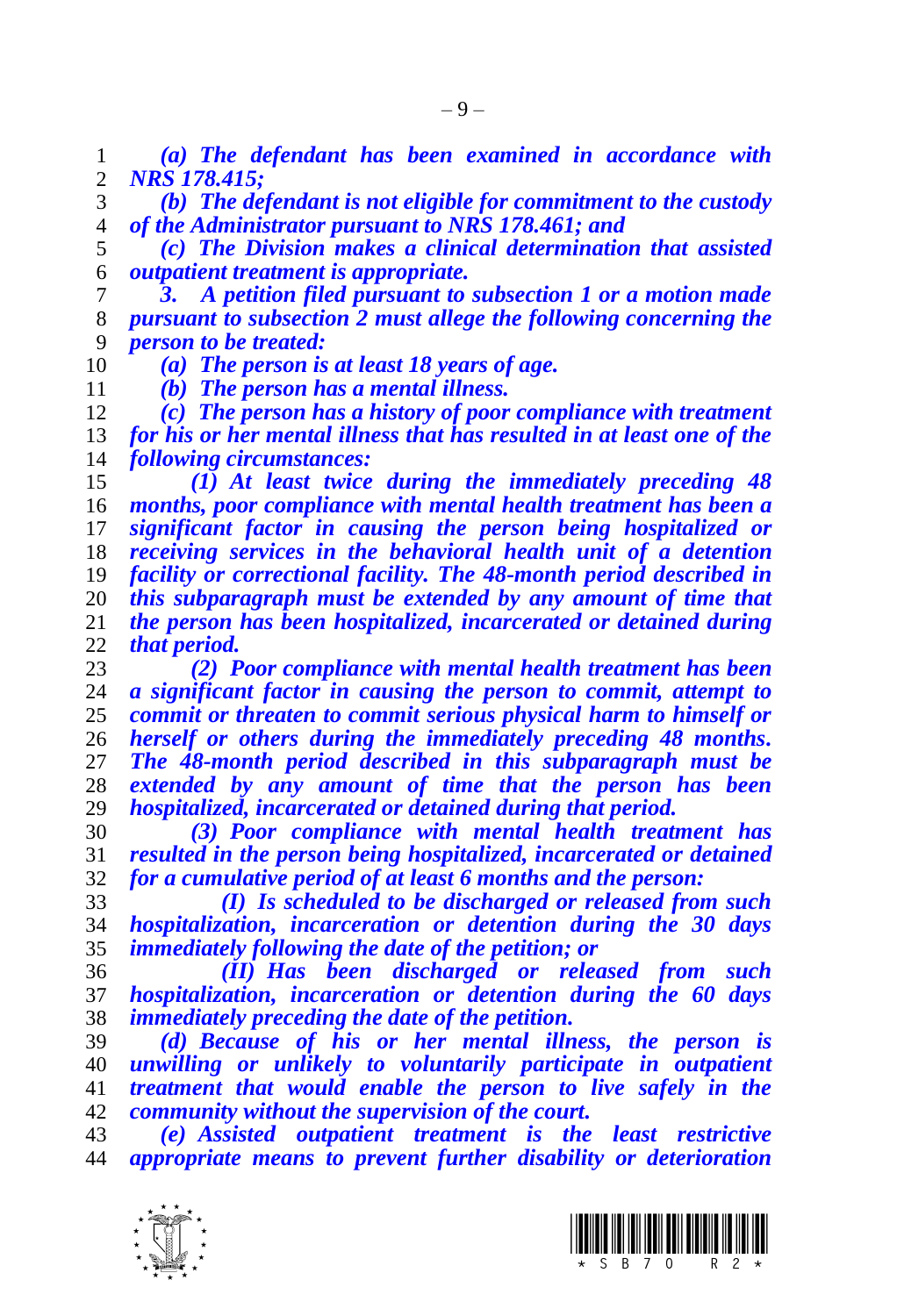*that would result in the person becoming a person in a mental health crisis.*

 *4. A petition filed pursuant to subsection 1 or a motion made pursuant to subsection 2 must be accompanied by:*

 *(a) A sworn statement or a declaration that complies with the provisions of NRS 53.045 by a physician, a psychologist, a physician assistant under the supervision of a psychiatrist, a clinical social worker who has the psychiatric training and experience prescribed by the Board of Examiners for Social Workers pursuant to NRS 641B.160 or an advanced practice registered nurse who has the psychiatric training and experience prescribed by the State Board of Nursing pursuant to NRS 632.120, stating that he or she:*

 *(1) Evaluated the person who is the subject of the petition or motion not earlier than 10 days before the filing of the petition or making of the motion;*

 *(2) Recommends that the person be ordered to receive assisted outpatient treatment; and*

 *(3) Is willing and able to testify at a hearing on the petition or motion; and*

 *(b) A sworn statement or a declaration that complies with the provisions of NRS 53.045 from a person professionally qualified in the field of psychiatric mental health stating that he or she is willing to provide assisted outpatient treatment for the person in the county where the person resides.*

 *5. A copy of the petition filed pursuant to subsection 1 or a motion made pursuant to subsection 2 must be served upon the person who is the subject of the petition or motion or his or her counsel and, if applicable, his or her legal guardian.*

 **Sec. 12.** *1. Immediately after the clerk of the district court receives a petition filed pursuant to subsection 1 of section 11 of this act or section 21 of this act, the clerk shall transmit the petition to the appropriate district judge, who shall set a time, date and place for its hearing. Immediately after a motion is made pursuant to subsection 2 of section 11 of this act, the district judge shall set a time, date and place for its hearing. The date must be:*

 *(a) Within 30 judicial days after the date on which the petition is received by the clerk or the motion is made, as applicable; or*

 *(b) If the person who is the subject of the petition or motion is hospitalized at the time of the petition or motion, before that person is to be discharged and within a sufficient time to arrange for a continuous transition from inpatient treatment to assisted outpatient treatment.*

 *2. If the Chief Judge, if any, of the district court has assigned a district court judge or hearing master to preside over hearings* 



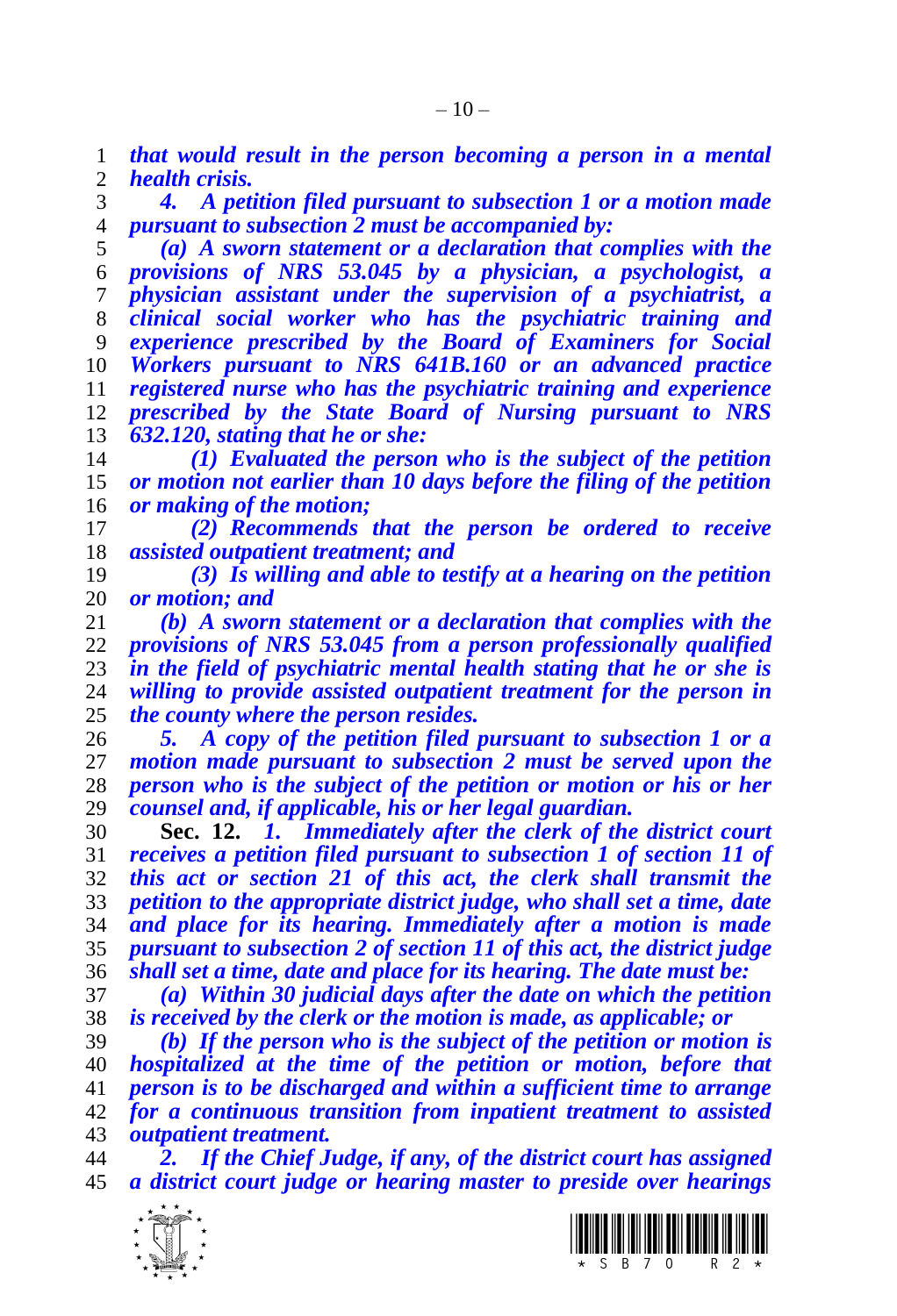*pursuant to this section, that judge or hearing master must preside over the hearing.*

 *3. The court shall give notice of the petition or motion and of the time, date and place of any proceedings thereon to the person who is the subject of the petition or motion, his or her attorney, if known, the person's legal guardian, the petitioner, if applicable, the district attorney of the county in which the court has its principal office, the local office of an agency or organization that receives money from the Federal Government pursuant to 42 U.S.C. §§ 10801 et seq., to protect and advocate the rights of persons with a mental illness and the administrative office of any public or private mental health facility or hospital in which the subject of the petition or motion is detained.*

 **Sec. 13.** *1. Before the date of a hearing on a petition or motion for assisted outpatient treatment, the person who made the sworn statement or declaration pursuant to paragraph (a) of subsection 4 of section 11 of this act, the personnel of the Division who made the clinical determination concerning the appropriateness of assisted outpatient treatment pursuant to paragraph (c) of subsection 2 of section 11 of this act or the person or entity who submitted the petition pursuant to section 21 of this act, as applicable, shall submit to the court a proposed written treatment plan created by a person professionally qualified in the field of psychiatric mental health who is familiar with the person who is the subject of the petition or motion, as applicable. The proposed written treatment plan must set forth:* 

 *(a) The services and treatment recommended for the person who is the subject of the petition or motion; and*

 *(b) The person who will provide such services and treatment and his or her qualifications.* 

 *2. Services and treatment set forth in a proposed written treatment plan must include, without limitation:*

 *(a) Case management services to coordinate the assisted outpatient treatment recommended pursuant to paragraph (b); and* 

 *(b) Assisted outpatient treatment which may include, without limitation:*

- *(1) Medication;*
- *(2) Periodic blood or urine testing to determine whether the person is receiving such medication;*
- *(3) Individual or group therapy;*
- *(4) Full-day or partial-day programming activities;*
- *(5) Educational activities;*
- *(6) Vocational training;*
- *(7) Treatment and counseling for a substance use disorder;*

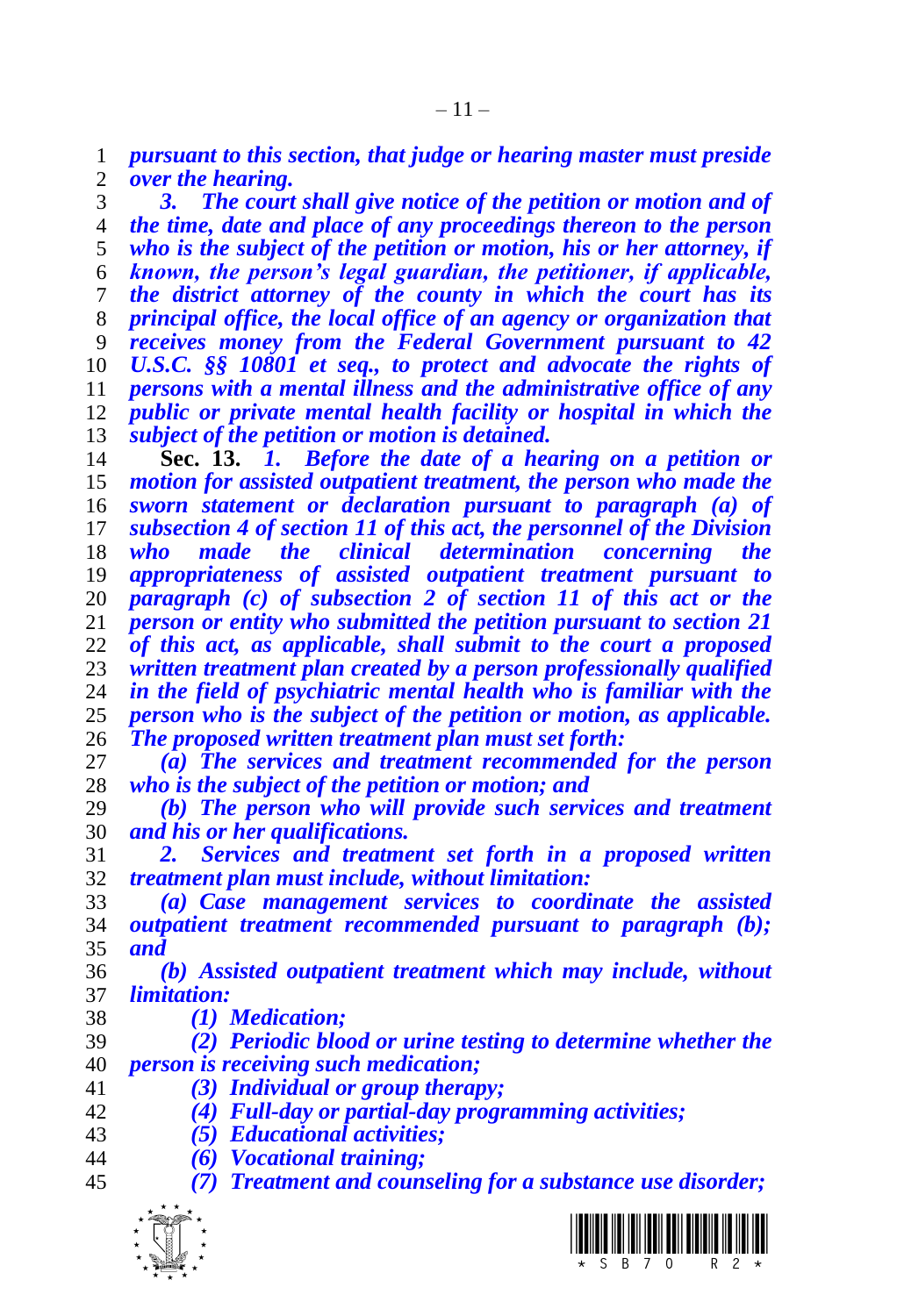*(8) If the person has a history of substance use, periodic blood or urine testing for the presence of alcohol or other recreational drugs;*

*(9) Supervised living arrangements; and*

 *(10) Any other services determined necessary to treat the mental illness of the person, assist the person in living or functioning in the community or prevent a deterioration of the mental or physical condition of the person.*

 *3. A person professionally qualified in the field of psychiatric mental health who is creating a proposed written treatment plan pursuant to subsection 1 shall:*

 *(a) Consider any wishes expressed by the person who is to be treated in an advance directive for psychiatric care executed pursuant to NRS 449A.600 to 449A.645, inclusive; and*

 *(b) Consult with the person who is to be treated, any providers of health care who are currently treating the person, any supporter or legal guardian of the person, and, upon the request of the person, any other person concerned with his or her welfare, including, without limitation, a relative or friend.*

 *4. If a proposed written treatment plan includes medication, the plan must specify the type and class of the medication and state whether the medication is to be self-administered or administered by a specific provider of health care. A proposed written treatment plan must not recommend the use of physical force or restraints to administer medication.*

 *5. If a proposed written treatment plan includes periodic blood or urine testing for the presence of alcohol or other recreational drugs, the plan must set forth sufficient facts to support a clinical determination that the person who is to be treated has a history of substance use disorder.*

 *6. If the person who is to be treated has executed an advance directive for psychiatric care pursuant to NRS 449A.600 to 449A.645, inclusive, a copy of the advance directive must be attached to the proposed written treatment plan.* 

 *7. As used in this section, "provider of health care" has the meaning ascribed to it in NRS 629.031.*

 **Sec. 14.** *1. The person who is the subject of a petition filed or motion made pursuant to section 11 or 21 of this act or any relative or friend on the person's behalf is entitled to retain counsel to represent the person in any proceeding before the district court relating to assisted outpatient treatment. If he or she fails or refuses to obtain counsel, the court must advise the person and his or her guardian or next of kin, if known, of such right to counsel and must appoint counsel, who may be the public* 



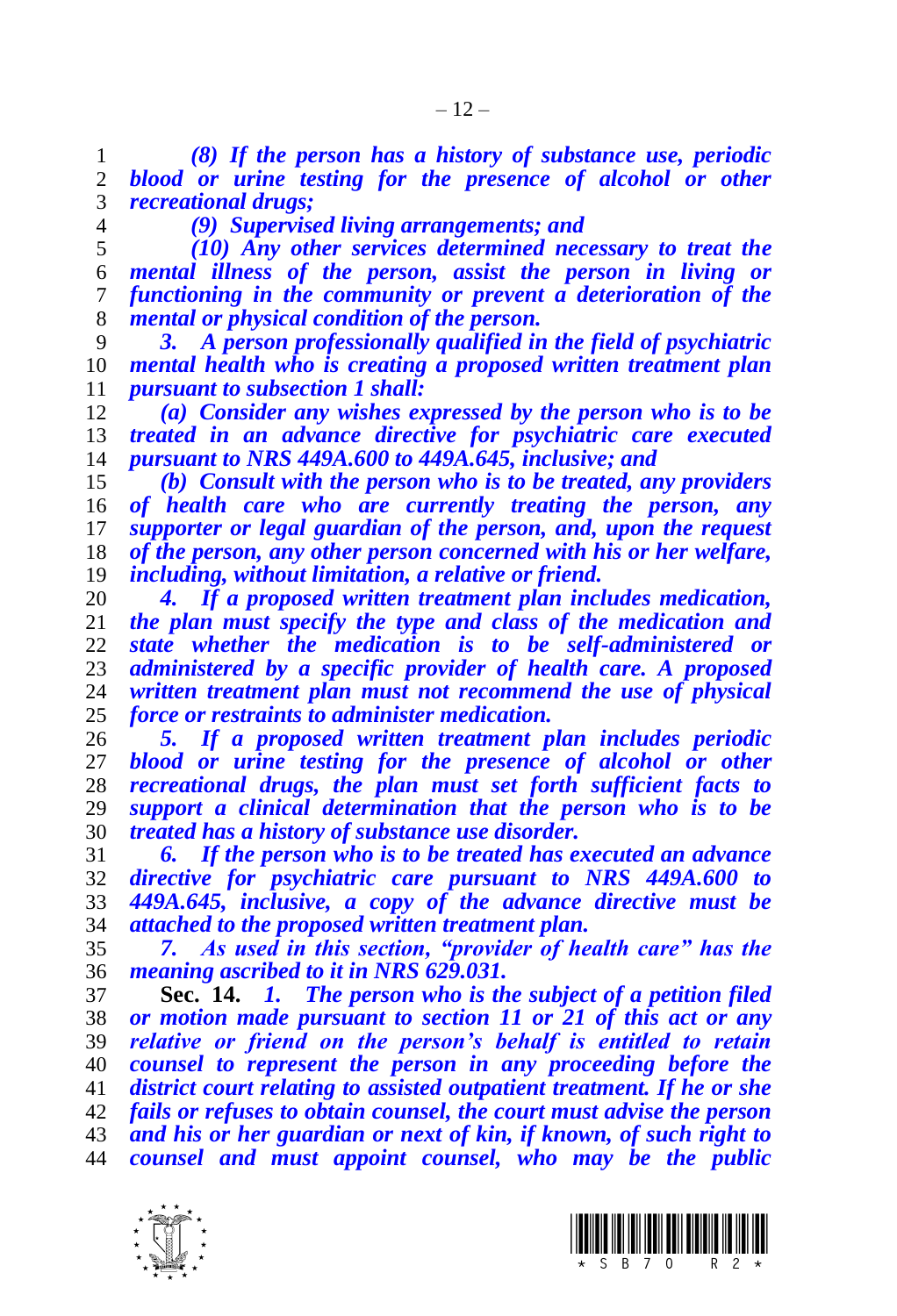*defender or his or her deputy. The person must be represented by counsel at all stages of the proceedings.*

 *2. The court shall award compensation to any counsel appointed pursuant to subsection 1 for his or her services in an amount determined by the court to be fair and reasonable. The compensation must be charged against the estate of the person for whom the counsel was appointed or, if the person is indigent, against the county where the person who is the subject of the petition or motion last resided.*

 *3. The court shall, at the request of counsel representing the subject of the petition or motion in proceedings before the court relating to assisted outpatient treatment, grant a recess in the proceedings for the shortest time possible, but for not more than 7 days, to give the counsel an opportunity to prepare his or her case.*

 *4. If the person who is the subject of the petition or motion is ordered to receive assisted outpatient treatment, counsel must continue to represent the person until the person is released from the program. The court shall serve notice upon such counsel of any action that is taken involving the person while the person is required by the order to receive assisted outpatient treatment.*

 **Sec. 15.** *1. The district attorney of a county in which a petition is filed or motion is made pursuant to section 11 or 21 of this act or his or her deputy:*

 *(a) Must appear and represent the State in the proceedings for assisted outpatient treatment if:*

*(1) The proceedings were initiated by:*

 *(I) A petition filed pursuant to subsection 1 of section 11 of this act or section 21 of this act by the Administrator or his or her designee or the medical director of a division facility or his or her designee; or*

 *(II) A motion made pursuant to subsection 2 of section 11 of this act; and*

 *(2) The district attorney determines that there is clear and convincing evidence that the criteria prescribed in subsection 3 of section 11 of this act or subsection 1 of section 21 of this act, as applicable, are met.*

 *(b) May appear and represent the State in the proceedings for assisted outpatient treatment in any other case where the district attorney determines that there is clear and convincing evidence that the criteria prescribed in subsection 3 of section 11 of this act or subsection 1 of section 21 of this act, as applicable, are met.*

 *2. If the district attorney does not appear and represent the State in a proceeding for assisted outpatient treatment, the petitioner is responsible for presenting the case in support of the petition.*



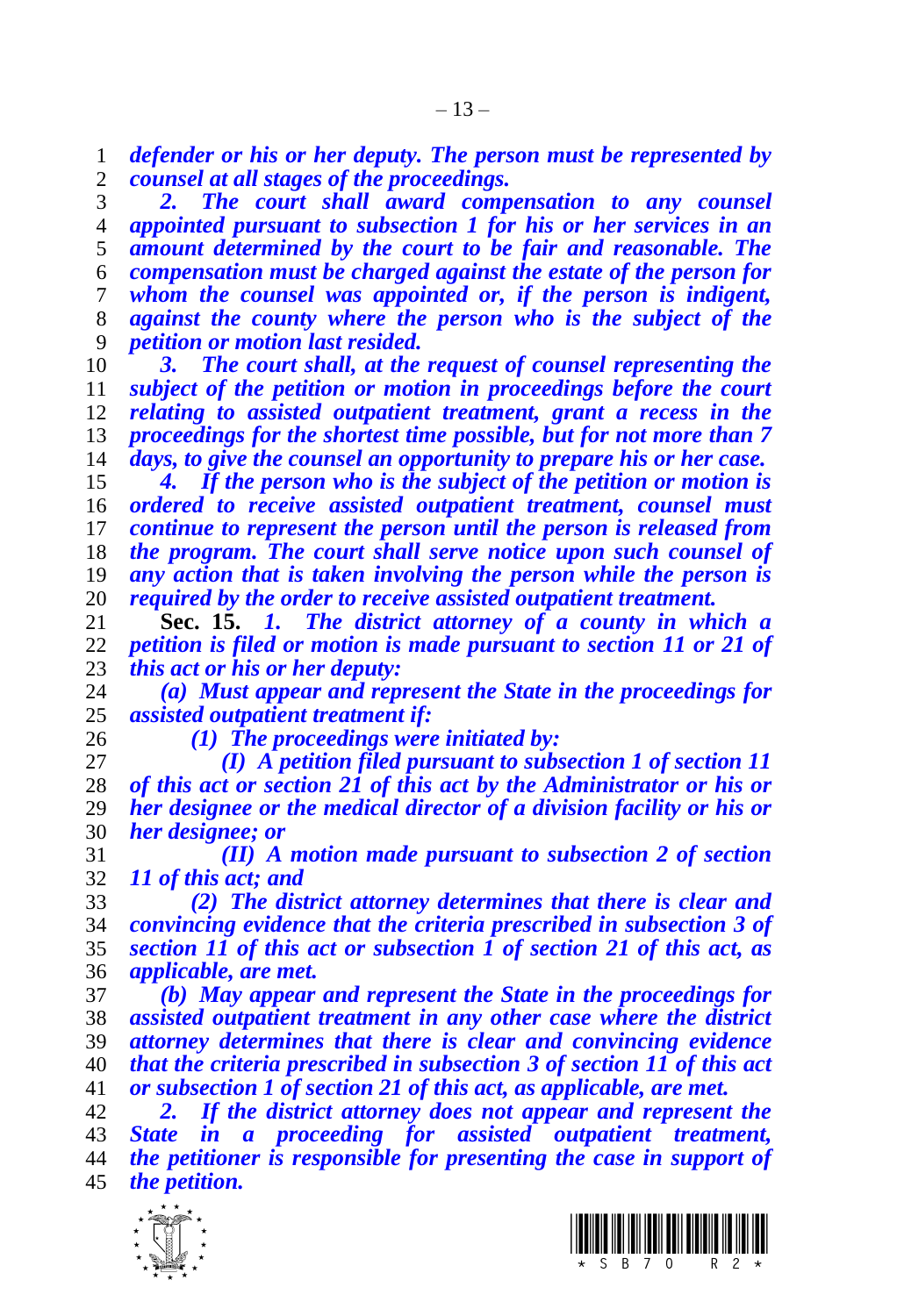**Sec. 16.** *1. In proceedings for assisted outpatient treatment, the court shall hear and consider all relevant testimony, including, without limitation:*

 *(a) The testimony of the person who made a sworn statement or declaration pursuant to paragraph (a) of subsection 4 of section 11 of this act, any personnel of the Division responsible for a clinical determination made pursuant to paragraph (c) of subsection 2 of section 11 of this act or the person or entity responsible for the decision to submit a petition pursuant to section 21 of this act, as applicable;*

 *(b) The testimony of any supporter or legal guardian of the person who is the subject of the proceedings, if that person wishes to testify; and*

 *(c) If the proposed written treatment plan submitted pursuant to section 13 of this act recommends medication and the person who is the subject of the petition or motion objects to the recommendation, the testimony of the person professionally qualified in the field of psychiatric mental health who prescribed the recommendation.*

 *2. The court may consider testimony relating to any past*  actions of the person who is the subject of the petition or motion if *such testimony is probative of the question of whether the person currently meets the criteria prescribed by subsection 3 of section 11 of this act or subsection 1 of section 21 of this act, as applicable.*

 **Sec. 17.** *1. Except as otherwise provided in subsection 2, the person who is the subject of a petition or motion for assisted outpatient treatment must be present at the proceedings on the petition or motion, as applicable, and may, at the discretion of the court, testify.*

 *2. The court may conduct the hearing on a petition or motion for assisted outpatient treatment in the absence of the person who is the subject of the petition or motion if:*

 *(a) The person has waived his or her right to attend the hearing after receiving notice pursuant to section 12 of this act and being advised of his or her right to be present and the potential consequences of failing to attend; and*

*(b) The counsel for the person is present.*

 **Sec. 18.** *1. If the district court finds, after proceedings for the assisted outpatient treatment of a person:*

 *(a) That the person professionally qualified in the field of psychiatric mental health who made the sworn statement or declaration pursuant to paragraph (b) of subsection 4 of section 11 of this act or submitted the petition pursuant to section 21 of this act, as applicable, is not able to provide treatment to the* 



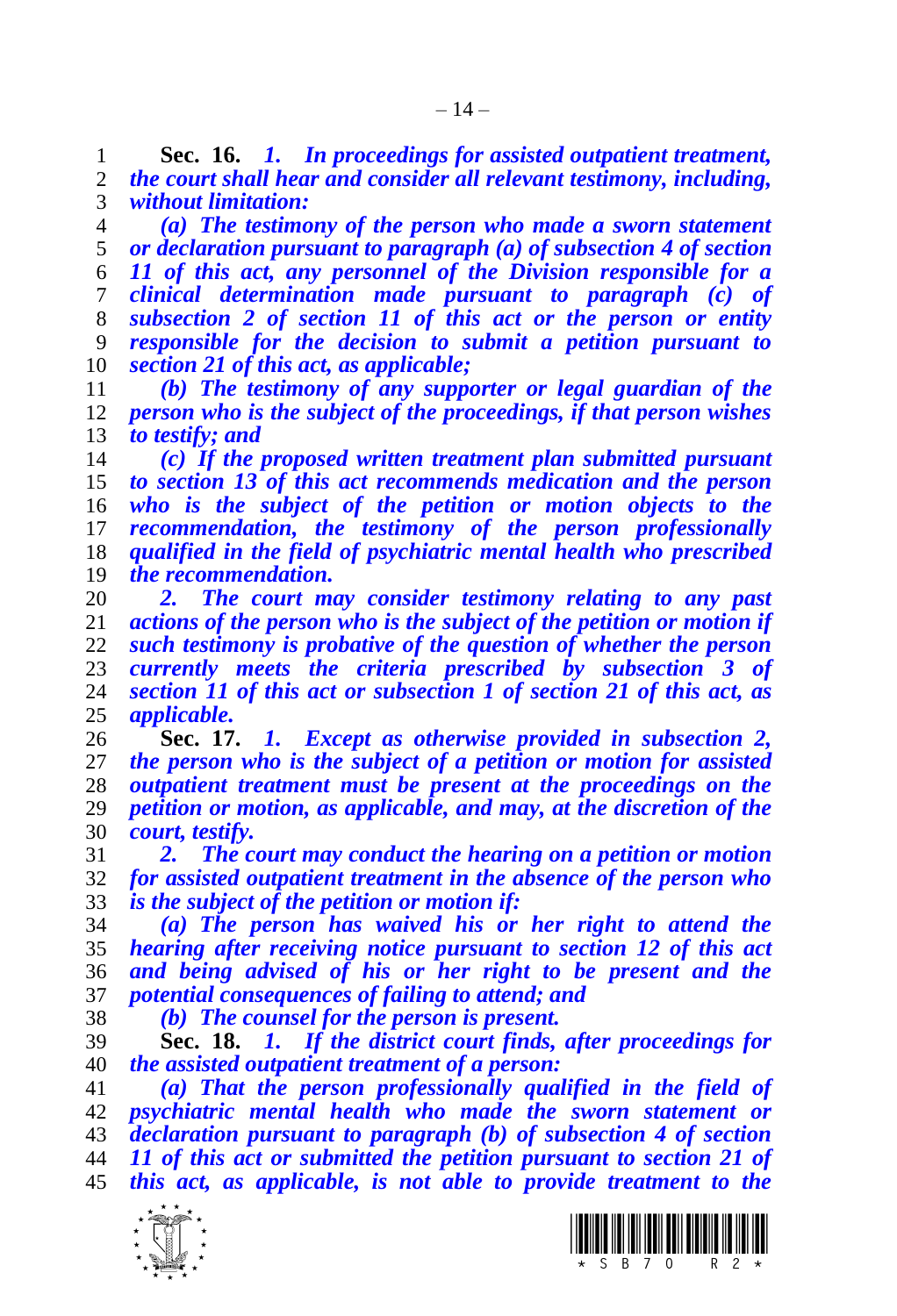*person who is the subject of the proceedings in the county where he or she resides or that there is not clear and convincing evidence that the person who is the subject of the proceedings meets the criteria prescribed in subsection 3 of section 11 of this act or subsection 1 of section 21 of this act, as applicable, the court must enter its finding to that effect and the person must not be ordered to receive assisted outpatient treatment.*

 *(b) That the person professionally qualified in the field of psychiatric mental health who made the sworn statement or declaration pursuant to paragraph (b) of subsection 4 of section 11 of this act or submitted the petition pursuant to section 21 of this act, as applicable, is able to provide treatment to the person who is the subject of the proceedings in the county where he or she resides and that there is clear and convincing evidence that the person who is the subject of the proceedings meets the criteria prescribed in subsection 3 of section 11 of this act or subsection 1 of section 21 of this act, as applicable, the court may order the person to receive assisted outpatient treatment. The order of the court must be interlocutory and must not become final if, within 30 days after the issuance of the order, the person is unconditionally released pursuant to NRS 433A.390.* 

 *2. If the district court finds, after proceedings for the assisted outpatient treatment of a defendant in a criminal proceeding pursuant to subsection 2 of section 11 of this act:*

 *(a) That the person professionally qualified in the field of psychiatric mental health who made the sworn statement or declaration pursuant to paragraph (b) of subsection 4 of section 11 of this act or submitted the petition pursuant to section 21 of this act, as applicable, is not able to provide treatment to the defendant in the county where he or she resides or that there is not clear and convincing evidence that the defendant meets the criteria prescribed in subsection 3 of section 11 of this act or subsection 1 of section 21 of this act, as applicable, the court must enter its finding to that effect and the defendant must not be ordered to receive assisted outpatient treatment.* 

 *(b) That the person professionally qualified in the field of psychiatric mental health who made the sworn statement or declaration pursuant to paragraph (b) of subsection 4 of section 11 of this act or submitted the petition pursuant to section 21 of this act, as applicable, is able to provide treatment to the defendant in the county where he or she resides and that there is clear and convincing evidence that the defendant meets the criteria prescribed in subsection 3 of section 11 of this act or subsection 1 of section 21 of this act, as applicable, except as otherwise provided in this paragraph, the court must order the defendant to* 



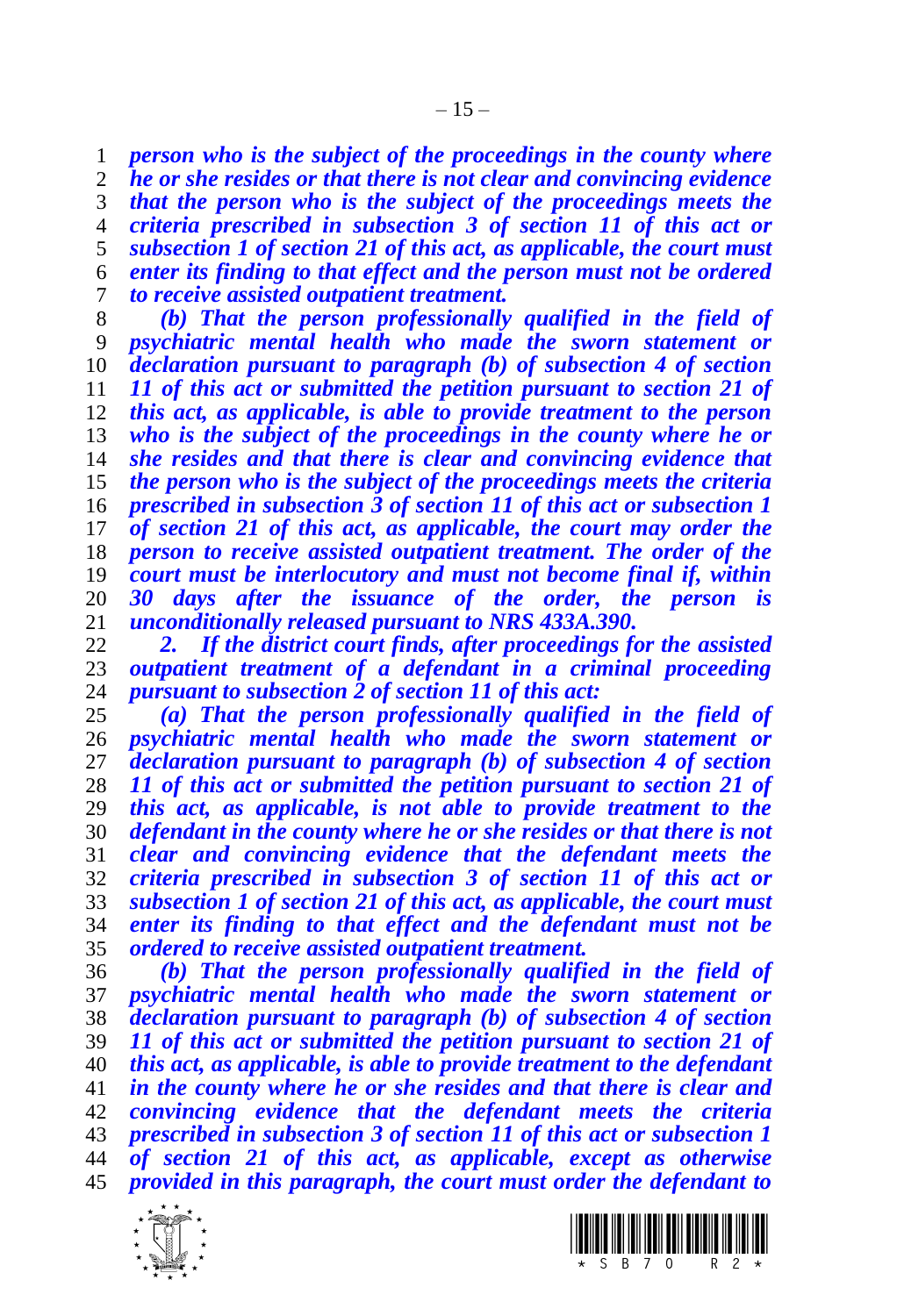*receive assisted outpatient treatment and suspend further proceedings in the criminal proceeding against the defendant until the defendant completes the treatment or the treatment is terminated. If the offense allegedly committed by the defendant is a category A or B felony or involved the use or threatened use of force or violence, the court must not order the defendant to receive assisted outpatient treatment pursuant to this paragraph unless the prosecuting attorney stipulates to the assignment. The order of the court must be interlocutory and must not become final if, within 30 days after the issuance of the order, the person is unconditionally released pursuant to NRS 433A.390. If the defendant successfully completes the assisted outpatient treatment to the satisfaction of the court, the court must dismiss the criminal charges against the defendant with prejudice.*

 *3. An order for a person to receive assisted outpatient treatment must:*

 *(a) Provide for a period of assisted outpatient treatment that does not exceed 6 months unless the order is renewed or extended pursuant to section 21 of this act;*

 *(b) Specify the services that the person who is to be treated must receive; and* 

 *(c) Direct the person professionally qualified in the field of psychiatric mental health who made the sworn statement or declaration pursuant to paragraph (b) of subsection 4 of section 11 of this act or submitted the petition pursuant to section 21 of this act, as applicable, to provide the services pursuant to paragraph (b) for the duration of the order.*

 *4. If an order for a person to receive assisted outpatient treatment requires the administration of medication, the order must state the classes of medication and the reasons for ordering the medication, which must be based on the proposed written treatment plan submitted pursuant to section 13 of this act. The order may require the person who is to be treated to self- administer the medication or accept the administration of the medication by a specified person. The court shall not order the use of physical force or restraints to administer medication.*

 *5. An order for a person to receive assisted outpatient treatment must not prescribe treatment that is not recommended by the person professionally qualified in the field of psychiatric mental health who made the sworn statement or declaration pursuant to paragraph (b) of subsection 4 of section 11 of this act or submitted the petition pursuant to section 21 of this act, as applicable.*

 *6. If the court issues an order requiring a person to receive assisted outpatient treatment, the court must, notwithstanding the* 



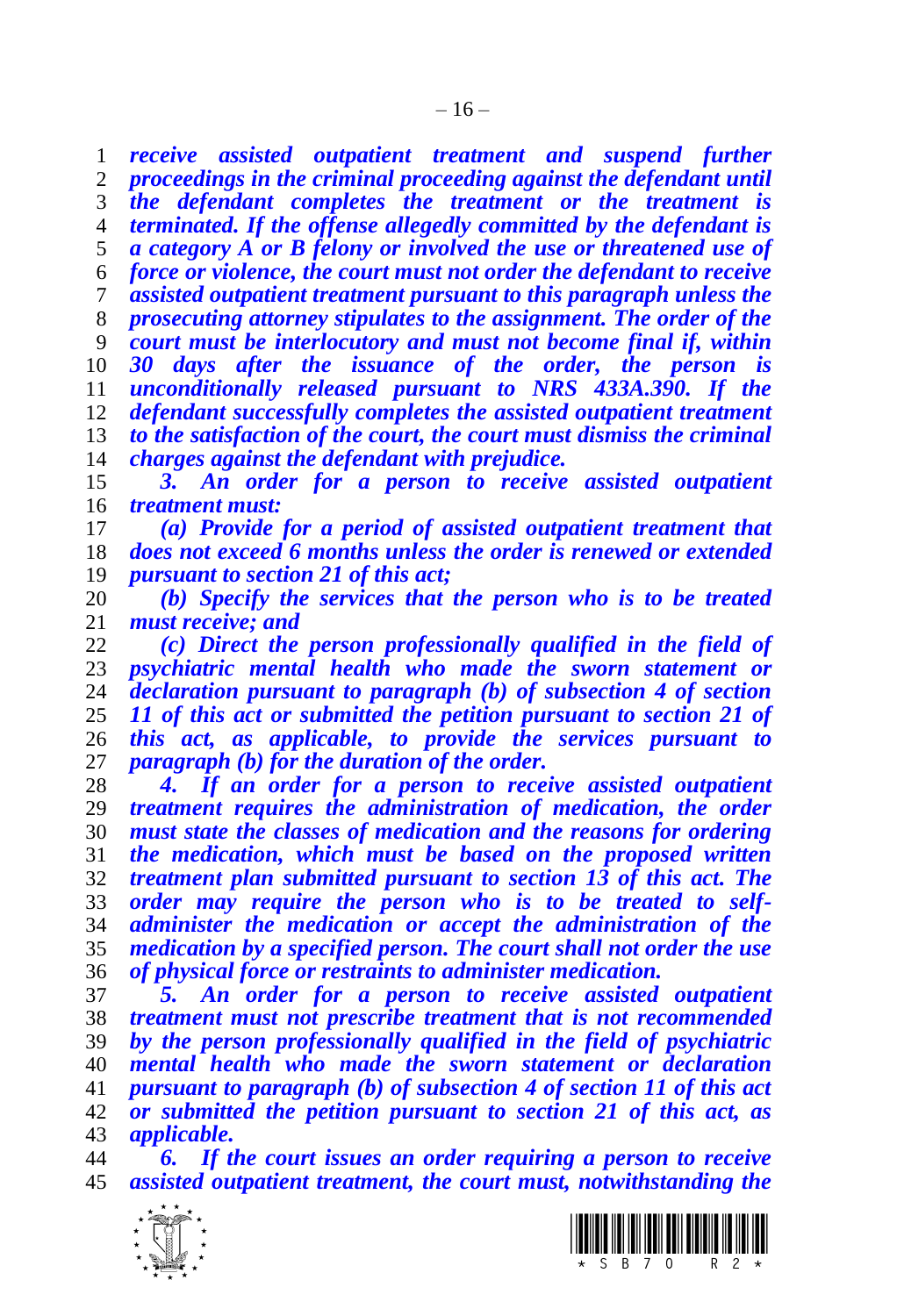*provisions of NRS 433A.715, cause, within 5 business days after the order becomes final pursuant to this section, on a form* 

 *prescribed by the Department of Public Safety, a record of the order to be transmitted to:*

 *(a) The Central Repository for Nevada Records of Criminal History, along with a statement indicating that the record is being transmitted for inclusion in each appropriate database of the National Instant Criminal Background Check System; and*

 *(b) Each law enforcement agency of this State with which the court has entered into an agreement for such transmission, along with a statement indicating that the record is being transmitted for inclusion in each of this State's appropriate databases of information relating to crimes.*

 *7. A court may periodically review an order for a person to receive assisted outpatient treatment to determine whether there is an available alternative treatment that is the least restrictive treatment that is appropriate for the person, is in the best interest of the person and will not be detrimental to the public welfare. If the court determines that such a treatment is available, the court must amend the order to require such treatment.*

 *8. As used in this section, "National Instant Criminal Background Check System" has the meaning ascribed to it in NRS 179A.062.*

**Sec. 19.** (Deleted by amendment.)

25 **Sec. 20.** (Deleted by amendment.)<br>26 **Sec. 20.5.** *I. A person professio* 

 **Sec. 20.5.** *1. A person professionally qualified in the field of psychiatric mental health who is responsible for providing assisted outpatient treatment to a person ordered by a court to receive assisted outpatient treatment pursuant to section 18 of this act may petition the court to issue an order requiring a peace officer to take into custody and deliver the person to an appropriate location for a prompt evaluation by the professional to determine whether the person is a person in a mental health crisis if:*

 *(a) The person who is the subject of the petition has failed to comply with the plan of assisted outpatient treatment ordered pursuant to section 18 of this act;* 

 *(b) The petitioner has made reasonable efforts to solicit such compliance; and*

 *(c) The failure to comply with the plan of assisted outpatient treatment may cause the person who is the subject of the petition to harm himself or herself or others.*

*2. A petition pursuant to subsection 1 must set forth:*

 *(a) The specific provisions of the plan of assisted outpatient treatment which the subject of the petition has failed to carry out;*



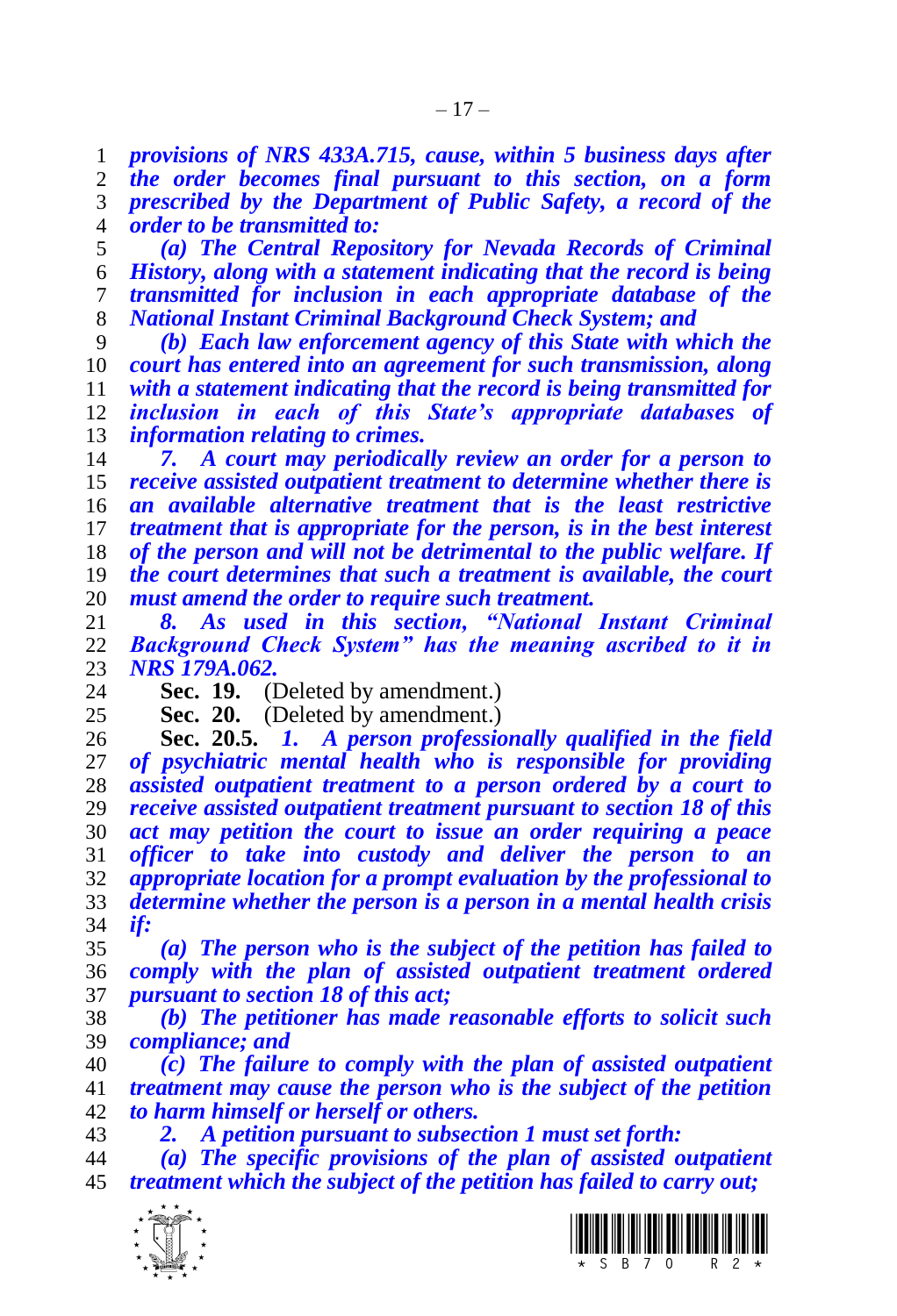*(b) The efforts made by the petitioner to solicit compliance; and*

 *(c) The basis for the petitioner's belief that the failure to comply with the plan of assisted outpatient treatment may cause the subject of the petition to harm himself or herself or others.*

 *3. If the court determines that there is probable cause to believe that the conditions described in paragraphs (a), (b) and (c) of subsection 1 have been satisfied, the court may issue an order requiring a peace officer to take into custody and deliver the person who is the subject of the petition to an appropriate location for a prompt evaluation by the petitioner to determine whether the person is a person in a mental health crisis.*

 *4. As used in this section, "appropriate location" means any location identified by a petitioner but does not include a jail or prison.*

 **Sec. 21.** *1. Not later than 7 judicial days before the end of a period of assisted outpatient treatment ordered by a court pursuant to section 18 of this act, the Administrator or his or her designee, the medical director of a division facility through which the person who is the subject of the order is receiving assisted outpatient treatment or his or her designee or another person professionally qualified in the field of psychiatric mental health responsible for providing the assisted outpatient treatment may petition to renew the order for assisted outpatient treatment for an additional period that does not exceed 6 months. The petition for renewal must allege that:* 

 *(a) Because of his or her mental illness, the person to be treated is unwilling or unlikely to voluntarily participate in outpatient treatment that would enable the person to live safely in the community without the supervision of the court; and*

 *(b) Assisted outpatient treatment is the least restrictive appropriate means to prevent further disability or deterioration that would result in the person to be treated becoming a person in a mental health crisis.*

 *2. A copy of a petition filed pursuant to subsection 1 must be served upon the person who is the subject of the petition or his or her counsel and, if applicable, his or her legal guardian.*

 *3. Upon receiving a petition filed pursuant to subsection 1, the court shall schedule a hearing on the petition pursuant to section 12 of this act. If the order for assisted outpatient treatment that is effective at the time of the petition is scheduled to expire before the hearing, the order is extended and remains in effect until the date of the hearing.*

**Sec. 22.** (Deleted by amendment.)



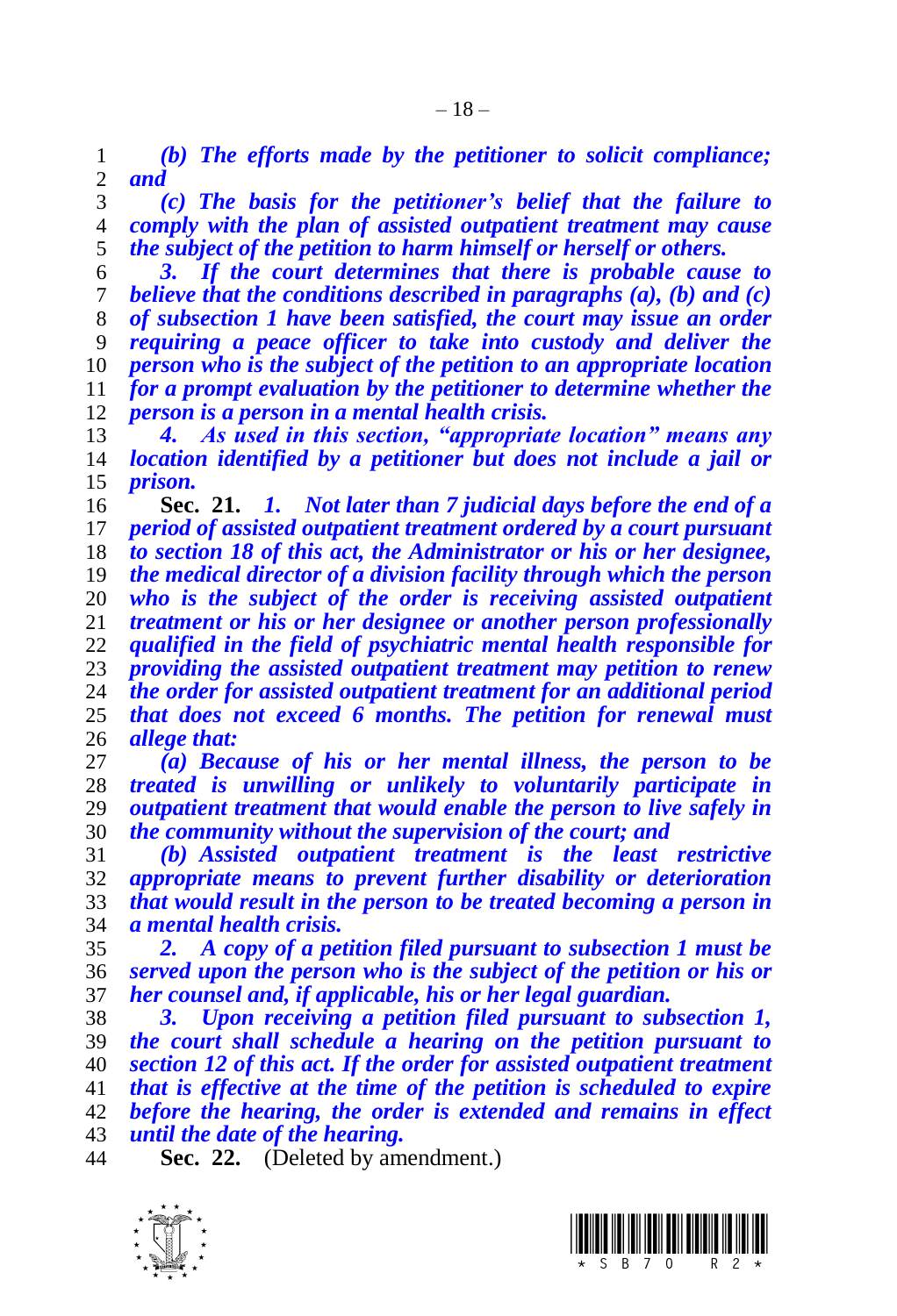**1 Sec. 23.** NRS 433A.011 is hereby amended to read as follows:<br>2 433A.011 As used in this chapter, unless the context otherwise 433A.011 As used in this chapter, unless the context otherwise requires, the words and terms defined in NRS 433A.012 to 433A.019, inclusive, *and sections 3.5 to 8, inclusive, of this act*  have the meanings ascribed to them in those sections. **Sec. 23.5.** NRS 433A.018 is hereby amended to read as follows: 433A.018 "Person professionally qualified in the field of psychiatric mental health" means: 1. A psychiatrist licensed to practice medicine in this State *;* **[**who is certified by the American Board of Psychiatry and Neurology;**]** 2. A psychologist licensed to practice in this State; 3. A social worker who holds a master's degree in social work **[**,**]** *and* is licensed by the State as a clinical social worker *;* **[**and is employed by the Division;**]** 4. A registered nurse who: (a) Is licensed to practice professional nursing in this State; *and* (b) Holds a master's degree in the field of psychiatric nursing;  $\begin{array}{r}\n 20 \ \hline\n 21 \ \hline\n \end{array}$   $\begin{array}{r}\n \overline{4} \\
\hline\n \end{array}$  (c) Is employed by the Division;**]** 5. A marriage and family therapist licensed pursuant to chapter 23 641A of NRS; or<br>24 6. A clinica 6. A clinical professional counselor licensed pursuant to chapter 641A of NRS. **Sec. 24.** NRS 433A.019 is hereby amended to read as follows: 433A.019 **[**"Program of community-based or outpatient services"**]** *"Assisted outpatient treatment"* means **[**care, treatment and training**]** *outpatient services* provided *pursuant to a court order* to **[**persons in a mental health crisis, including, without limitation:  $31 - \hat{1}$ . A program or service for the treatment of alcohol or other substance use disorders; 33 - 2. A program of general education or vocational training;  $34 \quad -3.$  A program or service that assists in the dispensing or monitoring of medication; 36 - 4. A program or service that provides counseling or therapy;  $37 - 5$ . A service which provides screening tests to detect the 38 presence of alcohol or drugs; 39 <del>- 6. A program of supervised living; or</del> 40 - 7. Any combination of programs and services for persons with mental illness.  $42 \rightarrow a$  person with a mental illness for the purpose of treating the *mental illness, assisting the person to live and function in the community or to prevent a relapse or deterioration that may reasonably be predicted to result in harm to the person or another* 



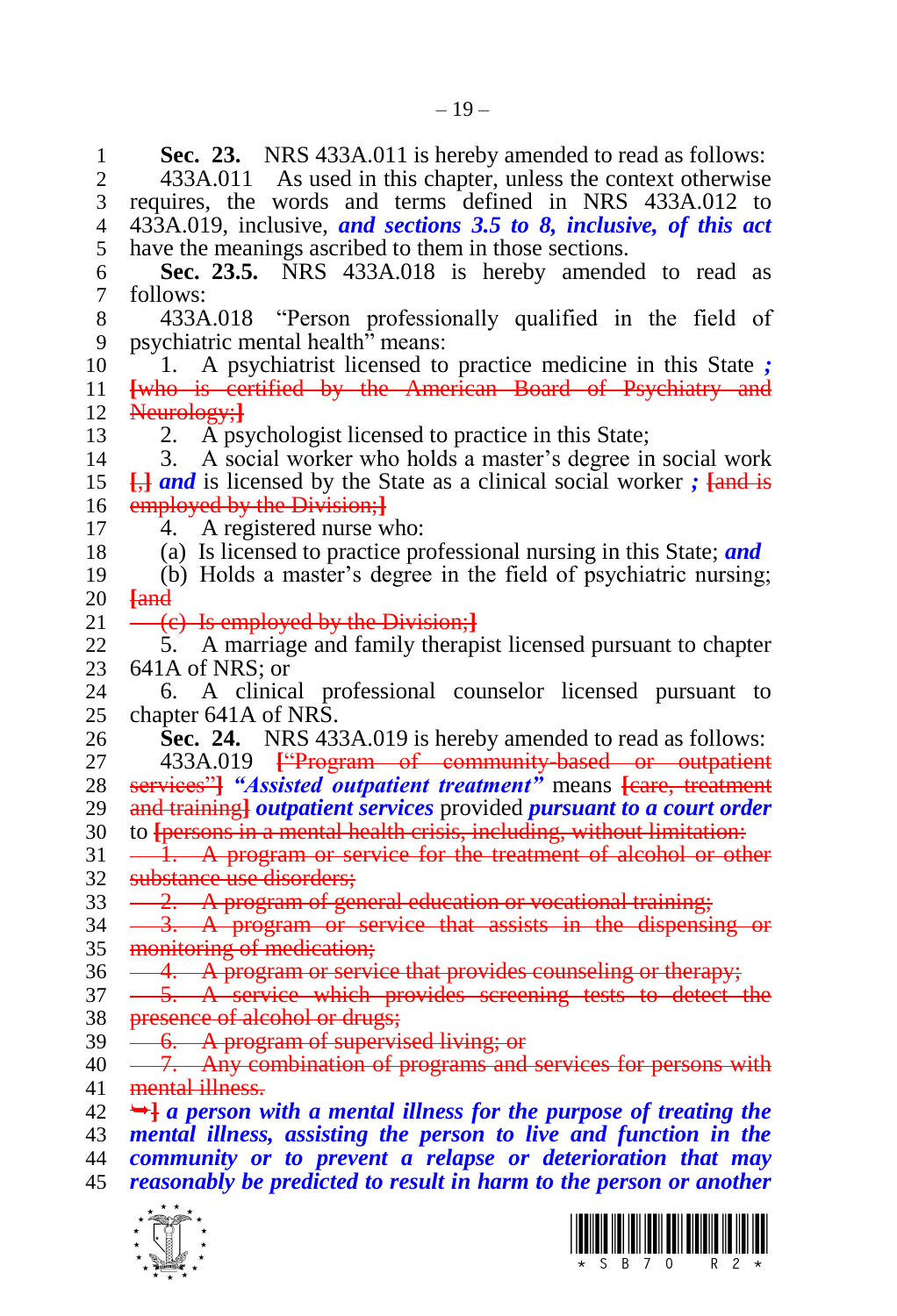*person if the person with a mental illness is not treated.* The term

 does not include **[**care, treatment and training**]** *services* provided to residents of a mental health facility.

**Sec. 25.** (Deleted by amendment.)

**Sec. 26.** NRS 433A.130 is hereby amended to read as follows:

 433A.130 All applications *,* **[**and**]** certificates *and other forms*  for the *detainment, evaluation,* admission *, treatment and conditional release* of any person in the State of Nevada **[**to a mental health facility or to a program of community-based or outpatient services**]** under the provisions of this chapter shall be made on forms approved by the Division and the Office of the Attorney General and furnished by the clerks of the district courts in each county.

**Sec. 27.** NRS 433A.140 is hereby amended to read as follows:

433A.140 1. Any person may apply to:

 (a) A public or private mental health facility in the State of Nevada for admission to the facility; or

 (b) A division facility to receive care, treatment or training provided by the Division,

20  $\rightarrow$  as a voluntary consumer for the purposes of observation, 21 diagnosis, care and treatment. In the case of a person who has not diagnosis, care and treatment. In the case of a person who has not attained the age of majority, application for voluntary admission or 23 care, treatment or training may be made on his or her behalf by the person's spouse, parent or legal guardian. person's spouse, parent or legal guardian.

 2. If the application is for admission to a division facility, or for care, treatment or training provided by the Division, the applicant must be admitted or provided such services as a voluntary consumer if an examination by personnel of the facility qualified to make such a determination reveals that the person needs and may benefit from services offered by the mental health facility.

 3. Any person admitted to a public or private mental health facility as a voluntary consumer must be released immediately after the filing of a written request for release with the responsible physician or that physician's designee within the normal working day, unless the facility changes the status of the person to an emergency admission pursuant to NRS 433A.145. When a person is released pursuant to this subsection, the facility and its agents and employees are not liable for any debts or contractual obligations, medical or otherwise, incurred or damages caused by the actions of the person.

 4. Any person admitted to a public or private mental health facility as a voluntary consumer who has not requested release may nonetheless be released by the medical director of the facility when examining personnel at the facility determine that the consumer has recovered or has improved to such an extent that the consumer is not



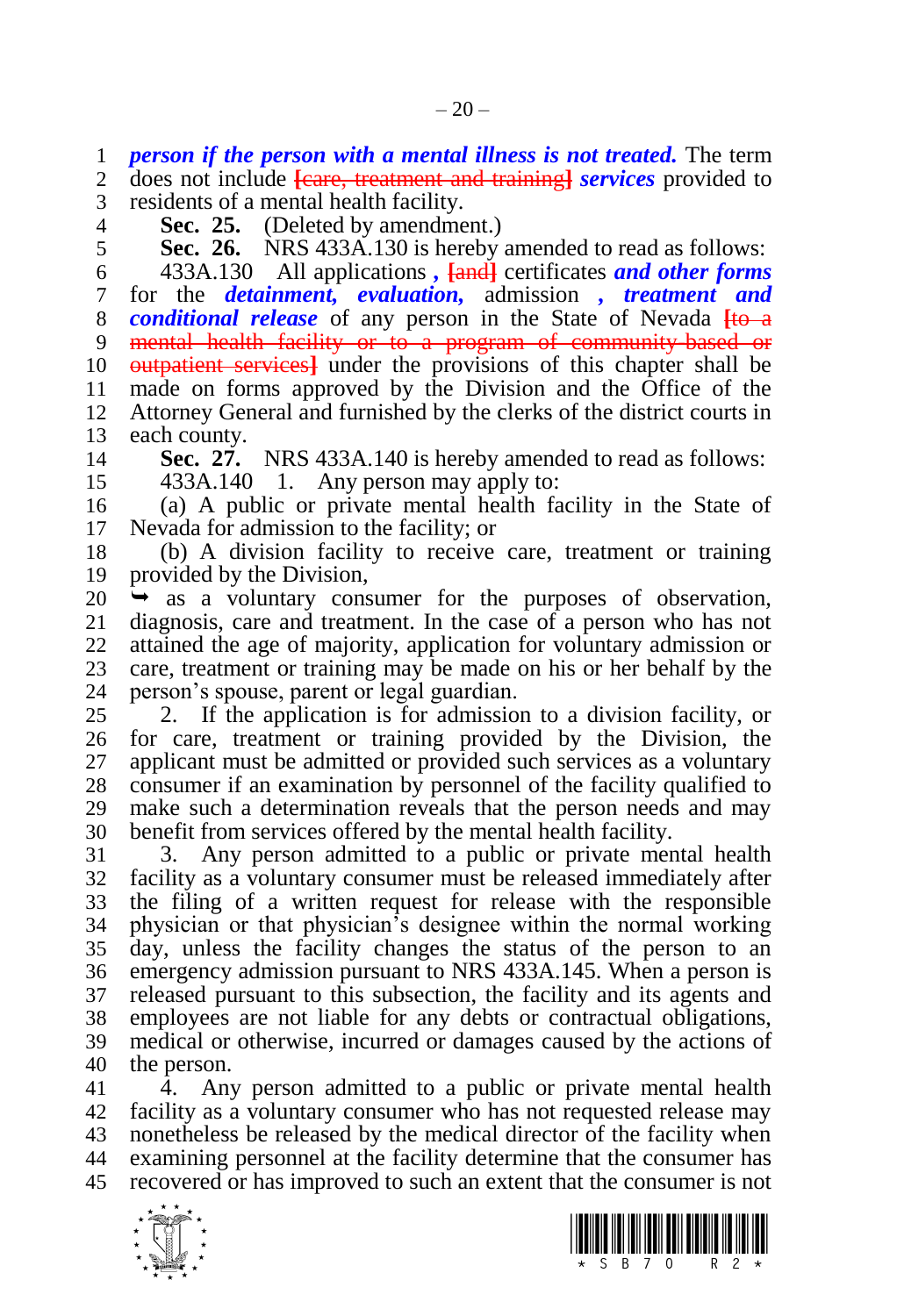considered a danger to himself or herself or others and that the services of that facility are no longer beneficial to the consumer or advisable.

 5. A person who requests care, treatment or training from the Division pursuant to this section must be evaluated by the personnel of the Division to determine whether the person is eligible for the services offered by the Division. The evaluation must be conducted:

 (a) Within 72 hours if the person has requested inpatient services; or

 (b) Within 72 regular operating hours, excluding weekends and holidays, if the person has requested **[**community-based or outpatient services.**]** *assisted outpatient treatment.*

 6. This section does not preclude a public facility from making decisions, policies, procedures and practices within the limits of the money made available to the facility.

**Sec. 28.** NRS 433A.145 is hereby amended to read as follows:

 433A.145 1. If a person in a mental health crisis is admitted to a public or private mental health facility or hospital as a voluntary consumer, the facility or hospital shall not change the status of the 20 person to an emergency admission unless <del>[the hospital or facility</del> 21 receives, before the change in status is made, an application for an receives, before the change in status is made, an application for an emergency admission pursuant to**]** *:*

 *(a) A person described in* NRS 433A.160 *places the person in a mental health crisis hold;* and **[**the certificate of a**]**

 *(b)* **[**psychiatrist, psychologist, physician, physician assistant, clinical social worker or advanced practice registered nurse pursuant to NRS 433A.170.**]** *The requirements prescribed by section 10 of this act have been met.*

 2. **[**A**]** *Except as otherwise provided in subsection 3, a* person whose status is changed pursuant to subsection 1 must not be detained in excess of 72 hours *, including weekends and holidays,* after the **[**change in status is made**]** *person is placed on a mental health crisis hold pursuant to NRS 433A.160* unless, before the close of the business day on which the 72 hours expires, a written petition *for an involuntary court-ordered admission to a mental health facility* is filed with the clerk of the district court pursuant to NRS 433A.200 **[**.**]** *, including, without limitation, the documents required pursuant to NRS 433A.210.*

 3. If the period specified in subsection 2 expires on a day on which the office of the clerk of the district court is not open, the written petition must be filed on or before the close of the business day next following the expiration of that period.

 **Sec. 29.** NRS 433A.150 is hereby amended to read as follows: 433A.150 1. **[**Except as otherwise provided in this subsection, a**]** *A* person alleged to be a person in a mental health



 $-21-$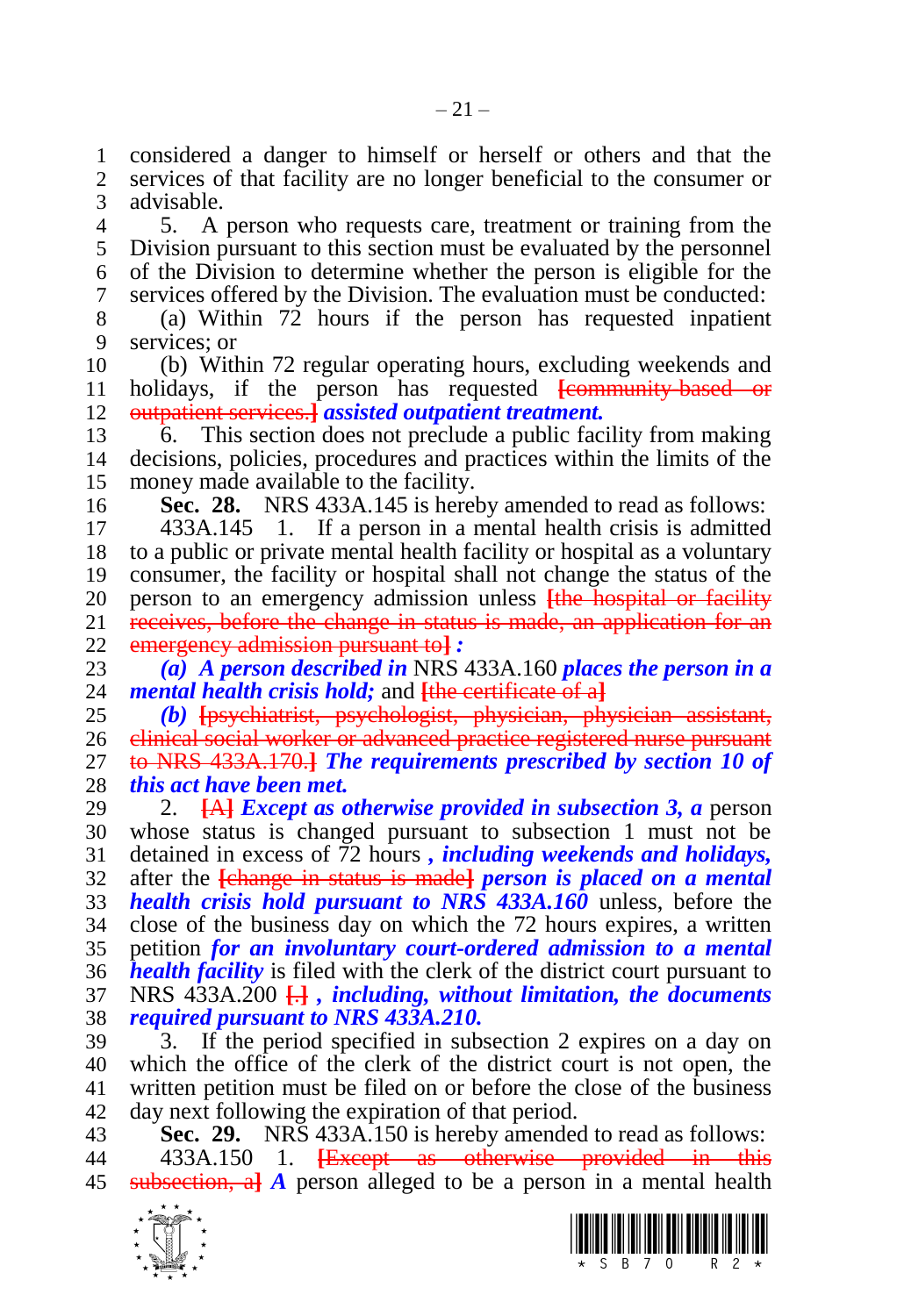crisis **[**may, upon application**]** *who is placed on a mental health crisis hold* pursuant to NRS 433A.160 **[**and**]** *may,* subject to the provisions of subsection 2, be detained in a public or private mental health facility or hospital **[**under an emergency admission**]** for *assessment,* evaluation, **[**observation**]** *intervention* and treatment, regardless of whether any parent or legal guardian of the person has consented to the **[**admission.**]** *mental health crisis hold.*

8 2. Except as otherwise provided in subsection 3, a person<br>9 detained pursuant to subsection 1 must be released within 72 hours. detained pursuant to subsection 1 must be released within 72 hours, including weekends and holidays, after the **[**application for emergency admission or any part of such an application is made**]** *person is placed on a mental health crisis hold* pursuant to NRS 433A.160 unless, before the close of the business day on which the 72 hours expires, a written petition for an involuntary court-ordered admission to a mental health facility is filed with the clerk of the district court pursuant to NRS 433A.200, including, without limitation, the documents required pursuant to NRS 433A.210, or the status of the person is changed to a voluntary admission.

 3. If the period specified in subsection 2 expires on a day on 20 which the office of the clerk of the district court is not open, the 21 written petition must be filed on or before the close of the business written petition must be filed on or before the close of the business day next following the expiration of that period.

**Sec. 30.** NRS 433A.160 is hereby amended to read as follows:<br>24 433A.160 1. <del>Fixed as otherwise provided in subsection 2.</del>

 433A.160 1. **[**Except as otherwise provided in subsection 2, 25 an application for the emergency admission of a person alleged to be 26 a person in a mental health crisis for evaluation, observation and treatment may only be made by an**]** *An* officer authorized to make arrests in the State of Nevada or a physician, physician assistant, psychologist, marriage and family therapist, clinical professional counselor, social worker or registered nurse **[**. The officer, 31 physician, physician assistant, psychologist, marriage and family therapist, clinical professional counselor, social worker or registered 33 <del>nurse may:</del>

 $34 - (a)$  Without a warrant:

 (1) Take**]** *who, based on his or her personal observation of a person or the issuance of a court order pursuant to section 9 of this act, has probable cause to believe that the person is* a person **[**alleged to be a person**]** in a mental health crisis *, may place the* 

- *person on a mental health crisis hold by:*
- *(a) Taking the person* into custody **[**to apply for the emergency 41 admission of the person for evaluation, observation and treatment; and

 (2) Transport the**]** *without a warrant for assessment, evaluation, intervention and treatment at a public or private mental health facility or hospital; and*



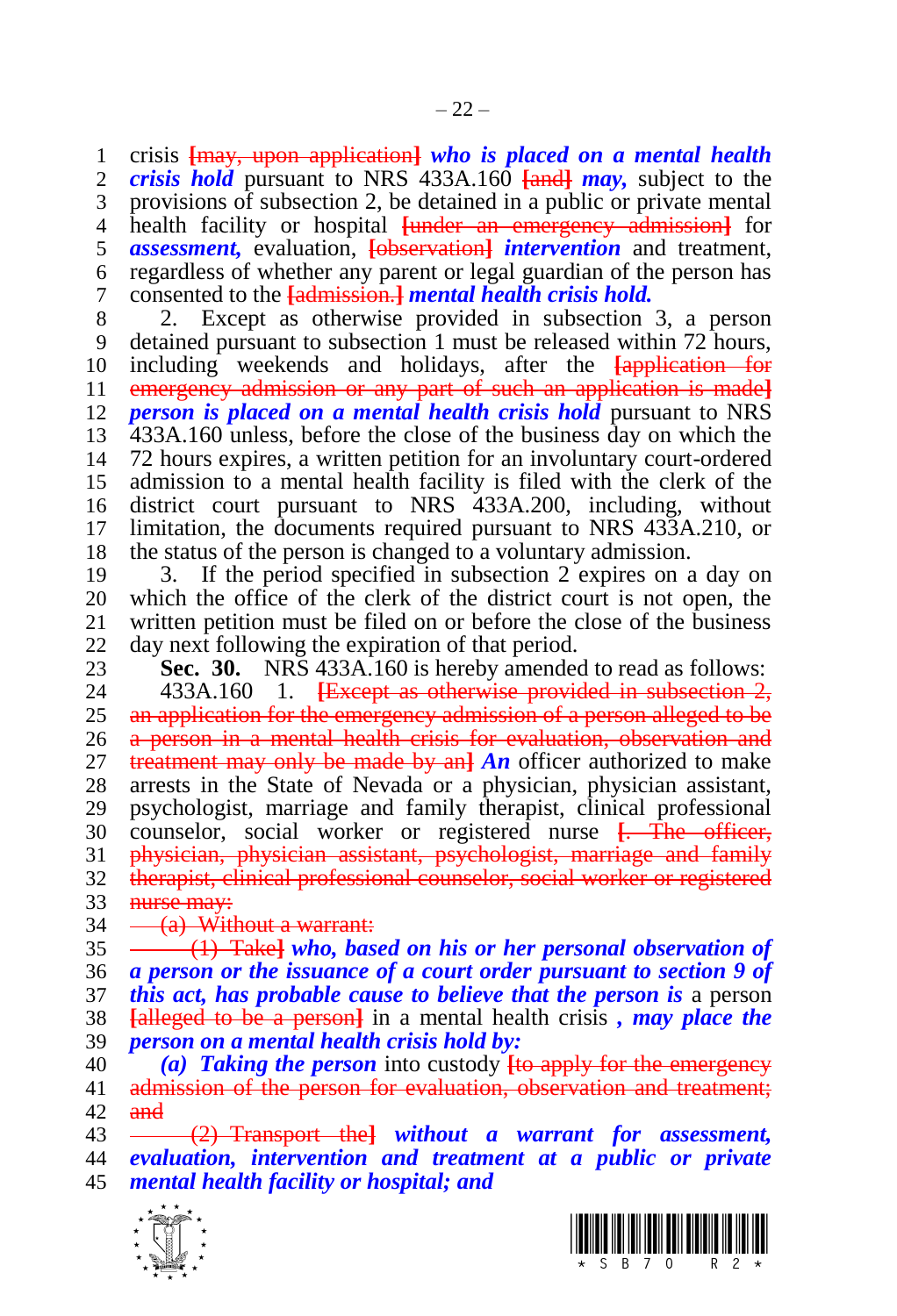$\frac{1}{\sqrt{2}}$  *2. A person who places another person on a mental health crisis hold pursuant to subsection 1 may transport that* person **[**alleged to be a person in a mental health crisis**]** to a public or private mental health facility or hospital **[**for that purpose,**]** or arrange for the person to be transported by:  $\frac{[H]}{(a)}$  A local law enforcement agency; **[**(II)**]** *(b)* A system for the nonemergency medical transportation of persons whose operation is authorized by the Nevada Transportation Authority; **[**(III)**]** *(c)* An entity that is exempt pursuant to NRS 706.745 from the provisions of NRS 706.386 or 706.421;  $\left\{\frac{f(W)}{g(x)}\right\}$  *(d)* An accredited agent of the Division; **[**(V)**]** *(e)* A provider of nonemergency secure behavioral health transport services licensed under the regulations adopted 20 pursuant to NRS 433.3317; or  $\frac{21}{(4 \times 11)}$  (f) If medical **[**(VI)**]** *(f)* If medically necessary, an ambulance service that holds a permit issued pursuant to the provisions of chapter 23 450B of NRS . <del>[,</del><br>24 <del>. only if the of</del> only if the officer, physician, physician assistant, psychologist, marriage and family therapist, clinical professional counselor, social worker or registered nurse, based upon his or her personal 27 observation of the person, has probable cause to believe that the 28 person is a person in a mental health crisis.  $29 \left( b \right)$  Apply to a district court for an order requiring: 30 (1) Any peace officer to take a person alleged to be a person 31 in a mental health crisis into custody to allow the applicant for the order to apply for the emergency admission of the person for evaluation, observation and treatment; and 34 (2) Any agency, system, provider, agent or service described in subparagraph (2) of paragraph (a) to transport the person alleged to be a person in a mental health crisis to a public or private mental health facility or hospital for that purpose.  $38 \rightarrow$  The district court may issue such an order only if it is satisfied 39 that there is probable cause to believe that the person is a person in a 40 mental health crisis.  $41 \quad -2.$  An application for the emergency admission of a person alleged to be a person in a mental health crisis for evaluation, 43 observation and treatment may be made by a spouse, parent, adult child or legal guardian of the person. The spouse, parent, adult child or legal guardian and any other person who has a legitimate interest

 *(b) Completing and providing to the public or private mental health facility or hospital the form prescribed pursuant to NRS 433A.130 for the placement of a person on a mental health crisis hold. The form must set forth the circumstances under which the* 

*person was taken into custody and the reasons therefor.*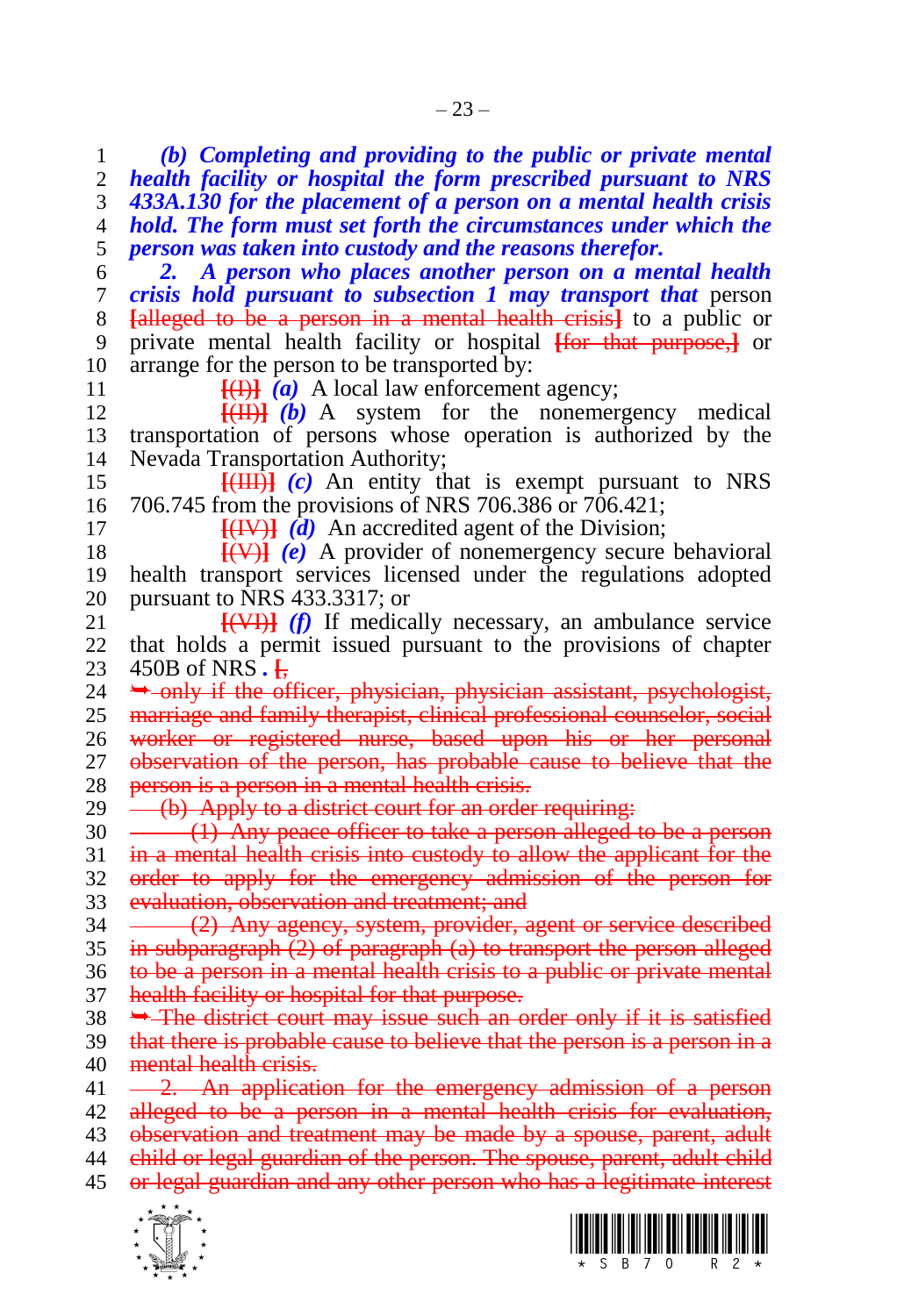$-24-$ 

in the person alleged to be a person in a mental health crisis may

2 apply to a district court for an order described in paragraph (b) of 3 subsection 1.

4 <del>3. The application for the emergency admission of a person</del>

 alleged to be a person in a mental health crisis for evaluation, observation and treatment must reveal the circumstances under

which the person was taken into custody and the reasons therefor.

4.**]** *3.* To the extent practicable, a person **[**who applies for the

emergency admission of a person who is less than 18 years of age to

a public or private mental health facility or hospital, other than a

parent or guardian,**]** *described in subsection 1* shall attempt to

 obtain the consent of the parent or guardian *of an unemancipated person who is less than 18 years of age* before **[**making the

application.**]** *placing the person on a mental health crisis hold.* The

 person who **[**applies for the emergency admission**]** *places an unemancipated person who is less than 18 years of age on a mental health crisis hold* or, if the person **[**makes the application**]** *is acting* within the scope of his or her employment, the employer of the person, shall maintain documentation of each such attempt until

 the person who is **[**the subject of the application**]** *placed on a mental health crisis hold* reaches at least 23 years of age.

 **[**5. Except as otherwise provided in this subsection, each 23 person admitted to a public or private mental health facility or<br>24 bospital under an emergency admission must be evaluated at the hospital under an emergency admission must be evaluated at the time of admission by a psychiatrist or a psychologist. If a psychiatrist or a psychologist is not available to conduct an evaluation at the time of admission, a physician or an advanced practice registered nurse who has the training and experience 29 prescribed by the State Board of Nursing pursuant to NRS 632.120 30 may conduct the evaluation. Each such emergency admission must 31 be approved by a psychiatrist.

 6.**]** *4.* The State Board of Health shall adopt regulations governing the manner in which:

 (a) A person may apply to become an accredited agent of the Division; and

 (b) Accredited agents of the Division will be monitored and disciplined for professional misconduct.

 **[**7.**]** *5.* As used in this section, "an accredited agent of the Division" means any person authorized by the Division to transport to a mental health facility pursuant to **[**subparagraph 2 of**]** paragraph  $\frac{[a]}{[a]}$  *(d)* of subsection  $\frac{[1]}{[1]}$  *2* those persons  $\frac{[a]}{[1]}$  meed of emergency admission.**]** *being placed on a mental health crisis hold.*

**Sec. 31.** NRS 433A.165 is hereby amended to read as follows:

 433A.165 1. Before a person alleged to be a person in a mental health crisis may be admitted to a public or private mental



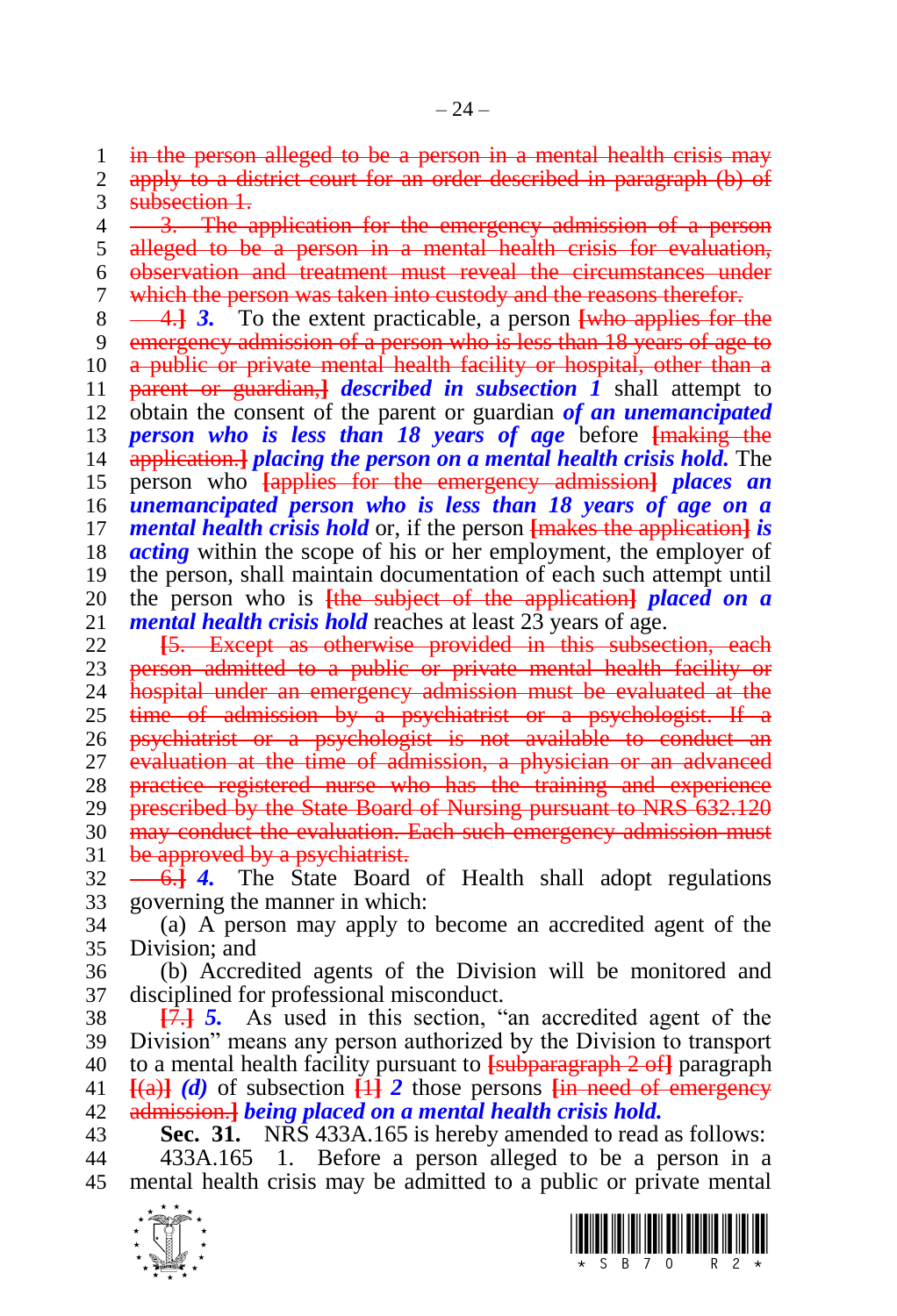health facility *or hospital under an emergency admission* pursuant to **[**NRS 433A.160,**]** *section 10 of this act,* the person must:

 (a) First be examined by a licensed physician or physician assistant licensed pursuant to chapter 630 or 633 of NRS or an advanced practice registered nurse licensed pursuant to NRS 632.237 at any location where such a physician, physician assistant or advanced practice registered nurse is authorized to conduct such an examination to determine whether the person has a medical condition, other than a psychiatric condition, which requires immediate treatment; and

 (b) If such treatment is required, be admitted for the appropriate medical care:

 (1) To a hospital if the person is in need of emergency services or care; or

 (2) To another appropriate medical facility if the person is not in need of emergency services or care.

 2. If a person *alleged to be a person* in a mental health crisis has a medical condition in addition to a psychiatric condition which requires medical treatment that requires more than 72 hours to 20 complete, the licensed physician, physician assistant or advanced practice registered nurse who examined the person must: practice registered nurse who examined the person must:

 (a) On the first business day after determining that such medical 23 treatment is necessary, file with the clerk of the district court a<br>24 written petition Hotel admited that in the *involuntary court-ordered*  written petition **[**to admit**]** *for the involuntary court-ordered admission of* the person to a public or private mental health facility pursuant to NRS **[**433A.160**]** *433A.200* after the medical treatment has been completed. The petition must:

 (1) Include, without limitation, the medical condition of the person and the purpose for continuing the medical treatment of the person; and

 (2) Be accompanied by a copy of **[**the application for the emergency admission of the person required**]** *:*

 *(I) The form for the placement of a person on a mental health crisis hold completed* pursuant to NRS 433A.160 *;* and **[**the**]**

 *(II) The* certificate **[**required**]** *completed* pursuant to NRS 433A.170 **[**.**]** *, unless the medical condition prevents the completion of such a certificate.*

 (b) Seven days after filing a petition pursuant to paragraph (a) and every 7 days thereafter, file with the clerk of the district court an update on the medical condition and treatment of the person.

 3. The examination and any transfer of the person from a facility when the person has an emergency medical condition and has not been stabilized must be conducted in compliance with:

 (a) The requirements of 42 U.S.C. § 1395dd and any regulations adopted pursuant thereto, and must involve a person authorized



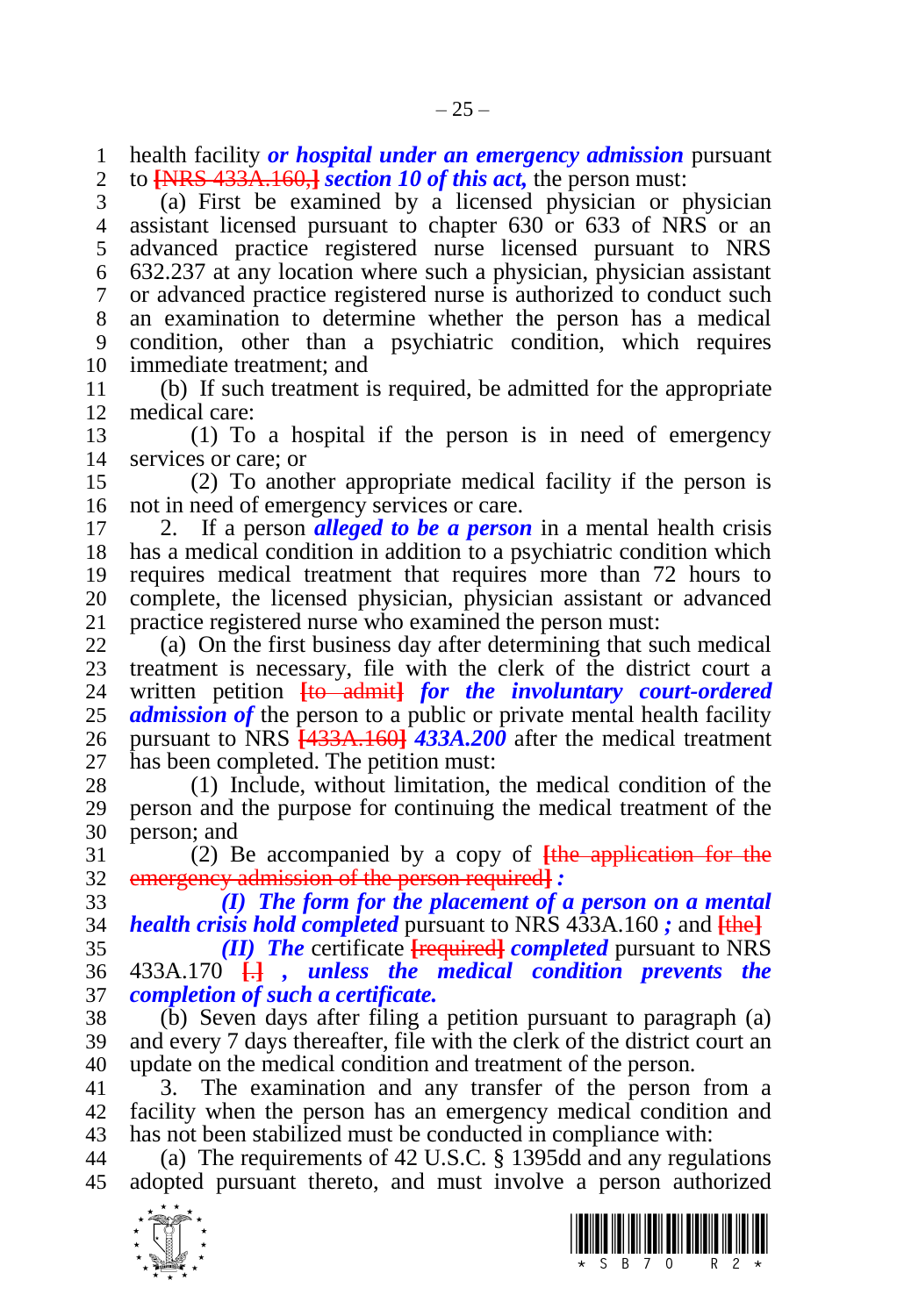pursuant to federal law to conduct such an examination or certify such a transfer; and

(b) The provisions of NRS 439B.410.

 4. The cost of the examination must be paid by the county in which the person alleged to be a person in a mental health crisis resides if services are provided at a county hospital located in that county or a hospital or other medical facility designated by that county, unless the cost is voluntarily paid by the person alleged to be a person in a mental health crisis or, on the person's behalf, by his or her insurer or by a state or federal program of medical assistance.

 5. The county may recover all or any part of the expenses paid by it, in a civil action against:

(a) The person whose expenses were paid;

(b) The estate of that person; or

 (c) A responsible relative as prescribed in NRS 433A.610, to the extent that financial ability is found to exist.

 6. The cost of treatment, including hospitalization, for a person who is indigent must be paid pursuant to NRS 428.010 by the 20 county in which the person alleged to be a person in a mental health crisis resides. crisis resides.

 7. The provisions of this section do not require the Division to 23 provide examinations required pursuant to subsection 1 at a division facility if the Division does not have the: facility if the Division does not have the:

 (a) Appropriate staffing levels of physicians, physician assistants, advanced practice registered nurses or other appropriate staff available at the facility as the Division determines is necessary to provide such examinations; or

 (b) Appropriate medical laboratories as the Division determines is necessary to provide such examinations.

 8. The State Board of Health shall adopt regulations to carry out the provisions of this section, including, without limitation, regulations that:

 (a) Define "emergency services or care" as that term is used in this section;

 (b) Prescribe a procedure to ensure that an examination is performed pursuant to paragraph (a) of subsection 1; and

 (c) Prescribe the type of medical facility that a person may be admitted to pursuant to subparagraph (2) of paragraph (b) of subsection 1.

 9. As used in this section, "medical facility" has the meaning ascribed to it in NRS 449.0151.

**Sec. 32.** NRS 433A.170 is hereby amended to read as follows:

 433A.170 Except as otherwise provided in this section, the administrative officer of a facility operated by the Division or of any



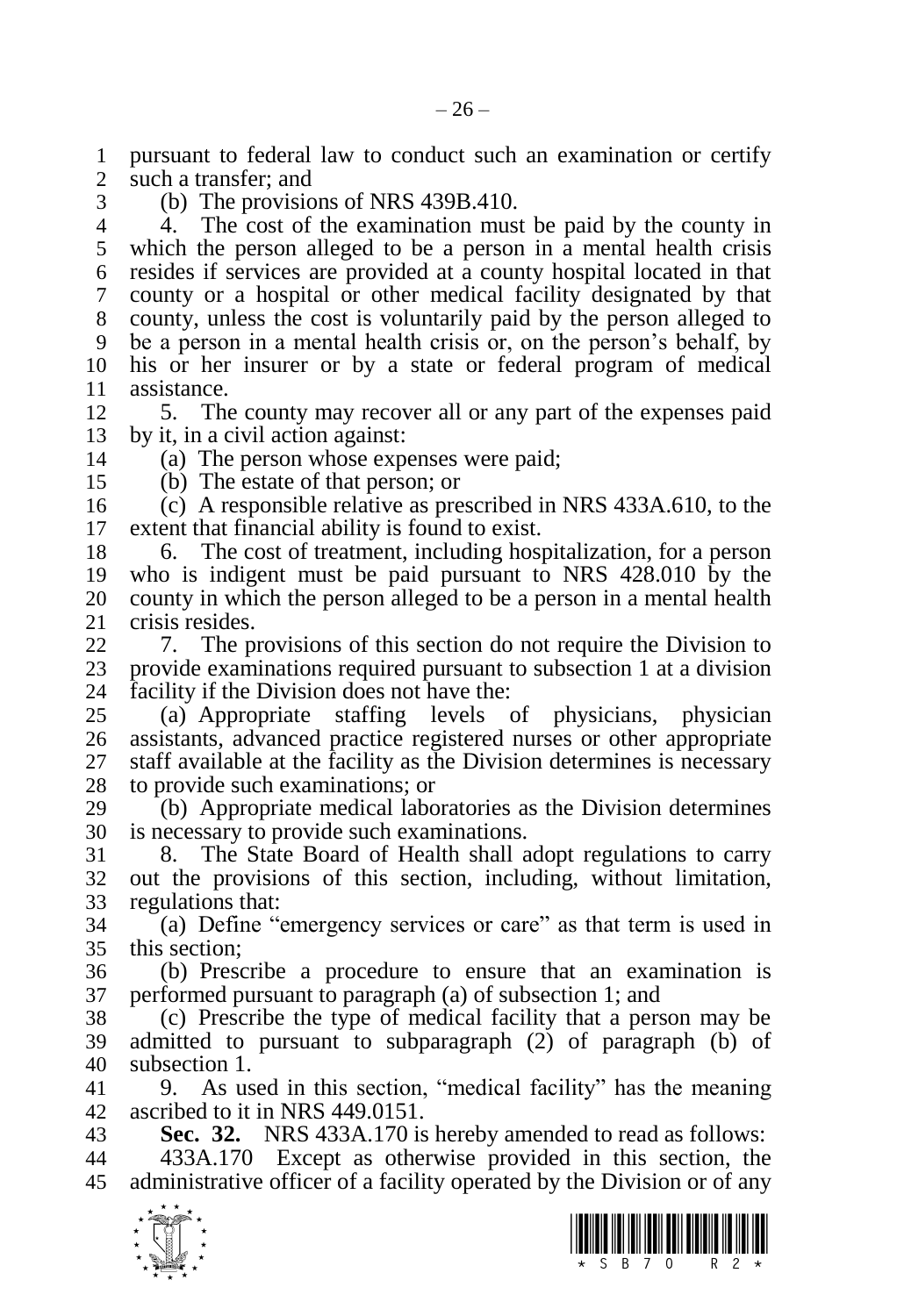1 other public or private mental health facility or hospital shall not 2 accent  $\frac{f_{an}}{f_{an}}$  and  $\frac{f_{an}}{f_{an}}$  and  $\frac{f_{an}}{f_{an}}$  and  $\frac{f_{an}}{f_{an}}$  are  $\frac{f_{an}}{f_{an}}$  and  $\frac{f_{an}}{f_{an}}$  and  $\frac{f_{an}}{f_{an}}$  and  $\frac{f_{an}}$  accept **[**an application**]** *a person* for an emergency admission under **[**NRS 433A.160**]** *section 10 of this act* unless **[**that application is accompanied by a certificate of**]** a **[**licensed**]** psychologist, a physician, a physician assistant under the supervision of a psychiatrist, a clinical social worker who has the psychiatric training and experience prescribed by the Board of Examiners for Social

 Workers pursuant to NRS 641B.160 or an advanced practice registered nurse who has the psychiatric training and experience prescribed by the State Board of Nursing pursuant to NRS 632.120 *, completes a certificate* stating that he or she has examined the person alleged to be a person in a mental health crisis and that he or she has concluded that the person is a person in a mental health crisis. The certificate required by this section may be obtained from a **[**licensed**]** psychologist, physician, physician assistant, clinical social worker or advanced practice registered nurse who is employed by the public or private mental health facility or hospital to which the **[**application is made.**]** *person alleged to be a person in a mental health crisis is to be admitted.*

**Sec. 33.** NRS 433A.185 is hereby amended to read as follows:<br>21 433A.185 As soon as practicable but not more than  $\frac{1241}{8}$  433A.185 As soon as practicable but not more than **[**24**]** *8*  hours after **[**the emergency admission of a person alleged to be a**]** *an*  **unemancipated** person <del>[in a mental health crisis]</del> who is under 18<br>24 vears of age **[interal is placed on a mental health crisis hold,** the years of age  $\overline{H}$  *is placed on a mental health crisis hold,* the administrative officer of the public or private mental health facility *or hospital in which the person is being held or his or her designee*  shall *attempt to* give notice of **[**such admission**]** *the mental health crisis hold* in person, by telephone or facsimile and by certified mail to the parent or legal guardian of that person **[**.**]** *and shall maintain documentation of each such attempt until the person who is placed on a mental health crisis hold reaches at least 23 years of age.*

**Sec. 34.** NRS 433A.190 is hereby amended to read as follows:

 433A.190 1. The administrative officer of a public or private mental health facility *or hospital* shall ensure that, within 24 hours of the emergency admission of a person alleged to be a person in a mental health crisis **[**pursuant to NRS 433A.150**]** who is at least 18 years of age, *pursuant to section 10 of this act,* the person is asked to give permission to provide notice of the emergency admission to a family member, friend or other person identified by the person.

 2. If a person alleged to be a person in a mental health crisis who is at least 18 years of age gives permission to notify a family member, friend or other person of the emergency admission, the administrative officer shall ensure that:

 (a) The permission is recorded in the medical record of the person; and

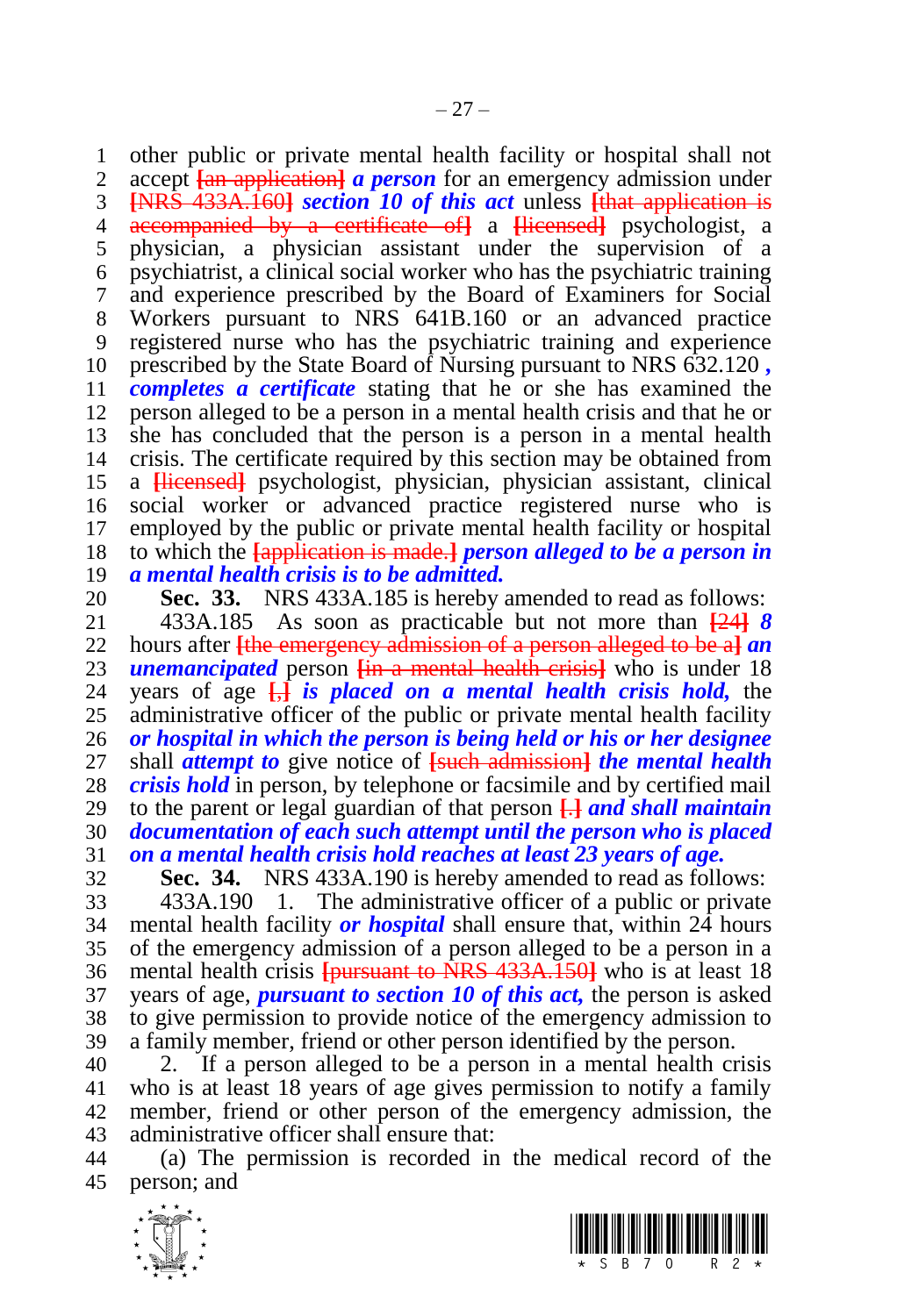(b) Notice of the admission is promptly provided to the family member, friend or other person in person or by telephone, facsimile, other electronic communication or certified mail.

 3. Except as otherwise provided in subsections 4 and 5, if a person alleged to be a person in a mental health crisis who is at least 18 years of age does not give permission to notify a family member, friend or other person of the emergency admission of the person, notice of the emergency admission must not be provided until permission is obtained.

 4. If a person alleged to be a person in a mental health crisis who is at least 18 years of age is not able to give or refuse permission to notify a family member, friend or other person of the emergency admission, the administrative officer of the mental health facility *or hospital* may cause notice as described in paragraph (b) of subsection 2 to be provided if the administrative officer determines that it is in the best interest of the person in a mental health crisis.

 5. If a guardian has been appointed for a person alleged to be a person in a mental health crisis who is at least 18 years of age or the 20 person has executed a durable power of attorney for health care<br>21 pursuant to NRS 162A.700 to 162A.870, inclusive, or appointed an pursuant to NRS 162A.700 to 162A.870, inclusive, or appointed an attorney-in-fact using an advance directive for psychiatric care 23 pursuant to NRS 449A.600 to 449A.645, inclusive, the administrative officer of the mental health facility **or hospital** must administrative officer of the mental health facility *or hospital* must ensure that the guardian, agent designated by the durable power of attorney or the attorney-in-fact, as applicable, is promptly notified of the admission as described in paragraph (b) of subsection 2, regardless of whether the person alleged to be a person in a mental health crisis has given permission to the notification.

 **Sec. 35.** NRS 433A.195 is hereby amended to read as follows: 433A.195 *1.* A licensed physician on the medical staff of a

 facility operated by the Division or of any other public or private mental health facility or hospital may release a person **[**admitted pursuant to NRS 433A.160**]** *from a mental health crisis hold* upon completion of a certificate which meets the requirements of NRS 433A.197 signed by a licensed physician on the medical staff of the facility or hospital, a physician assistant under the supervision of a psychiatrist, psychologist, a clinical social worker who has the psychiatric training and experience prescribed by the Board of Examiners for Social Workers pursuant to NRS 641B.160 or an advanced practice registered nurse who has the psychiatric training and experience prescribed by the State Board of Nursing pursuant to NRS 632.120 stating that he or she has personally observed and examined the person and that he or she has concluded that the person is not a person in a mental health crisis.



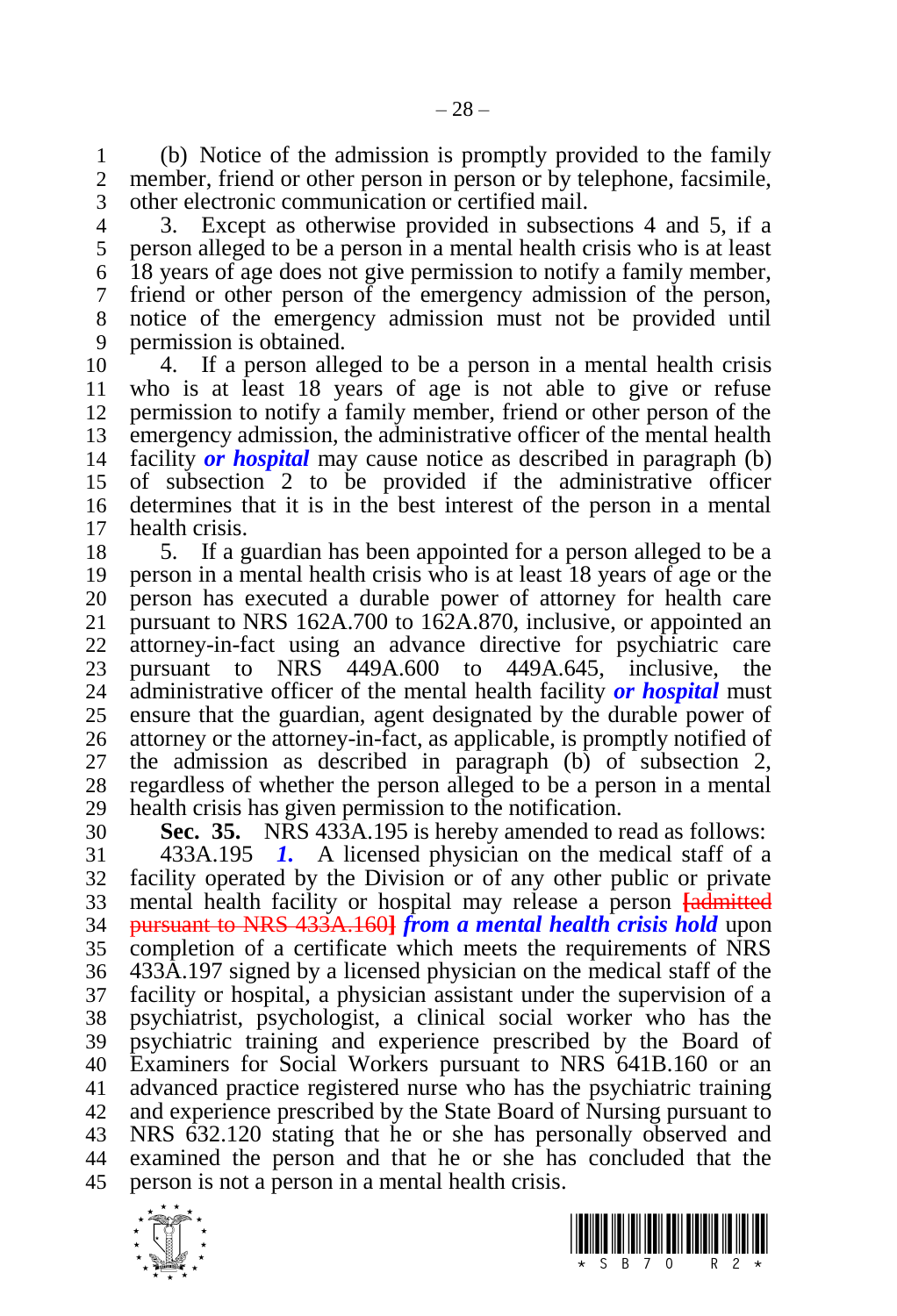*2. A psychologist, a physician, a physician assistant under the supervision of a psychiatrist, a clinical social worker who has the psychiatric training and experience prescribed by the Board of Examiners for Social Workers pursuant to NRS 641B.160 or an advanced practice registered nurse who has the psychiatric training and experience prescribed by the State Board of Nursing pursuant to NRS 632.120 on the medical staff of a facility operated by the Division or of any other public or private mental health facility or hospital who has personally assessed an unemancipated person who is less than 18 years of age after the person was placed on a mental health crisis hold may release the person from the hold if the parent or guardian of the person agrees to treatment or accepts physical custody of the person.* 

 **Sec. 35.5.** NRS 433A.197 is hereby amended to read as follows:

 433A.197 1. **[**An application**]** *A form* or certificate authorized under subsection 1 of NRS 433A.160 or NRS 433A.170 or 433A.195 must not be *accepted or* considered if made by a psychologist, physician, physician assistant, clinical social worker or advanced practice registered nurse who is related by blood or marriage within the second degree of consanguinity or affinity to the person alleged to be a person in a mental health crisis, or who is 23 financially interested in the facility in which the person alleged to be 24 a person in a mental health crisis is to be detained. a person in a mental health crisis is to be detained.

 2. An application or certificate of any examining person authorized under NRS 433A.170 must not be considered unless it is based on personal observation and examination of the person alleged to be a person in a mental health crisis made by such examining person not more than 72 hours prior to the making of the application or certificate. The certificate required pursuant to NRS 433A.170 must set forth in detail the facts and reasons on which the examining person based his or her opinions and conclusions.

 3. A certificate authorized pursuant to NRS 433A.195 must not be considered unless it is based on personal observation and examination of the person alleged to be a person in a mental health crisis made by the examining physician, physician assistant, psychologist, clinical social worker or advanced practice registered nurse. The certificate authorized pursuant to NRS 433A.195 must describe in detail the facts and reasons on which the examining physician, physician assistant, psychologist, clinical social worker or advanced practice registered nurse based his or her opinions and conclusions.

 **Sec. 36.** NRS 433A.200 is hereby amended to read as follows: 433A.200 1. Except as otherwise provided in **[**subsection 3 and**]** NRS 432B.6075, a proceeding for an involuntary court-ordered

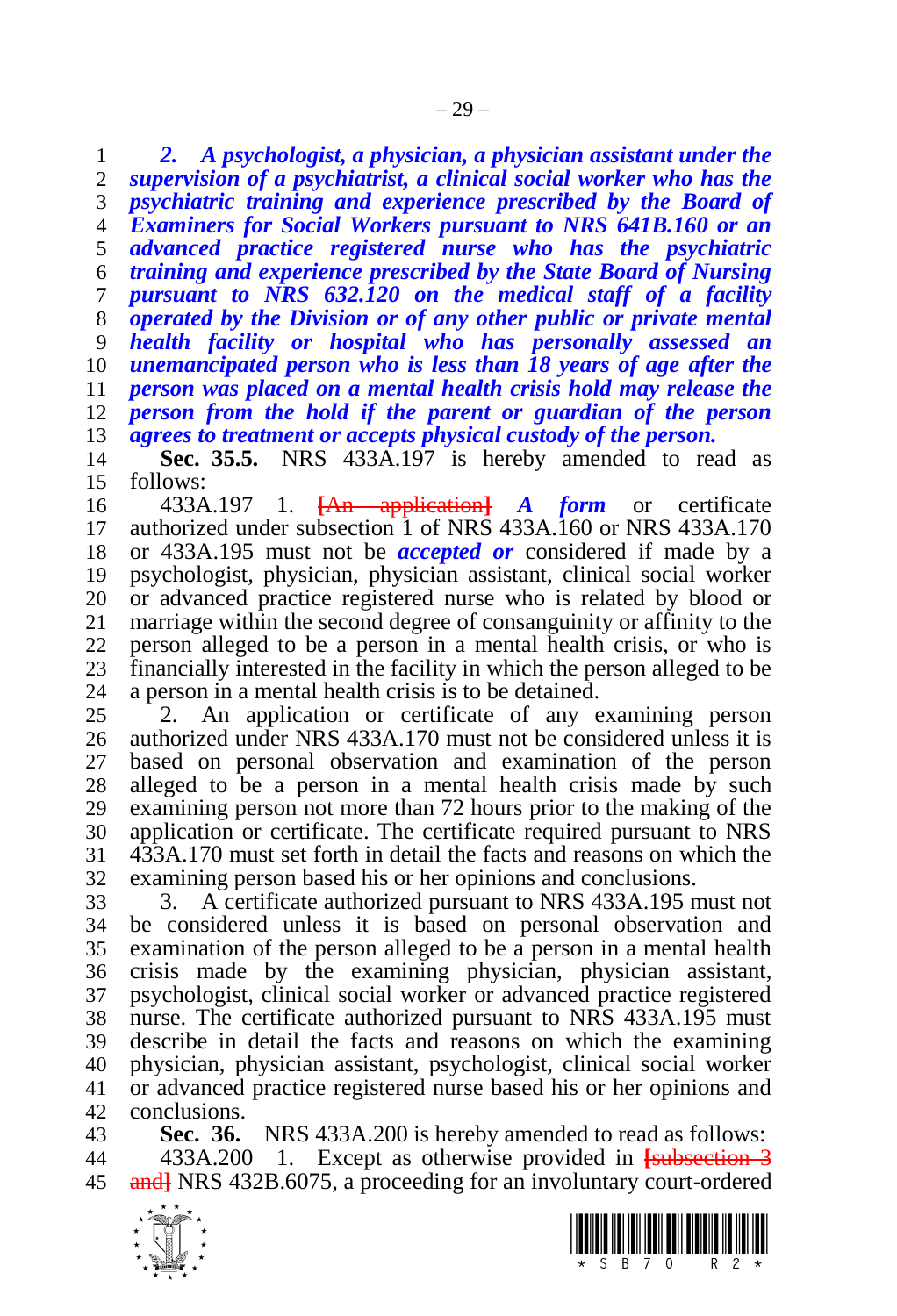admission of any person in the State of Nevada may be commenced by the filing of a petition for the involuntary admission to a mental health facility **[**or to a program of community-based or outpatient services**]** with the clerk of the district court of the county where the person who is to be treated resides **[**.**]** *or the county where a mental health facility that is willing to admit the person is located.* The petition may be filed by **[**the spouse, parent, adult children or legal guardian of the person to be treated or by**]** any physician, physician assistant, psychologist, social worker or registered nurse or by any officer authorized to make arrests in the State of Nevada. The

11 petition must be accompanied:<br>12 (a) By a certificate of a pl (a) By a certificate of a physician, a **[**licensed**]** psychologist, a physician assistant under the supervision of a psychiatrist, a clinical social worker who has the psychiatric training and experience prescribed by the Board of Examiners for Social Workers pursuant to NRS 641B.160 or an advanced practice registered nurse who has the psychiatric training and experience prescribed by the State Board of Nursing pursuant to NRS 632.120 stating that he or she has examined the person alleged to be a person in a mental health crisis and has concluded that the person is a person in a mental 21 health crisis; or<br>22 (b) By a sweet

 $(b)$  By a sworn written statement by the petitioner that:

 (1) The petitioner has, based upon the petitioner's personal observation of the person alleged to be a person in a mental health crisis, probable cause to believe that the person is a person in a mental health crisis **[**;**]** and

 $\frac{[2]}{[2]}$  The *i he* person alleged to be a person in a mental health crisis has refused to submit to examination or treatment by a physician, psychiatrist, **[**licensed**]** psychologist or advanced practice registered nurse who has the psychiatric training and experience prescribed by the State Board of Nursing pursuant to NRS 632.120 **[**.**]** *; or*

 *(2) The person alleged to be a person in a mental health crisis has been placed on a mental health crisis hold pursuant to NRS 433A.160 and the physician, physician assistant or advanced practice registered nurse who examined the person alleged to be a person with a mental health crisis pursuant to NRS 433A.165 determined that the person has a medical condition, other than a psychiatric condition, which requires immediate treatment.*

 2. Except as otherwise provided in NRS 432B.6075, if the person to be treated is **[**a**]** *an unemancipated* minor and the petitioner is a person other than a parent or guardian of the minor, a petition submitted pursuant to subsection 1 must, in addition to the certificate or statement required by that subsection, include a



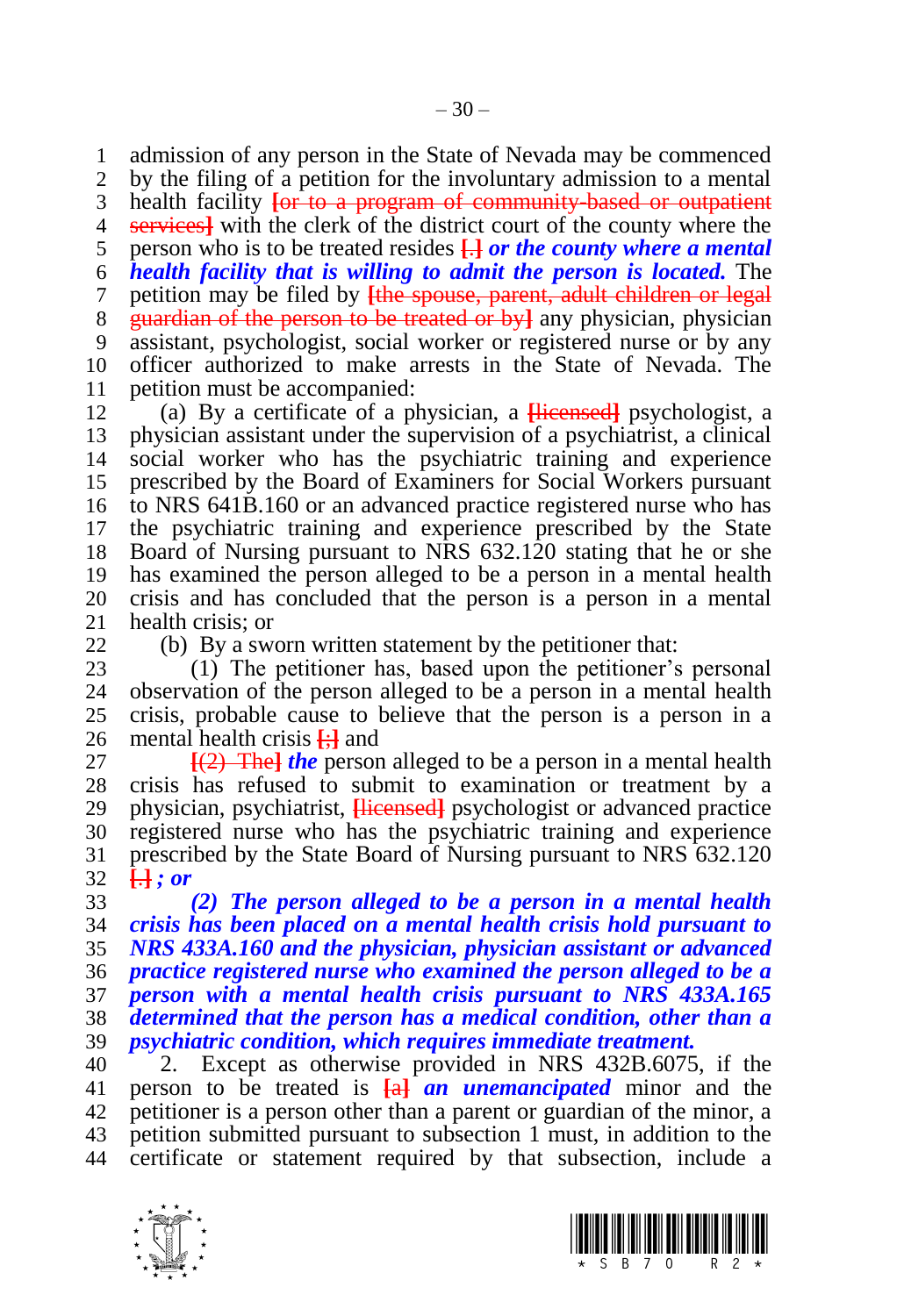statement signed by a parent or guardian of the minor that the parent or guardian does not object to the filing of the petition.

**[**3. A proceeding for the involuntary court-ordered admission

of a person who is the defendant in a criminal proceeding in the

district court to a program of community-based or outpatient

services may be commenced by the district court, on its own motion,

or by motion of the defendant or the district attorney if:

8  $-$  (a) The defendant has been examined in accordance with 9 NRS  $178.415$ : NRS 178.415;

 $10 \left( \frac{b}{b} \right)$  The defendant is not eligible for commitment to the custody 11 of the Administrator pursuant to NRS 178.461; and

 $12 \left( \left( \text{c} \right) \right)$  The Division makes a clinical determination that placement 13 in a program of community-based or outpatient services is appropriate.**]**

**Sec. 37.** NRS 433A.210 is hereby amended to read as follows:

 433A.210 In addition to the requirements of NRS 433A.200, a petition filed pursuant to that section with the clerk of the district court to commence proceedings for involuntary court-ordered admission of a person pursuant to NRS 433A.145 or 433A.150 must include *documentation of the results of the medical examination conducted pursuant to NRS 433A.165 and* a <del>[certified]</del> copy of:<br>22. 1 The <del>Lapplication for the emergency admission of the per</del>

1. The **Lapplication for the emergency admission of the person** 23 madel form for the placement of the person on a mental health 24 crisis hold pursuant to NRS 433A.160; and *crisis hold* pursuant to NRS 433A.160; and

 2. A petition executed by a psychiatrist, **[**licensed**]** psychologist, physician or advanced practice registered nurse who has the psychiatric training and experience prescribed by the State Board of Nursing pursuant to NRS 632.120, including, without limitation, a sworn statement that:

 (a) He or she has examined the person alleged to be a person in a mental health crisis;

 (b) In his or her opinion, there is a reasonable degree of certainty that the person alleged to be a person in a mental health crisis suffers from a mental illness;

 (c) Based on his or her personal observation of the person alleged to be a person in a mental health crisis and other facts set forth in the petition, the person presents a substantial risk of serious harm to himself or herself or others, as determined pursuant to NRS 433A.0195; and

 (d) In his or her opinion, involuntary admission of the person alleged to be a person in a mental health crisis to a mental health facility or hospital is medically necessary to prevent the person from harming himself or herself or others.



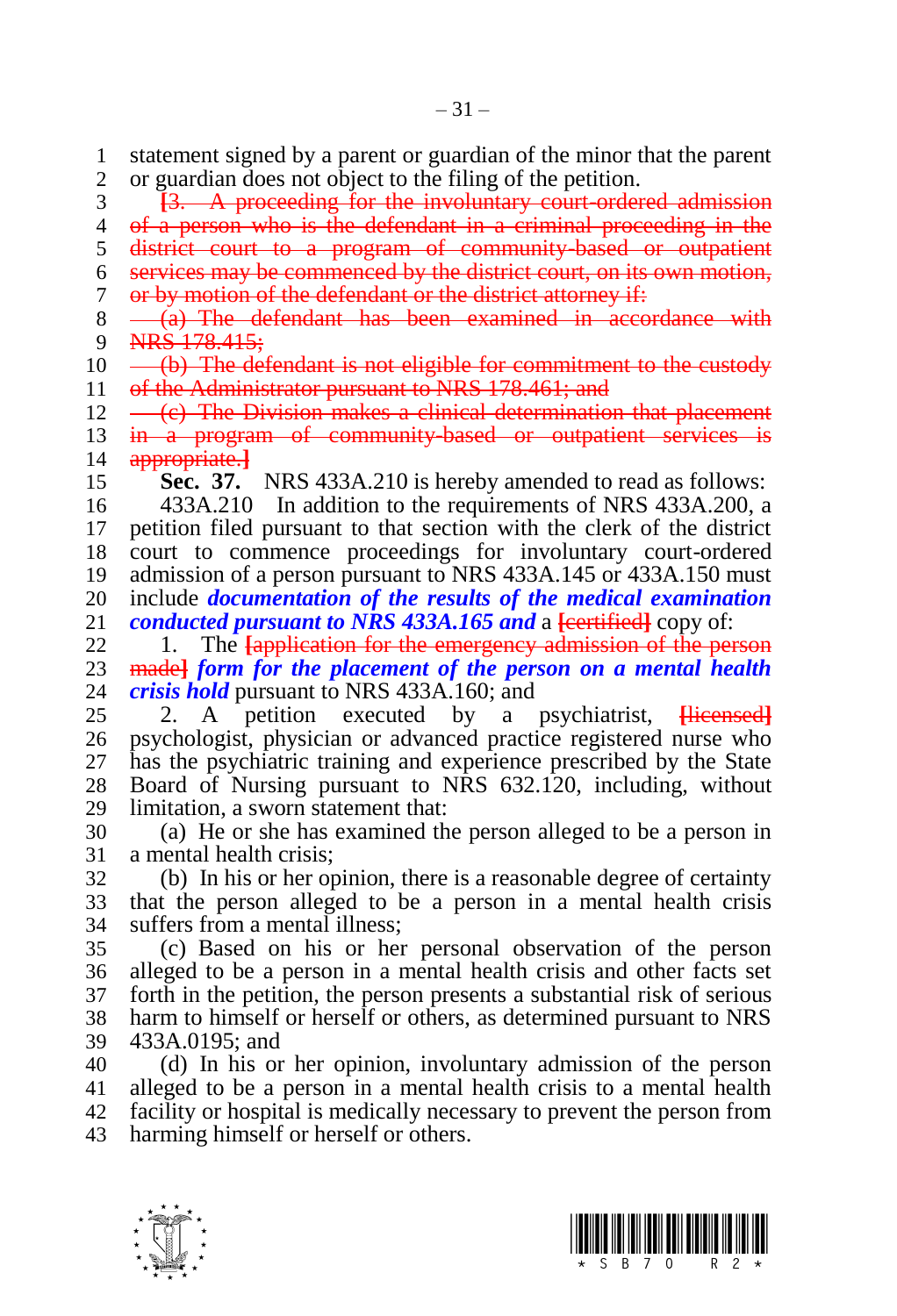**Sec. 38.** NRS 433A.215 is hereby amended to read as follows:<br>2. 433A.215 If an application for a writ of habeas corpus is made

 433A.215 If an application for a writ of habeas corpus is made by, or on behalf of, a person in a mental health crisis or who is alleged to be a person in a mental health crisis before the initial hearing on a petition for the involuntary court-ordered admission of the person to a mental health facility *,* **[**or a program of community- based or outpatient services,**]** the court **[**shall**]** *must* conduct a hearing on the application as soon as practicable.

**Sec. 39.** NRS 433A.220 is hereby amended to read as follows:

 433A.220 1. Immediately after the clerk of the district court receives any petition filed pursuant to NRS 433A.200 and 433A.210, the clerk shall transmit the petition to the appropriate district judge, who shall set a time, date and place for its hearing. **[**Immediately after a motion is made pursuant to subsection 3 of NRS 433A.200, the district judge shall set a time, date and place for its hearing.**]** The date must be within 6 judicial days after the date on which the petition is received by the clerk **[**or the motion is made, as applicable,**]** unless otherwise stipulated by an attorney representing the person alleged to be a person in a mental health crisis and the 20 district attorney. If the Chief Judge, if any, of the district court has 21 assigned a district court judge or hearing master to preside over such assigned a district court judge or hearing master to preside over such hearings, that judge or hearing master must preside over the hearing.

23 2. The court shall give notice of the petition  $\overline{\text{for motion}}$  and of 24 the time, date and place of any proceedings thereon to the subject of the time, date and place of any proceedings thereon to the subject of the petition *,* **[**or motion,**]** his or her attorney, if known, the person's legal guardian, the petitioner, **[**if applicable,**]** the district attorney of the county in which the court has its principal office, the local office of an agency or organization that receives money from the Federal Government pursuant to 42 U.S.C. §§ 10801 et seq., to protect and advocate the rights of persons in a mental health crisis and the administrative office of any public or private mental health facility *or hospital* in which the subject of the petition **[**or motion**]** is detained.

 3. The provisions of this section do not preclude a facility *or hospital* from discharging a person before the time set pursuant to this section for the hearing concerning the person, if appropriate. If the person has a legal guardian, the facility *or hospital* shall notify the guardian prior to discharging the person from the facility **[**.**]** *or hospital.* The legal guardian has discretion to determine where the person will be released, taking into consideration any discharge plan proposed by the facility *or hospital* assessment team. If the legal guardian does not inform the facility *or hospital* as to where the person will be released within 3 days after the date of notification, the facility *or hospital* shall discharge the person according to its



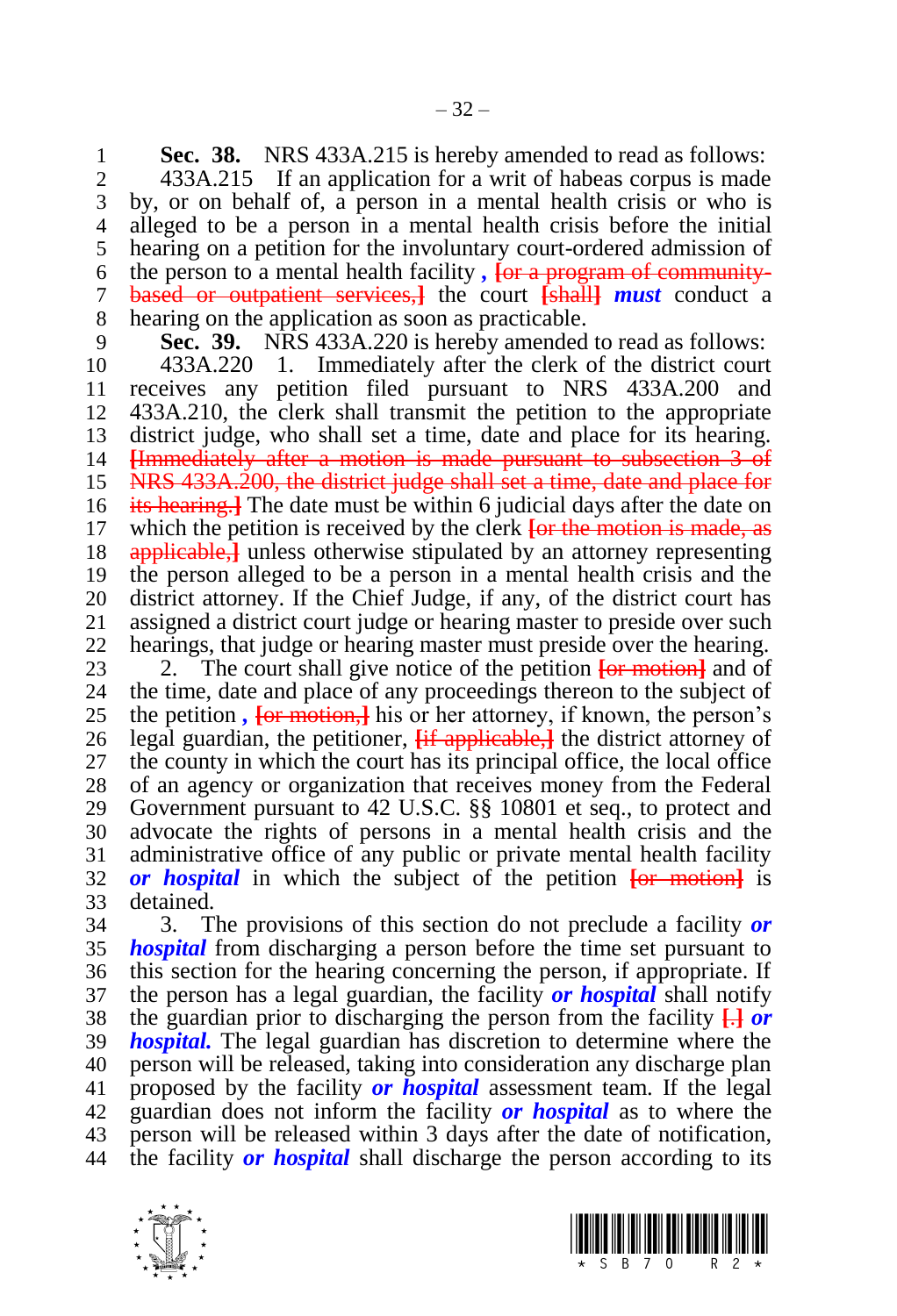proposed discharge plan. *Notification of a guardian pursuant to this subsection must be provided:*

*(a) In person or by telephone; or*

 *(b) If the mental health facility is not able to contact the guardian in person or by telephone, by facsimile, electronic mail or certified mail.*

 *4. If the person who is the subject of the petition is currently admitted to a mental health facility or hospital and is transferred to another mental health facility or hospital, the petitioner must notify the court before the next scheduled hearing related to the petition and not more than 24 hours after the transfer.*

 *5. If the person who is the subject of the petition is currently on conditional release pursuant to NRS 433A.380:*

 *(a) The court may provide information on the conditional release to any public or private mental health facility or hospital in which the person is receiving treatment; and*

 *(b) The court may, with the consent of the parties, set a hearing before or concurrent with the hearing scheduled pursuant to subsection 1 to determine whether conditional release remains appropriate. If the court sets a hearing to resolve the conditional release, the parties may stipulate to continue the matter of the petition for involuntary court-ordered admission pending resolution of the conditional release. If the court determines by clear and convincing evidence that conditional release is no longer appropriate, the court may order the admission of the person to a mental health facility or hospital pending the resolution of the petition for involuntary court-ordered admission.*

**Sec. 40.** NRS 433A.240 is hereby amended to read as follows:

 433A.240 1. After the filing of a petition to commence proceedings for the involuntary court-ordered admission of a person pursuant to NRS 433A.200 and 433A.210, the court shall promptly cause two or more physicians, **[**licensed**]** psychologists or advanced practice registered nurses who have the psychiatric training and experience prescribed by the State Board of Nursing pursuant to NRS 632.120, one of whom must always be a physician, to examine the person alleged to be a person in a mental health crisis, or request an evaluation by an evaluation team from the Division of the person alleged to be a person in a mental health crisis.

 2. Subject to the provisions in subsection 1, the judge assigned to hear a proceeding brought pursuant to NRS 433A.200 to 433A.330, inclusive, shall have complete discretion in selecting the medical professionals to conduct the examination required pursuant to subsection 1.

 3. **[**After the filing of a motion pursuant to subsection 3 of NRS 433A.200, the court shall promptly request an evaluation by an



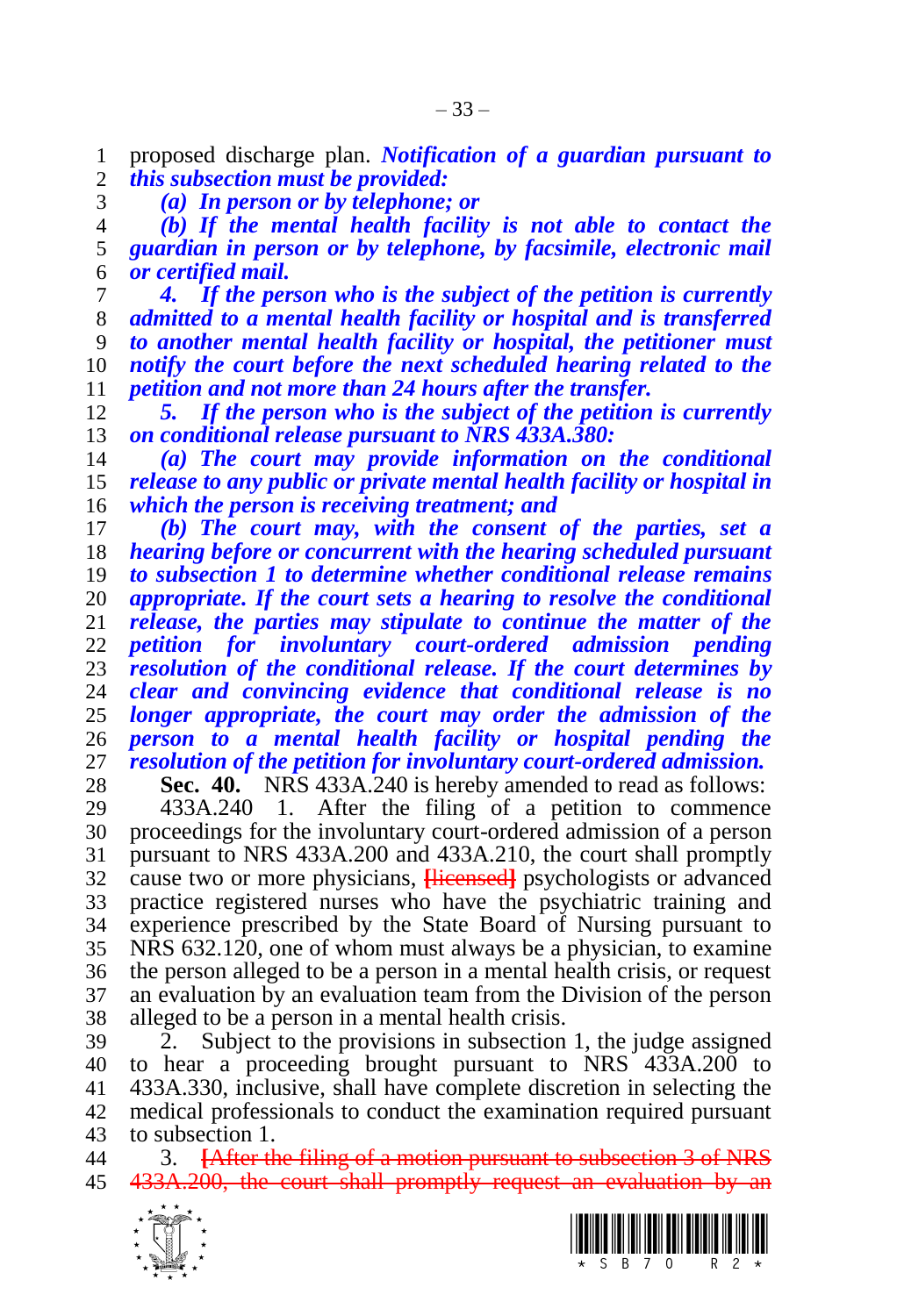evaluation team from the Division of the person alleged to be a 2 person in a mental health crisis.

**4.** To conduct the examination of a person who is not being detained at a mental health facility or hospital under **[**emergency admission**]** *a mental health crisis hold* pursuant to **[**an application made pursuant to**]** NRS 433A.160, the court may order a peace officer to take the person into protective custody and transport the person to a mental health facility or hospital where the person may be detained until a hearing is had upon the petition or motion, as applicable.

 **[**5.**]** *4.* If the person is not being detained under **[**an emergency admission**]** *a mental health crisis hold* pursuant to **[**an application made pursuant to**]** NRS 433A.160, the person may be allowed to remain in his or her home or other place of residence pending an ordered examination or examinations and to return to his or her home or other place of residence upon completion of the examination or examinations. The person may be accompanied by one or more of his or her relations or friends to the place of examination.

 **[**6.**]** *5.* Each physician, **[**licensed**]** psychologist and advanced practice registered nurse who examines a person pursuant to subsection 1 **[**or 3**]** shall, in conducting such an examination, 23 consider the least restrictive treatment appropriate for the person.<br>24  $\overline{17}$  6. Each physician. Hierogeth psychologist and advant

 **[**7.**]** *6.* Each physician, **[**licensed**]** psychologist and advanced practice registered nurse who examines a person pursuant to subsection 1 shall, not later than 24 hours before the hearing set pursuant to *subsection 1 of* NRS 433A.220, submit to the court in writing a summary of his or her findings and evaluation regarding the person alleged to be a person in a mental health crisis.

 **Sec. 41.** NRS 433A.250 is hereby amended to read as follows: 433A.250 1. The Administrator shall establish such evaluation teams as are necessary to aid the courts under NRS 433A.240 **[**,**]** *and* 433A.310 *.* **[**, 433A.315 and 433A.323.**]**

 2. Each team must be composed of a psychiatrist and other persons professionally qualified in the field of psychiatric mental health who are representative of the Division, selected from personnel in the Division.

 3. Fees for the evaluations must be established and collected as set forth in NRS 433.414 or 433B.260, as appropriate.

 **Sec. 41.5.** NRS 433A.260 is hereby amended to read as follows:

 433A.260 1. **[**In counties**]** *If a petition is filed pursuant NRS 433A.200 with the clerk of the district court in a county* where the examining personnel required pursuant to NRS 433A.240 are not available, **[**proceedings for involuntary court-ordered admission



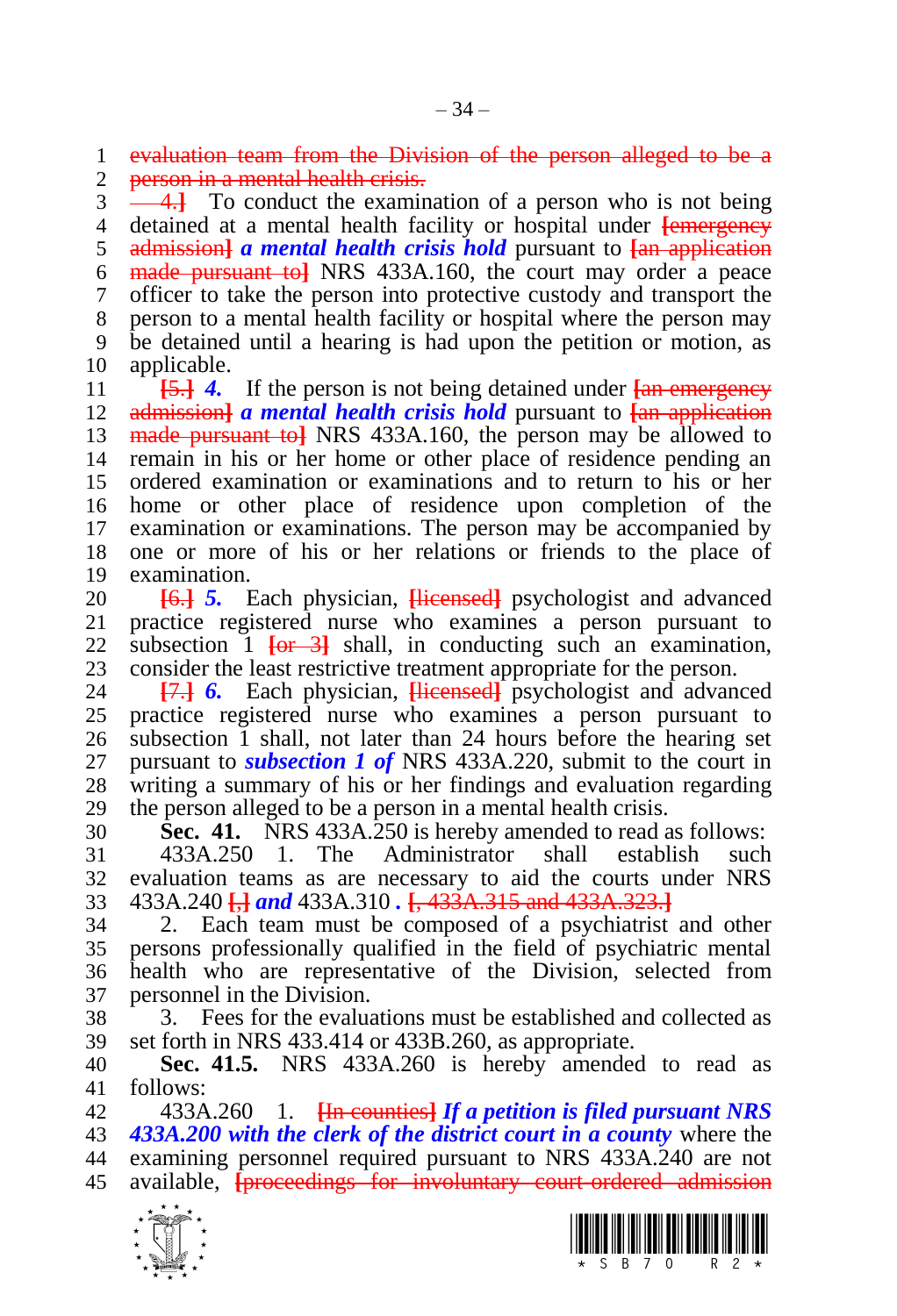shall be conducted in**]** *the district court must transfer the case to* 

 the nearest county having such examining personnel available **[**in order that there be minimum delay.**]** *before any hearing on the* 

 *petition and not later than 1 judicial day after the petition was filed. Not later than 6 days after a case is transferred to a district court pursuant to this subsection, that district court shall:*

 *(a) Set a time, date and place for its hearing in accordance with NRS 433A.220; and*

 *(b) Appoint counsel for the person, if required by NRS 433A.270.* 

 2. The entire expense of proceedings for involuntary court- ordered admission shall be paid by the county **[**in which the application is filed, except that**]** where the person to be admitted **[**last resided in another county of the state the expense shall be charged to and payable by such county of residence.**]** *resides.*

**Sec. 42.** NRS 433A.270 is hereby amended to read as follows:

 433A.270 1. The person alleged to be a person in a mental health crisis or any relative or friend on the person's behalf is entitled to retain counsel to represent the person in any proceeding before the district court relating to involuntary court-ordered admission, and if he or she fails or refuses to obtain counsel, the court **[**shall**]** *must* advise the person and the person's guardian or 23 next of kin, if known, of such right to counsel and shall appoint counsel, who may be the public defender or his or her deputy. counsel, who may be the public defender or his or her deputy.

 2. **[**Any**]** *The court shall award any* counsel appointed pursuant to subsection 1 **[**must be awarded**]** compensation **[**by the court**]** for his or her services in an amount determined by it to be fair and reasonable. The compensation must be charged against the estate of the person for whom the counsel was appointed or, if the person is indigent, against the county where the person alleged to be a person in a mental health crisis last resided.

 3. The court shall, at the request of counsel representing the person alleged to be a person in a mental health crisis in proceedings before the court relating to involuntary court-ordered admission, grant a recess in the proceedings for the shortest time possible, but for not more than 5 days, to give the counsel an opportunity to prepare his or her case.

 4. **[**If the person alleged to be a person in a mental health crisis is involuntarily admitted to a program of community-based or outpatient services, counsel shall continue to represent the person until the person is released from the program. The court shall serve notice upon such counsel of any action that is taken involving the 43 person while the person is admitted to the program of community-based or outpatient services.**]**



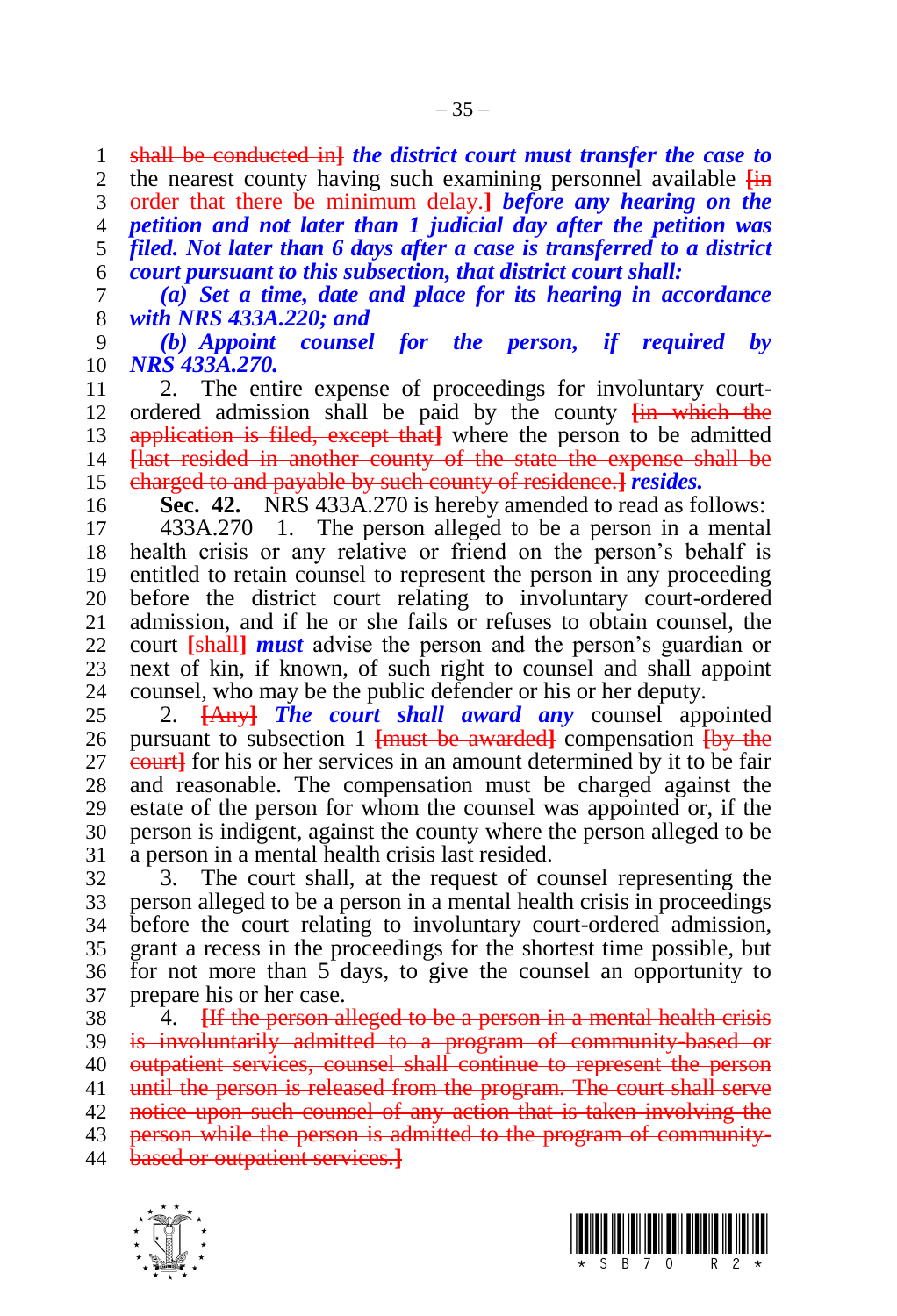$\rightarrow$  5.<sup>1</sup> Each district attorney or his or her deputy shall appear and represent the State in all involuntary court-ordered admission proceedings in the district attorney's county. The district attorney is responsible for the presentation of evidence, if any, in support of the involuntary court-ordered admission of a person to a mental health facility **[**or to a program of community-based or outpatient services**]** in proceedings held pursuant to NRS 433A.200 and 433A.210.

**Sec. 43.** NRS 433A.310 is hereby amended to read as follows:

 433A.310 1. Except as otherwise provided in **[**subsection 2 and**]** NRS 432B.6076 and 432B.6077, if the district court finds, after proceedings for the involuntary court-ordered admission of a person:

 (a) That there is not clear and convincing evidence that the person with respect to whom the hearing was held is a person in a mental health crisis, the court **[**shall**]** *must* enter its finding to that effect and the person must not be involuntarily admitted to a public or private mental health facility *.* **[**or to a program of community- based or outpatient services.**]** If the person has been **[**admitted to**]** *detained in* a public or private mental health facility or hospital *under a mental health crisis hold pursuant to NRS 433A.160,*  including, without limitation, where the person has been admitted *under an emergency admission* pursuant to **[**NRS 433A.160,**] section 10 of this act,** the court must issue a written order requiring the facility or hospital to release the person not later than 24 hours the facility or hospital to release the person not later than 24 hours after the court issues the order, unless the person applies for admission as a voluntary consumer pursuant to NRS 433A.140.

 (b) That there is clear and convincing evidence that the person with respect to whom the hearing was held is a person in a mental health crisis, the court may order the involuntary admission of the person **[**for the most appropriate course of treatment, including, without limitation, admission**]** to a public or private mental health facility *.* **[**or participation in a program of community-based or outpatient services.**]** The order of the court must be interlocutory and must not become final if, within 30 days after the involuntary admission, the person is unconditionally released pursuant to NRS 433A.390.

 2. **[**If the district court finds, after proceedings for the involuntary court-ordered admission of a defendant in a criminal 40 proceeding pursuant to subsection 3 of NRS 433A.200:

 $41 -\frac{a}{b}$  That there is not clear and convincing evidence that the 42 defendant with respect to whom the hearing was held is a person in 43 a mental health crisis, the court shall enter its finding to that effect

and the person must not be involuntarily admitted to a program of

45 community-based or outpatient services.



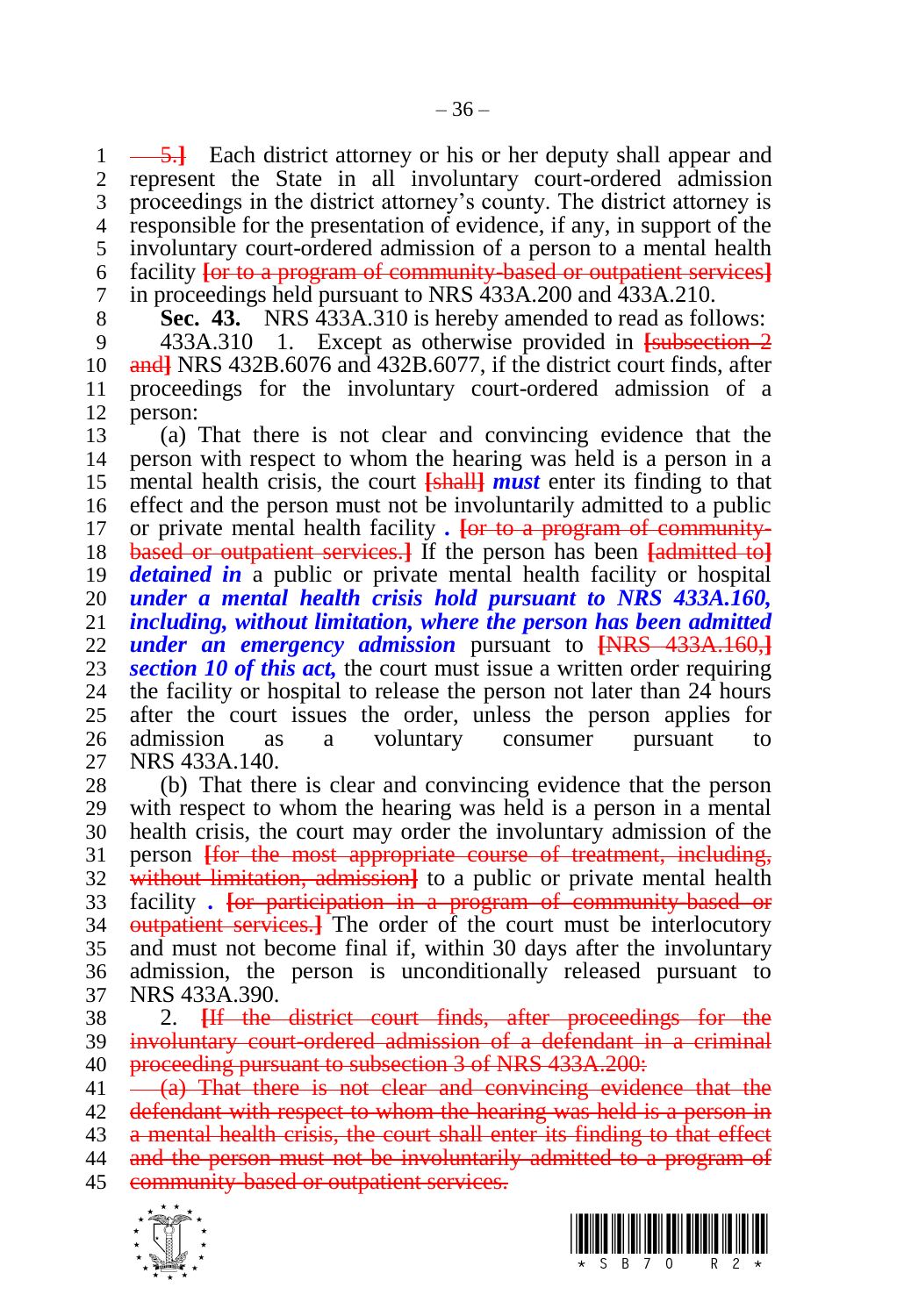1 (b) That there is clear and convincing evidence that the 2 defendant with respect to whom the hearing was held is a person in 3 a mental health crisis, except as otherwise provided in this 4 paragraph, the court shall order the involuntary admission of the 5 defendant for participation in a program of community-based or 6 outpatient services and suspend further proceedings in the criminal 7 proceeding against the defendant until the defendant completes or is 8 removed from the program. If the offense allegedly committed by 9 the defendant is a category A or B felony or involved the use or 10 threatened use of force or violence, the court may not order the 11 involuntary admission of the defendant for participation in a 12 program pursuant to this paragraph unless the prosecuting attorney 13 stipulates to the assignment. The order of the court must be 14 interlocutory and must not become final if, within 30 days after the 15 involuntary admission, the person is unconditionally released 16 pursuant to NRS 433A.390. If the defendant successfully completes 17 a program of community-based or outpatient services to the 18 satisfaction of the court, the court shall dismiss the criminal charges 19 against the defendant with prejudice. 20 <del>3. If, pursuant to NRS 176A.400, the district court issues an</del> 21 order granting probation to a defendant in a criminal proceeding 22 with a condition that the defendant submit to mental health 23 treatment and comply with instructions, admission to a program of 24 community based or outpations services may be used to satisfy such  $a_1$  community-based or outpatient services may be used to satisfy such 25 a condition if the Division makes a clinical determination that 26 placement in a program of community-based or outpatient services 27 is appropriate.  $28 \longrightarrow \frac{4}{1}$ . A court shall not admit a person to a program of community-29 based or outpatient services unless: 30 (a) A program of community-based or outpatient services is 31 available in the community in which the person resides or is 32 otherwise made available to the person;  $33 \left( b \right)$  The person is 18 years of age or older;  $34 \left($   $\left($   $\epsilon\right)$  The person has a history of noncompliance with treatment 35 for mental illness;  $36 \left( -\frac{d}{d} \right)$  The person is capable of surviving safely in the community 37 in which he or she resides with available supervision; 38 – (e) The court determines that, based on the person's history of 39 treatment for mental illness, the person needs to be admitted to a 40 program of community-based or outpatient services to prevent 41 further disability or deterioration of the person which presents a 42 substantial likelihood of serious harm to himself or herself or others, 43 as determined pursuant to NRS 433A.0195;  $44$  -  $(f)$  The current mental status of the person or the nature of the 45 person's illness limits or negates his or her ability to make an



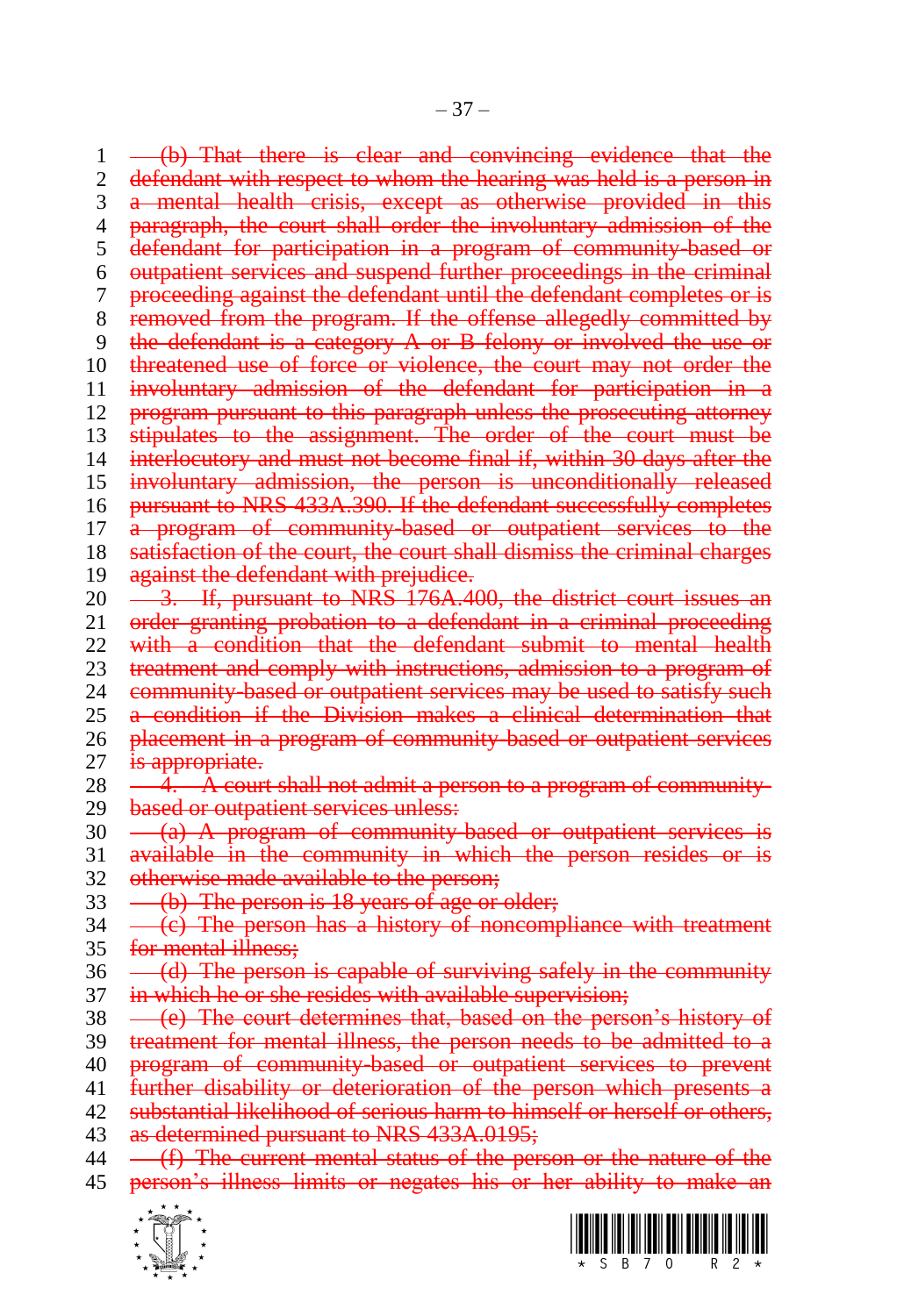informed decision to seek treatment for mental illness voluntarily or to comply with recommended treatment for mental illness;

 $3 \left( \frac{1}{2} \right)$  The program of community-based or outpatient services is

4 the least restrictive treatment which is in the best interest of the 5 person; and

 $6 \leftarrow$  (h) The court has approved a plan of treatment developed for the 7 person pursuant to NRS 433A.315.

8 - 5.<sup>1</sup> Except as otherwise provided in NRS 432B.608, an involuntary admission pursuant to paragraph (b) of subsection 1 **[**or paragraph (b) of subsection 2**]** automatically expires at the end of 6 months if not terminated previously by the medical director of the public or private mental health facility *after a determination by the physician primarily responsible for treating the patient, a psychiatrist or an advanced practice registered nurse* as provided for in subsection **[**2**]** *3* of NRS 433A.390 *.* **[**or by the professional responsible for providing or coordinating the program of 17 community-based or outpatient services as provided for in subsection 3 of NRS 433A.390.**]** Except as otherwise provided in NRS 432B.608, at the end of the *involuntary* court-ordered **[**period 20 <del>of treatment, *admission*, the Division  $\frac{1}{2}$  *or* any mental health 21 facility that is not operated by the Division  $\frac{1}{2}$  for a program of</del> facility that is not operated by the Division **[or a program of**  community-based or outpatient services**]** may petition to renew the 23 involuntary admission of the person for additional periods not to 24 exceed 6 months each. For each renewal, the pertition must include exceed 6 months each. For each renewal, the petition must include evidence which meets the same standard set forth in subsection 1 **[**or 2**]** that was required for the initial period of admission of the person to a public or private mental health facility *.* **[**or to a program of 28 community-based or outpatient services.

29 <del>6.1</del> 3. Before issuing an order for involuntary admission or a renewal thereof, the court shall explore other alternative courses of treatment within the least restrictive appropriate environment, including **[**involuntary admission to a program of community-based or outpatient services,**]** *assisted outpatient treatment,* as suggested by the evaluation team who evaluated the person, or other persons professionally qualified in the field of psychiatric mental health, which the court believes may be in the best interests of the person.

 **[**7.**]** *4.* If the court issues an order involuntarily admitting a person to a public or private mental health facility **[**or to a program of community-based or outpatient services**]** pursuant to this section, the court **[**shall,**]** *must,* notwithstanding the provisions of NRS 433A.715, cause, within 5 business days after the order becomes final pursuant to this section, on a form prescribed by the Department of Public Safety, a record of the order to be transmitted to:



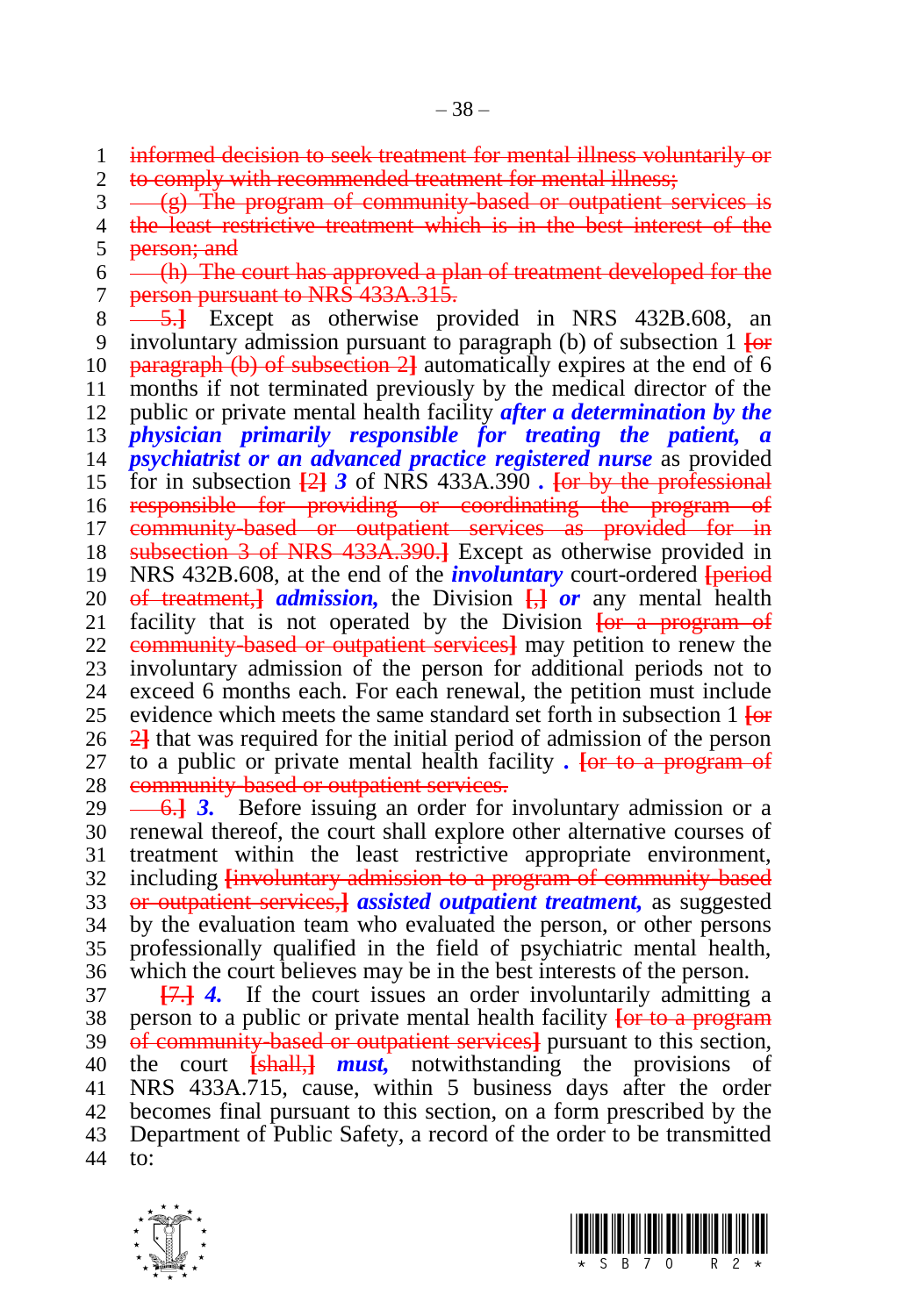(a) The Central Repository for Nevada Records of Criminal History, along with a statement indicating that the record is being transmitted for inclusion in each appropriate database of the National Instant Criminal Background Check System; and

 (b) Each law enforcement agency of this State with which the court has entered into an agreement for such transmission, along with a statement indicating that the record is being transmitted for inclusion in each of this State's appropriate databases of information relating to crimes.

 **[**8.**]** *5. After issuing an order pursuant to this section, a court shall not transfer the case to another court.*

 *6. A public or private mental health facility to which a person is involuntarily admitted pursuant to this section shall notify the court and the counsel for the person if the person is transferred to another facility.*

 *7.* As used in this section, "National Instant Criminal Background Check System" has the meaning ascribed to it in NRS 179A.062.

**Sec. 44.** NRS 433A.320 is hereby amended to read as follows:

20 433A.320 The order for involuntary **[court]** *court-ordered* 21 admission of any person to a public or private mental health facility admission of any person to a public or private mental health facility **[**or to a program of community-based or outpatient services**]** must 23 be accompanied by a clinical abstract, including a history of illness,<br>24 diagnosis, treatment and the names of relatives or correspondents. diagnosis, treatment and the names of relatives or correspondents.

**Sec. 45.** NRS 433A.350 is hereby amended to read as follows:

 433A.350 1. Upon admission to any public or private mental health facility or to **[**a program of community-based or outpatient services,**]** *assisted outpatient treatment,* each consumer and the consumer's spouse and legal guardian, if any, must receive a written statement outlining in simple, nontechnical language all procedures for release provided by this chapter, setting out all rights accorded to such a consumer by this chapter and chapters 433 and 433B of NRS and, if the consumer has no legal guardian, describing procedures provided by law for adjudication of incapacity and appointment of a guardian for the consumer.

 2. Written information regarding the services provided by and means of contacting the local office of an agency or organization that receives money from the Federal Government pursuant to 42 U.S.C. §§ 10801 et seq., to protect and advocate the rights of persons in a mental health crisis must be posted in each public and private mental health facility and in each location in which **[**a program of community-based or outpatient services**]** *assisted outpatient treatment* is provided and must be provided to each consumer upon admission.



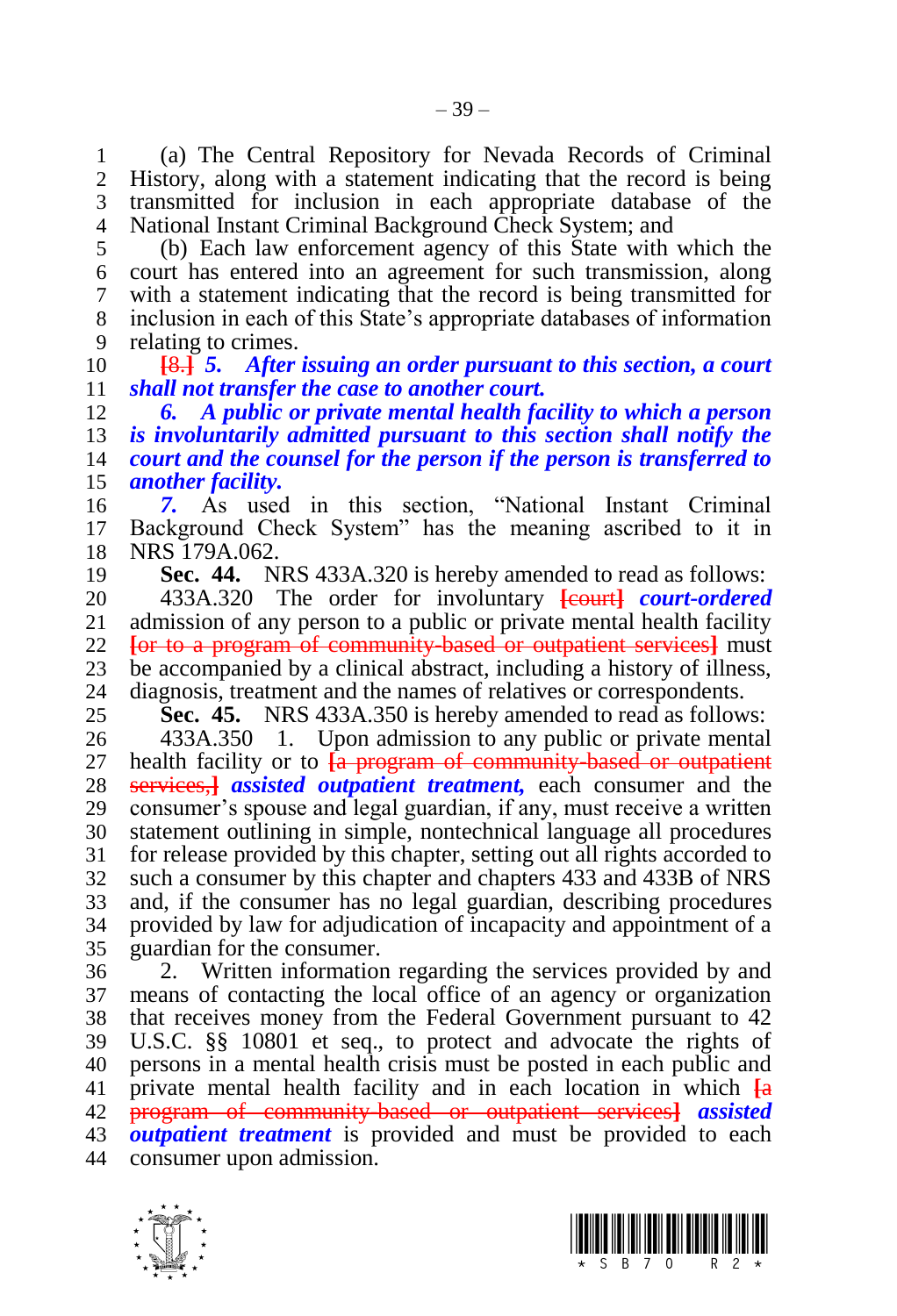**Sec. 46.** NRS 433A.360 is hereby amended to read as follows:<br>2 433A.360 1. A clinical record for each consumer must be

433A.360 1. A clinical record for each consumer must be

 diligently maintained by any division facility, private institution, facility offering mental health services or **[**program of community-

based or outpatient services.**]** *person professionally qualified in the* 

*field of psychiatric mental health responsible for providing*

*assisted outpatient treatment.* The record must include information

 pertaining to the consumer's admission, legal status, treatment and individualized plan for habilitation. The clinical record is not a

public record and no part of it may be released, except as otherwise

11 provided in subsection 2 or except:<br>12 (a) If the release is authori (a) If the release is authorized or required pursuant to NRS 439.538.

 (b) The record must be released to physicians, advanced practice registered nurses, attorneys and social agencies as specifically authorized in writing by the consumer, the consumer's parent, guardian or attorney.

 (c) The record must be released to persons authorized by the order of a court of competent jurisdiction.

20 (d) The record or any part thereof may be disclosed to a 21 qualified member of the staff of a division facility, an employee of qualified member of the staff of a division facility, an employee of the Division or a member of the staff of an agency in Nevada which 23 has been established pursuant to the Developmental Disabilities<br>24 Assistance and Bill of Rights Act of 2000, 42 U.S.C. 88 15001 et Assistance and Bill of Rights Act of 2000, 42 U.S.C. §§ 15001 et seq., or the Protection and Advocacy for Mentally Ill Individuals Act of 1986, 42 U.S.C. §§ 10801 et seq., when the Administrator deems it necessary for the proper care of the consumer.

 (e) Information from the clinical records may be used for statistical and evaluative purposes if the information is abstracted in such a way as to protect the identity of individual consumers.

 (f) To the extent necessary for a consumer to make a claim, or for a claim to be made on behalf of a consumer for aid, insurance or medical assistance to which the consumer may be entitled, information from the records may be released with the written authorization of the consumer or the consumer's guardian.

 (g) The record must be released without charge to any member of the staff of an agency in Nevada which has been established pursuant to 42 U.S.C. §§ 15001 et seq. or 42 U.S.C. §§ 10801 et seq. if:

 (1) The consumer is a consumer of that office and the consumer or the consumer's legal representative or guardian authorizes the release of the record; or

 (2) A complaint regarding a consumer was received by the office or there is probable cause to believe that the consumer has been abused or neglected and the consumer:



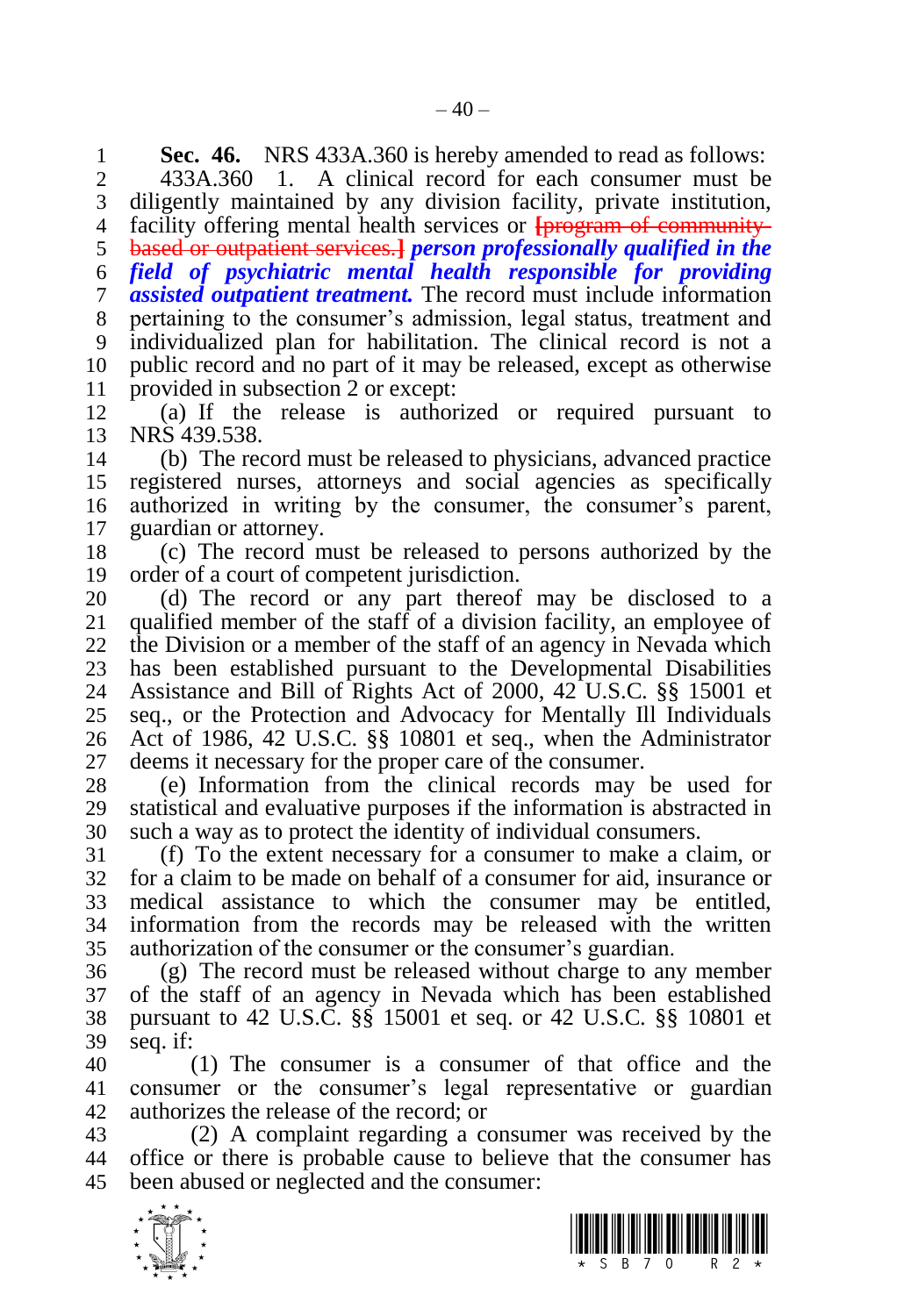(I) Is unable to authorize the release of the record because of the consumer's mental or physical condition; and

 (II) Does not have a guardian or other legal representative or is a ward of the State.

 (h) The record must be released as provided in NRS 433.332 or 433B.200 and in chapter 629 of NRS.

 2. A division facility, private institution, facility offering mental health services or **[**program of community-based or outpatient services**]** *person professionally qualified in the field of psychiatric mental health responsible for providing assisted outpatient treatment* and any other person or entity having information concerning a consumer, including, without limitation, a clinical record, any part thereof or any information contained therein, may disclose such information to a provider of health care to assist with treatment provided to the consumer.

16 3. As used in this section  $\frac{1}{2}$ 

 $17 \quad -\alpha$ ) "Consumer" includes any person who seeks, on the person's

18 own or others' initiative, and can benefit from, care, treatment and

training in a private institution or facility offering mental health

20 services, from treatment to competency in a private institution or<br>21 facility offering mental health services, or from a program of facility offering mental health services, or from a program of

22 community-based or outpatient services.

23 <del>(b) "Provider]</del>, "*provider* of health care" has the meaning <br>24 ascribed to it in NRS 629.031. ascribed to it in NRS 629.031.

**Sec. 47.** NRS 433A.380 is hereby amended to read as follows:

 433A.380 1. **[**Except as otherwise provided in subsection 4, any**]** *Any* person involuntarily admitted by a court may be conditionally released from a public or private mental health facility 29 when, in the judgment of the medical director of the facility  $: \left[ \frac{1}{2} \text{ the} \right]$ 

 *(a) The* conditional release is in the best interest of the person *, will provide the least restrictive treatment that is appropriate for the person* and will not be detrimental to the public welfare **[**.**]** *;*

 *(b) A community treatment program, social services agency, mobile crisis team or multi-disciplinary team has agreed to provide case management, support and supervision to the person to ensure his or her compliance with the conditions of the release; and*

 *(c) The person qualifies to receive case management, support and supervision from the community treatment program, social services agency, mobile crisis team or multi-disciplinary team.*

 *2.* The medical director of the facility or the medical director's designee shall prescribe the period for which the conditional release is effective. The period must not extend beyond the last day of the court-ordered period of **[**treatment**]** *admission* pursuant to NRS 433A.310. If the person has a legal guardian, the facility **[**shall**]** *must* notify the guardian *at least 3 days* before discharging the



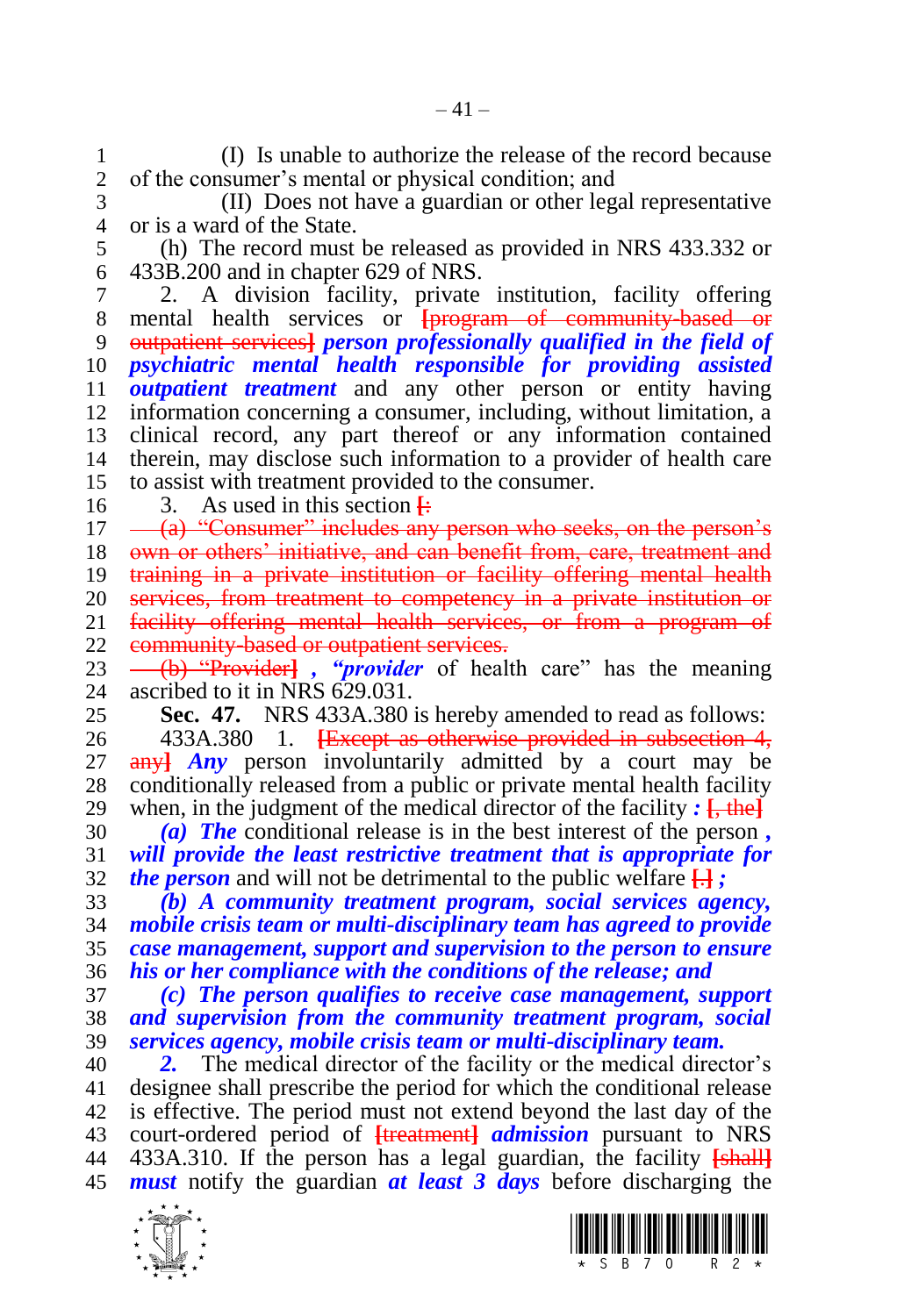1 person from the facility  $\frac{1}{2}$  *or, if the person will be released in less* 2 *than 3 days, as soon as practicable. Notification of the legal than 3 days, as soon as practicable. Notification of the legal guardian must be provided:*

*(a) In person or by telephone; or*

 *(b) If the facility is not able to contact the guardian in person or by telephone, by facsimile, electronic mail or certified mail.*

 *3.* The legal guardian has discretion to determine where the person will be released, taking into consideration any discharge plan proposed by the facility assessment team. If the legal guardian does not inform the facility as to where the person will be released within 3 days after the date of notification, the facility **[**shall**]** *must*  discharge the person according to its proposed discharge plan.

 **[**2.**]** *4. Before conditionally releasing a person from a public or private mental health facility pursuant to this section, the medical director of the facility must notify the court that ordered the involuntary admission. The court may periodically review the appropriateness of the conditional release and the terms thereof, but the court may not terminate the conditional release except through proceedings for involuntary admission pursuant to NRS 433A.200 to 433A.330, inclusive.* 

5. When a person is conditionally released pursuant to **[**subsection 1,**]** *this section,* the State or any of its agents or 23 employees are not liable for any debts or contractual obligations,<br>24 medical or otherwise, incurred or damages caused by the actions of medical or otherwise, incurred or damages caused by the actions of the person.

 **[**3.**]** *6.* When a person who has been adjudicated by a court to be incapacitated is conditionally released from a mental health facility, the administrative officer of the mental health facility shall petition the court for restoration of full civil and legal rights as deemed necessary to facilitate the incapacitated person's rehabilitation. If the person has a legal guardian, the petition must be filed with the court having jurisdiction over the guardianship.

 **[**4. A person who was involuntarily admitted by a court because he or she was likely to present a substantial likelihood of serious harm to himself or herself or others, as determined pursuant to NRS 433A.0195, may be conditionally released only if, at the time of the release, written notice is given to the court which 38 admitted him or her, to the person's legal guardian and to the district attorney of the county in which the proceedings for admission were held. 41 -5. Except as otherwise provided in subsection 7, the

42 administrative officer of a public or private mental health facility or

43 the administrative officer's designee shall order a person who is

44 conditionally released from that facility pursuant to this section to return to the facility if a psychiatrist and a member of that person's



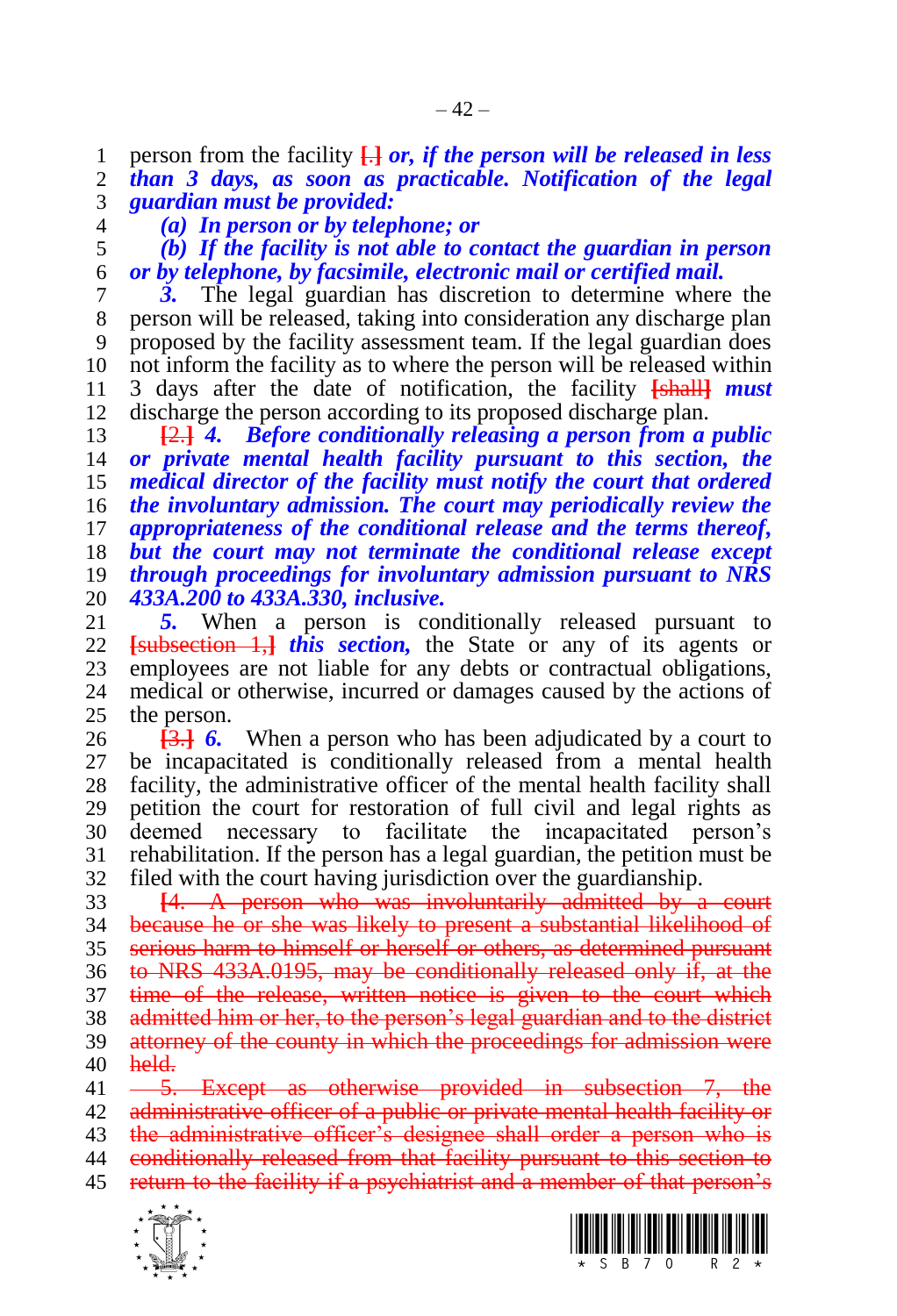treatment team who is professionally qualified in the field of psychiatric mental health determine that the conditional release is no longer appropriate because that person presents a substantial 4 likelihood of serious harm to himself or herself or others, as determined pursuant to NRS 433A.0195. Except as otherwise provided in this subsection, the administrative officer or the designee shall, at least 3 days before the issuance of the order to return, give written notice of the order to the court that admitted the person to the facility and to the person's legal guardian. If an 10 emergency exists in which the person presents a substantial likelihood of harm to himself or herself or others, as determined 12 pursuant to NRS 433A.0195, the order must be submitted to the court and the legal guardian not later than 1 business day after the 14 order is issued. 15 -6. The court shall review an order submitted pursuant to 16 subsection 5 and the current condition of the person who was 17 ordered to return to the facility at its next regularly scheduled 18 hearing for the review of petitions for involuntary court-ordered admissions, but in no event later than 5 judicial days after the person 20 <del>is returned to the facility. The administrative officer or the</del><br>21 <del>administrative officer's designee shall give written notice to the</del> administrative officer's designee shall give written notice to the person who was ordered to return to the facility, to the person's 23 legal guardian and to the person's attorney, if known, of the time,<br>24 date and place of the bearing and of the facts necessitating that date and place of the hearing and of the facts necessitating that 25 person's return to the facility.

 $26 \quad -7.$  The provisions of subsection 5 do not apply if the period of conditional release has expired.**]**

**Sec. 48.** NRS 433A.390 is hereby amended to read as follows:

 433A.390 1. When a consumer, involuntarily admitted to a mental health facility or **[**to a program of community-based or outpatient services**]** *required to receive assisted outpatient treatment* by court order, is released at the end of the period specified pursuant to NRS 433A.310 **[**,**]** *or section 18 of this act, as applicable,* written notice must be given to the **[**admitting**]** court **[**and to the consumer's legal guardian at least 10**]** *that issued the order not later than 3 judicial* days **[**before**]** *after* the release of the consumer. The consumer may **[**then**]** be released without requiring further orders of the court. If the consumer has a legal guardian, the facility or the **[**professional**]** *person professionally qualified in the field of psychiatric mental health* responsible for providing **[**or coordinating**]** the **[**program of community-based or outpatient services**]** *assisted outpatient treatment* shall notify the guardian *in the manner prescribed by subsection 6 at least 3 days* before discharging the consumer from the facility or **[**program.**]** *treatment*



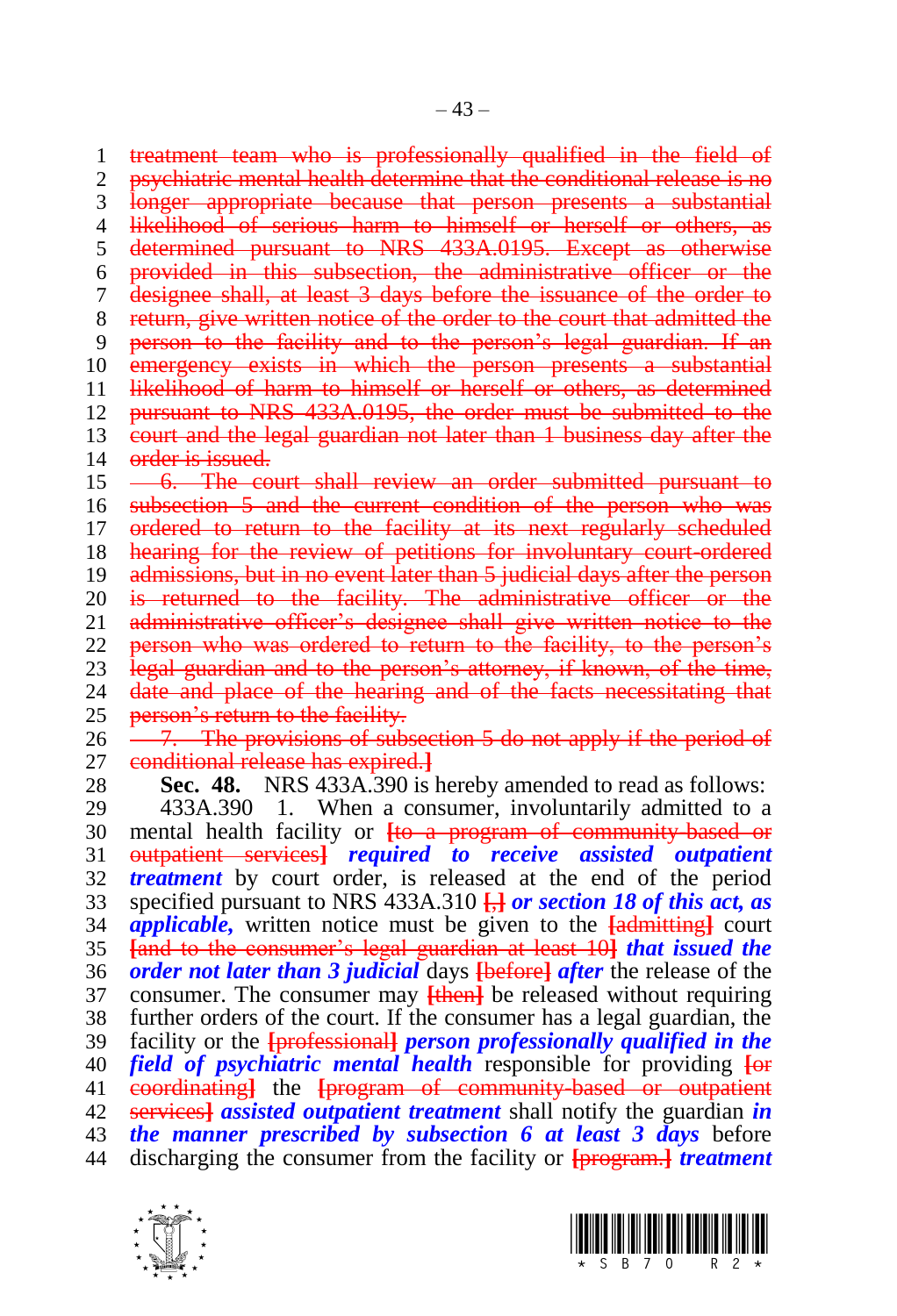*or, if the consumer will be released in less than 3 days, as soon as practicable.* 

 *2.* The legal guardian *of a consumer involuntarily admitted to a mental health facility, if applicable,* has discretion to determine where the consumer will be released **[**,**]** *pursuant to subsection 1,*  taking into consideration any discharge plan proposed by the facility assessment team *.* **[**or the professional responsible for providing or coordinating the program of community-based or outpatient services.**]** If the legal guardian does not inform the facility **[**or professional**]** as to where the consumer will be released within 3 days after the date of notification, the facility **[**or professional shall**]** *must* discharge the consumer according to its proposed discharge plan.

 **[**2.**]** *3.* A consumer who is involuntarily admitted to a mental health facility may be unconditionally released before the period specified in NRS 433A.310 when **[**:

 $17 \quad -$  (a) An evaluation team established under NRS 433A.250 or two

persons professionally qualified in the field of psychiatric mental

health, at least one of them being a**]** *the* physician **[**,**]** *primarily* 

*responsible for treating the patient, a psychiatrist or an advanced* 

*practice registered nurse who has the psychiatric training and* 

 *experience prescribed by the State Board of Nursing pursuant to*  23 *NRS 632.120* determines that the consumer is no longer a person in 24 a mental health crisis.  $\frac{120}{12}$ 

a mental health crisis *.* **[**; and

25 (b) Under advisement from the evaluation team or two persons

professionally qualified in the field of psychiatric mental health, at

 least one of them being a physician, the medical director of the 28 mental health facility authorizes the release and gives written notice

to the admitting court and to the consumer's legal guardian at least

10 days before the release of the consumer.**]** If the consumer has a

legal guardian, the facility shall notify the guardian *in the manner* 

 *prescribed by subsection 6 at least 3 days* before discharging the consumer from the facility **[**.**]** *or, if the consumer will be released* 

 *in less than 3 days, as soon as practicable.* The legal guardian *, if applicable,* has discretion to determine where the consumer will be released, taking into consideration any discharge plan proposed by the facility assessment team. If the legal guardian does not inform the facility as to where the consumer will be released within 3 days after the date of notification, the facility shall discharge the

 consumer according to its proposed discharge plan. **[**3.**]** *4.* A consumer who is **[**involuntarily admitted to a program of community-based or outpatient services**]** *required to receive assisted outpatient treatment* may be unconditionally

 released before the period specified in **[**NRS 433A.310**]** *section 18 of this act* when **[**:



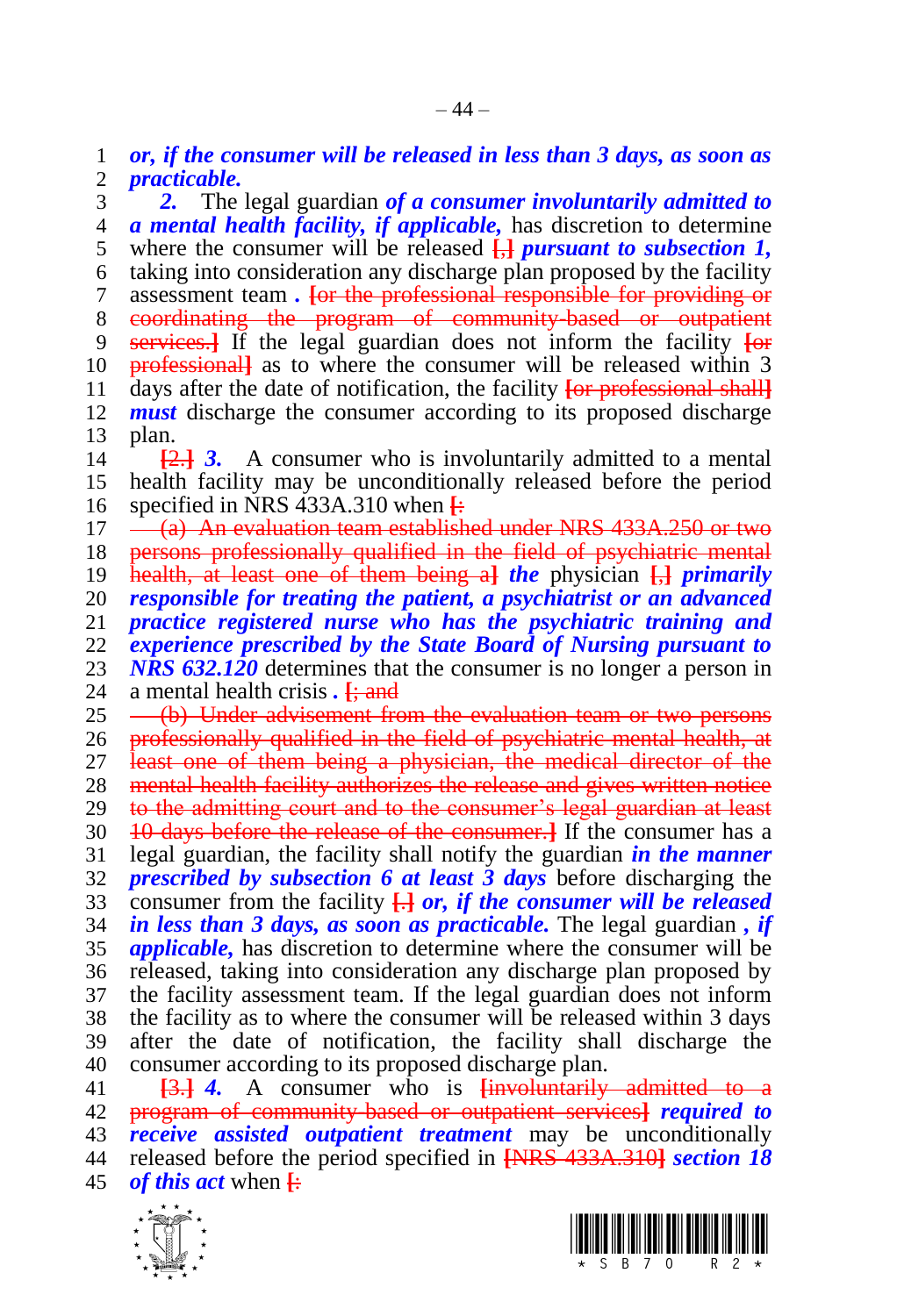(a) The**]** *the* **[**professional**]** *person professionally qualified in the field of psychiatric mental health* responsible for providing **[**or coordinating**]** the **[**program of community-based or outpatient services**]** *assisted outpatient treatment* for the consumer determines that **[**the consumer is no longer a person in a mental health crisis; and 7 (b) Under advisement from an evaluation team established under NRS 433A.250 or two persons professionally qualified in the field of psychiatric mental health, at least one of them being a physician, 10 the professional responsible for providing or coordinating the 11 program of community-based or outpatient services for<br>12 the consumer authorizes the release and gives written notice to the the consumer authorizes the release and gives written notice to the

13 admitting court at least 10 days before the release of the consumer from the program.**]** *:*

 *(a) The consumer no longer requires assisted outpatient treatment to prevent further disability or deterioration that would result in the person becoming a person in a mental health crisis;*

 *(b) The consumer is willing and likely to voluntarily participate in outpatient treatment that enables the person to live safely in the community without the supervision of the court; or*

 *(c) After the order for assisted outpatient treatment has been effective for at least 30 days, the assisted outpatient treatment is not meeting the needs of the consumer.*

 *5. If a consumer who will be released from assisted outpatient treatment pursuant to subsection 4 has a legal guardian, the person professionally qualified in the field of psychiatric mental health responsible for providing the assisted outpatient treatment to the consumer shall notify the guardian in the manner prescribed by subsection 6 at least 3 days before discharging the consumer from the treatment or, if the consumer will be released in less than 3 days, as soon as practicable.* 

 *6. Notification of a guardian pursuant to subsection 1, 3 or 5 must be provided:*

*(a) In person or by telephone; or*

 *(b) If the mental health facility or the person professionally qualified in the field of psychiatric mental health, as applicable, is not able to contact the guardian in person or by telephone, by facsimile, electronic mail or certified mail.*

 *7. A mental health facility or a person professionally qualified in the field of psychiatric mental health responsible for providing treatment to a consumer shall provide written notice to the court that issued the order not later than 3 judicial days after unconditionally releasing a consumer pursuant to subsection 3 or 4.*



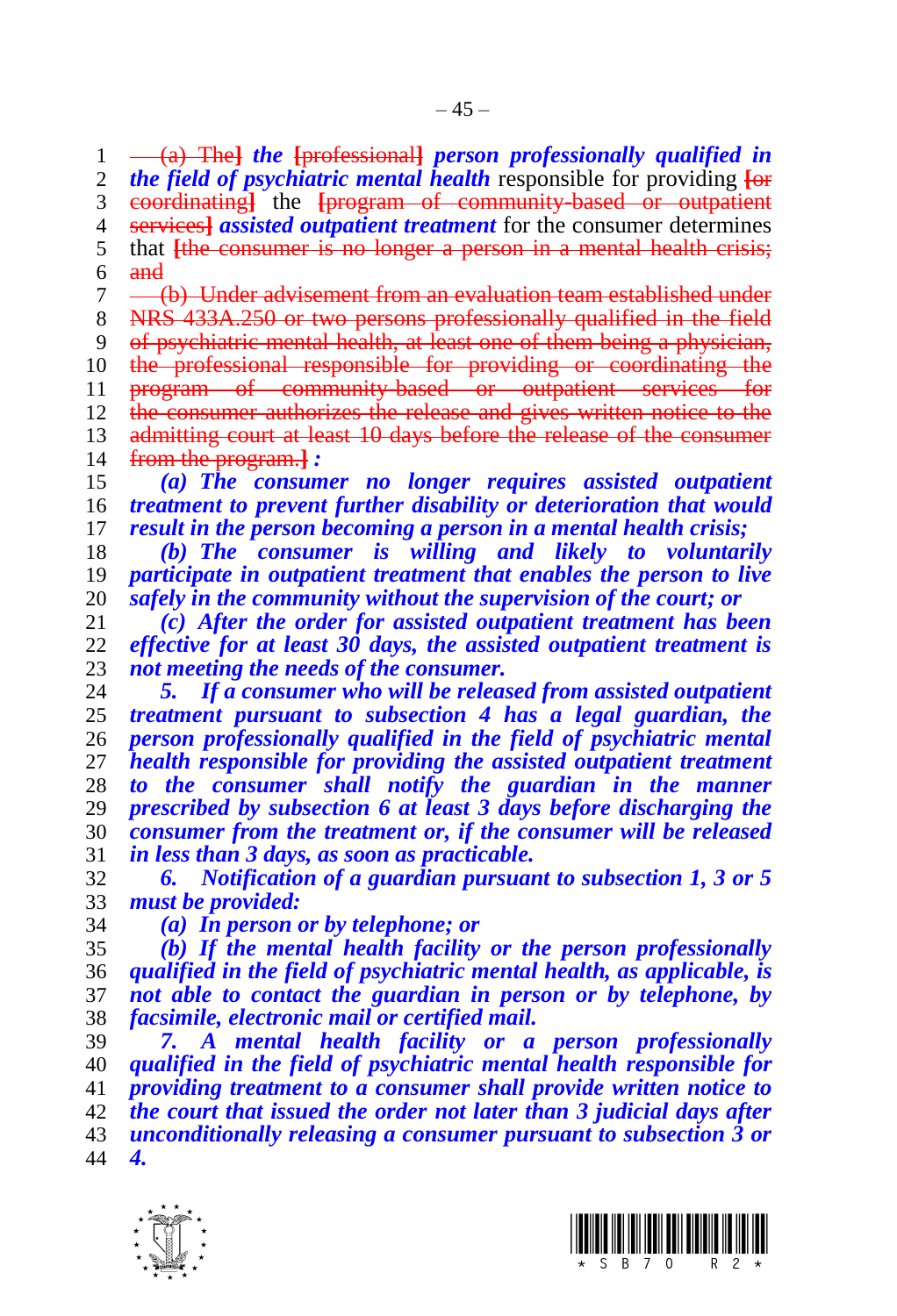**Sec. 48.5.** NRS 433A.400 is hereby amended to read as follows:

 433A.400 1. An indigent resident of this state discharged as having been determined to no longer be a person in a mental health crisis, but having a residual medical or surgical disability which prevents him or her from obtaining or holding remunerative employment, must be returned to the county of his or her last residence, except as otherwise provided pursuant to subsections 2 and 3. A nonresident indigent with such disabilities must be returned to the county from which he or she was involuntarily court- admitted, except as otherwise provided in subsections 2 and 3. The administrative officer of the mental health facility shall first give notice in writing, not less than 10 days before discharge, to the board of county commissioners of the county to which the person will be returned and to the person's legal guardian.

 2. Delivery of the indigent person must be made to an individual or agency authorized to provide further care. If the person has a legal guardian, the facility shall notify the guardian before discharging the person from the facility. The legal guardian has 20 discretion to determine where the person will be released, taking 21 into consideration any discharge plan proposed by the facility into consideration any discharge plan proposed by the facility assessment team. If the legal guardian does not inform the facility as 23 to where the person will be released within 3 days after the date of 24 notification, the facility shall discharge the person according to its notification, the facility shall discharge the person according to its proposed discharge plan. *Notification of a guardian pursuant to this subsection must be provided:*

*(a) In person or by telephone; or*

 *(b) If the mental health facility is not able to contact the guardian in person or by telephone, by facsimile, electronic mail or certified mail.*

 3. An indigent person may be delivered to a state that is a party to the Interstate Compact on Mental Health ratified and enacted in NRS 433.4543 regardless of residency in the manner provided in the Compact.

 4. This section does not authorize the release of any person held upon an order of a court or judge having criminal jurisdiction arising out of a criminal offense.

**Sec. 49.** NRS 433A.460 is hereby amended to read as follows:

 433A.460 No person admitted to a public or private mental health facility or **[**to a program of community-based or outpatient services**]** *who receives assisted outpatient treatment* pursuant to this chapter shall, by reason of such admission **[**,**]** *or treatment,* be denied the right to dispose of property, marry, execute instruments, make purchases, enter into contractual relationships, vote and hold a driver's license, unless such person has been specifically



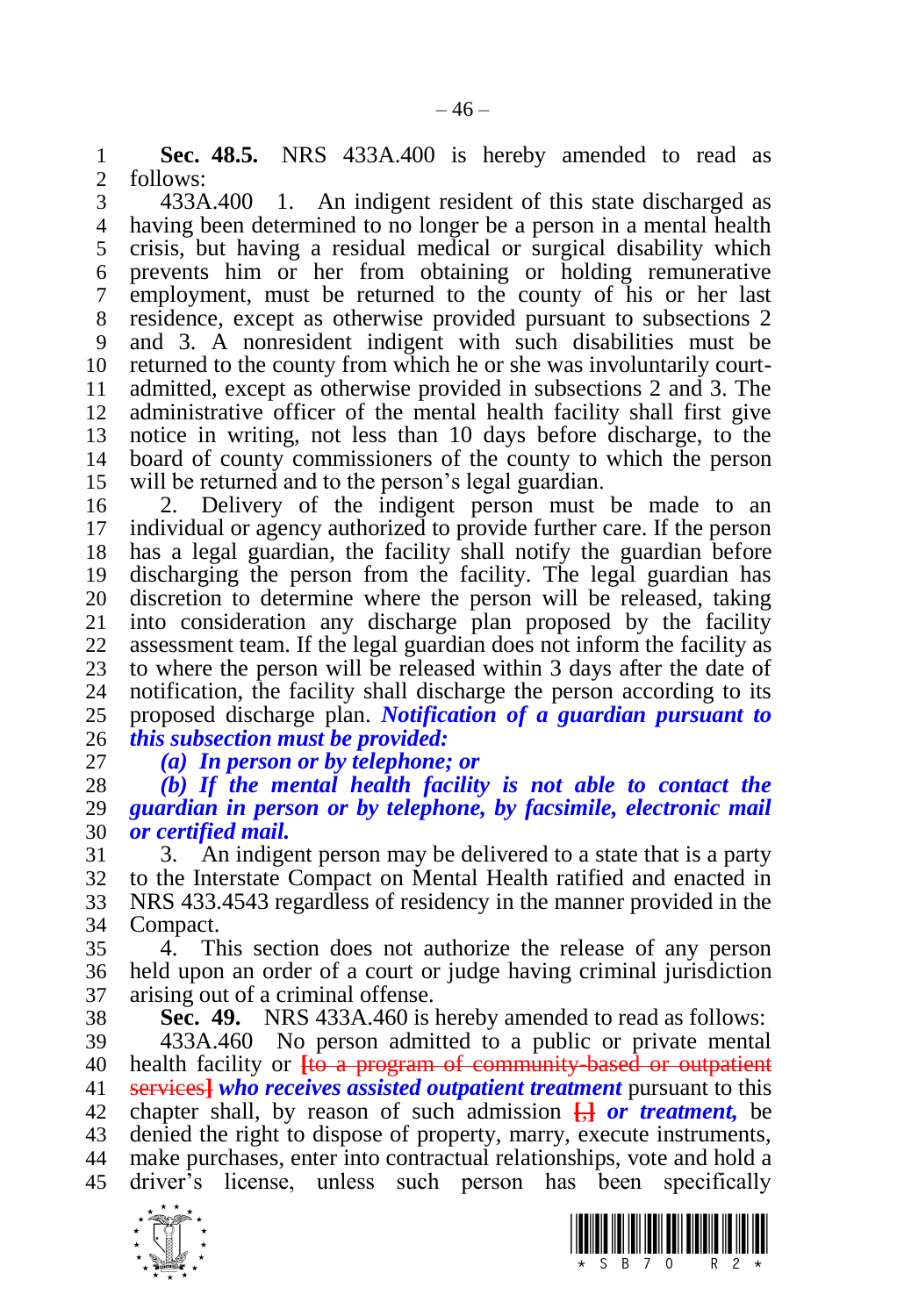adjudicated incapacitated by a court of competent jurisdiction and has not been restored to legal capacity.

 **Sec. 50.** NRS 433A.580 is hereby amended to read as follows: 433A.580 No person may be admitted *or transferred* to a private hospital **[**,**]** *or* a division mental health facility **[**or a program of community-based or outpatient services**]** *, ordered to receive assisted outpatient treatment or transferred to a different person professionally qualified in the field of psychiatric mental health to provide assisted outpatient treatment* pursuant to the provisions of this chapter unless mutually agreeable financial arrangements relating to the costs of treatment are made between the private hospital, division facility or **[**professional**]** *person professionally qualified in the field of psychiatric mental health* responsible for providing **[**or coordinating a program of community-based or outpatient services**]** *assisted outpatient treatment* and the consumer or person requesting his or her admission. **Sec. 51.** NRS 433A.600 is hereby amended to read as follows: 433A.600 1. A person who is admitted to a division facility or **[**to a program of community-based or outpatient services**]** *who receives assisted outpatient treatment* operated by the Division and not determined to be indigent and every responsible relative pursuant to NRS 433A.610 of the person shall be charged for the 23 cost of treatment and is liable for that cost. If after demand is made<br>24 for payment the person or his or her responsible relative fails to pay for payment the person or his or her responsible relative fails to pay

 that cost, the administrative officer or **[**professional**]** *person professionally qualified in the field of psychiatric mental health*  responsible for providing **[**or coordinating**]** the **[**program of community-based or outpatient services,**]** *assisted outpatient treatment,* as applicable, may recover the amount due by civil action.

 2. All sums received pursuant to subsection 1 must be deposited in the State Treasury and may be expended by the Division for the support of that facility or **[**program**]** *of assisted outpatient treatment* in accordance with the allotment, transfer, work program and budget provisions of NRS 353.150 to 353.245, inclusive.

**Sec. 52.** NRS 433A.640 is hereby amended to read as follows:

 433A.640 1. Once a court has ordered the admission of a person to a division facility, the administrative officer **[**shall**]** *must*  make an investigation, pursuant to the provisions of this chapter, to determine whether the person or his or her responsible relatives pursuant to NRS 433A.610 are capable of paying for all or a portion of the costs that will be incurred during the period of admission.

 2. If a person is admitted to a division facility or **[**program of community-based or outpatient services**]** *required to receive*

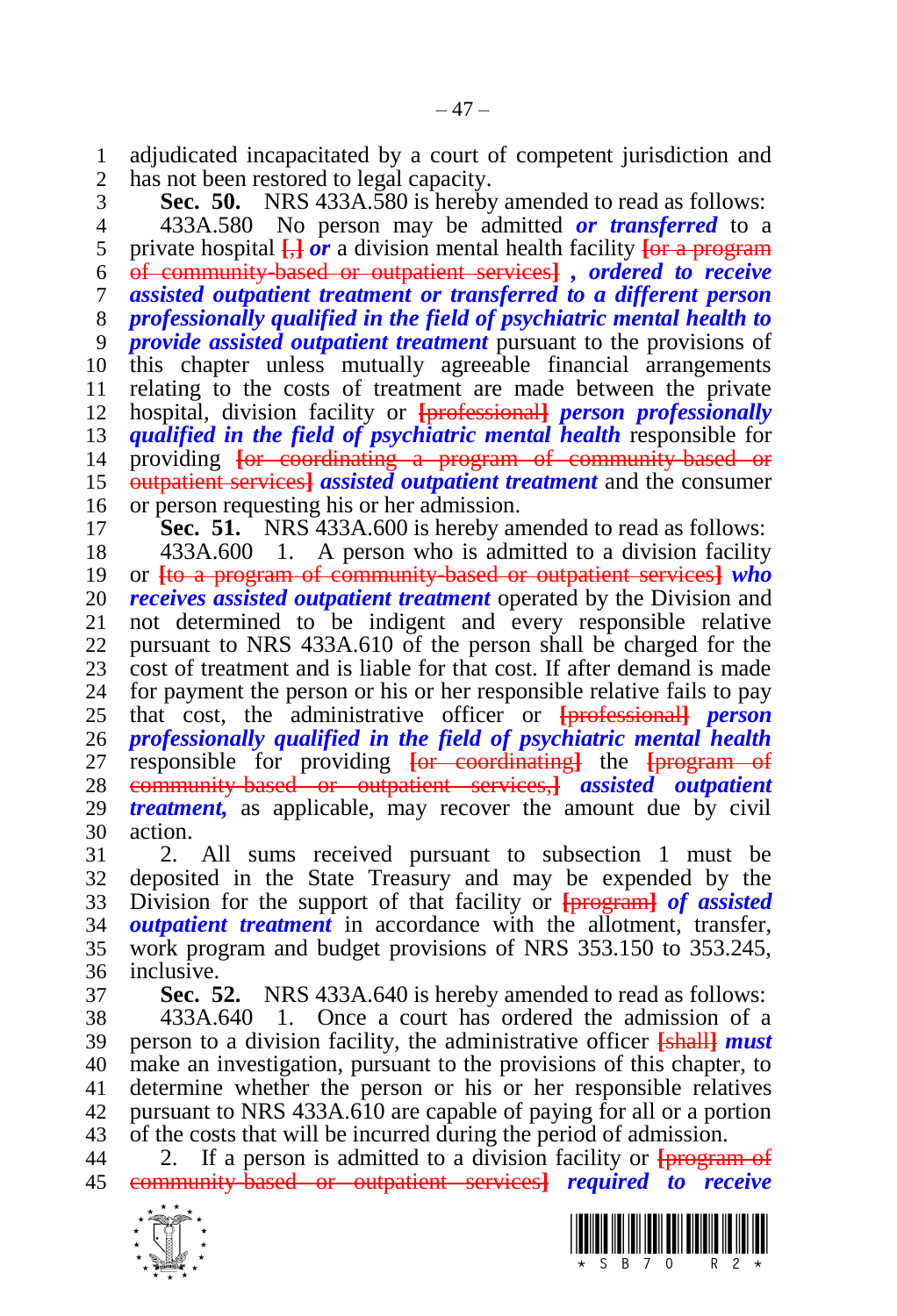*assisted outpatient treatment* pursuant to a court order, that person

 and his or her responsible relatives are responsible for the payment of the actual cost of the treatment and services rendered during his or her admission to the division facility or **[**program**]** *while he or she is receiving assisted outpatient treatment* unless the investigation reveals that the person and his or her responsible relatives are not capable of paying the full amount of the costs.

 3. Once a court has ordered **[**the admission of a person to a program of community-based or outpatient services**]** *a person to receive assisted outpatient treatment* operated by the Division, the **[**professional**]** *person professionally qualified in the field of psychiatric mental health* responsible for providing **[**or coordinating**]** the **[**program shall**]** *assisted outpatient treatment must* make an investigation, pursuant to the provisions of this chapter, to determine whether the person *receiving the treatment* or his or her responsible relatives pursuant to NRS 433A.610 are capable of paying for all or a portion of the costs that will be incurred during the period of **[**admission.**]** *treatment.*

**Sec. 53.** NRS 433A.650 is hereby amended to read as follows:

20 433A.650 Determination of ability to pay pursuant to NRS<br>21 433A.640 <del>[shall]</del> *must* include investigation of whether the 433A.640 **[**shall**]** *must* include investigation of whether the consumer has benefits due and owing to the consumer for the cost of 23 his or her treatment from third-party sources, such as Medicare,<br>24 Medicaid, social security, medical insurance benefits, retirement Medicaid, social security, medical insurance benefits, retirement programs, annuity plans, government benefits or any other financially responsible third parties. The administrative officer of a division mental health facility or **[**professional**]** *person professionally qualified in the field of psychiatric mental health*  responsible for providing **[**or coordinating a program of community- based or outpatient services**]** *the assisted outpatient treatment* may accept payment for the cost of a consumer's treatment from the consumer's insurance company, Medicare or Medicaid and other similar third parties.

 **Sec. 54.** NRS 433A.660 is hereby amended to read as follows: 433A.660 1. If the consumer, his or her responsible relative pursuant to NRS 433A.610, guardian or the estate neglects or refuses to pay the cost of treatment to the division facility or to the **[**program of community-based or outpatient services**]** *person professionally qualified in the field of psychiatric mental health responsible for providing the assisted outpatient treatment*  operated by the Division rendering service pursuant to the fee 42 schedule established under NRS 433.404 or 433B.250, appropriate, the State is entitled to recover by appropriate legal action all sums due, plus interest.



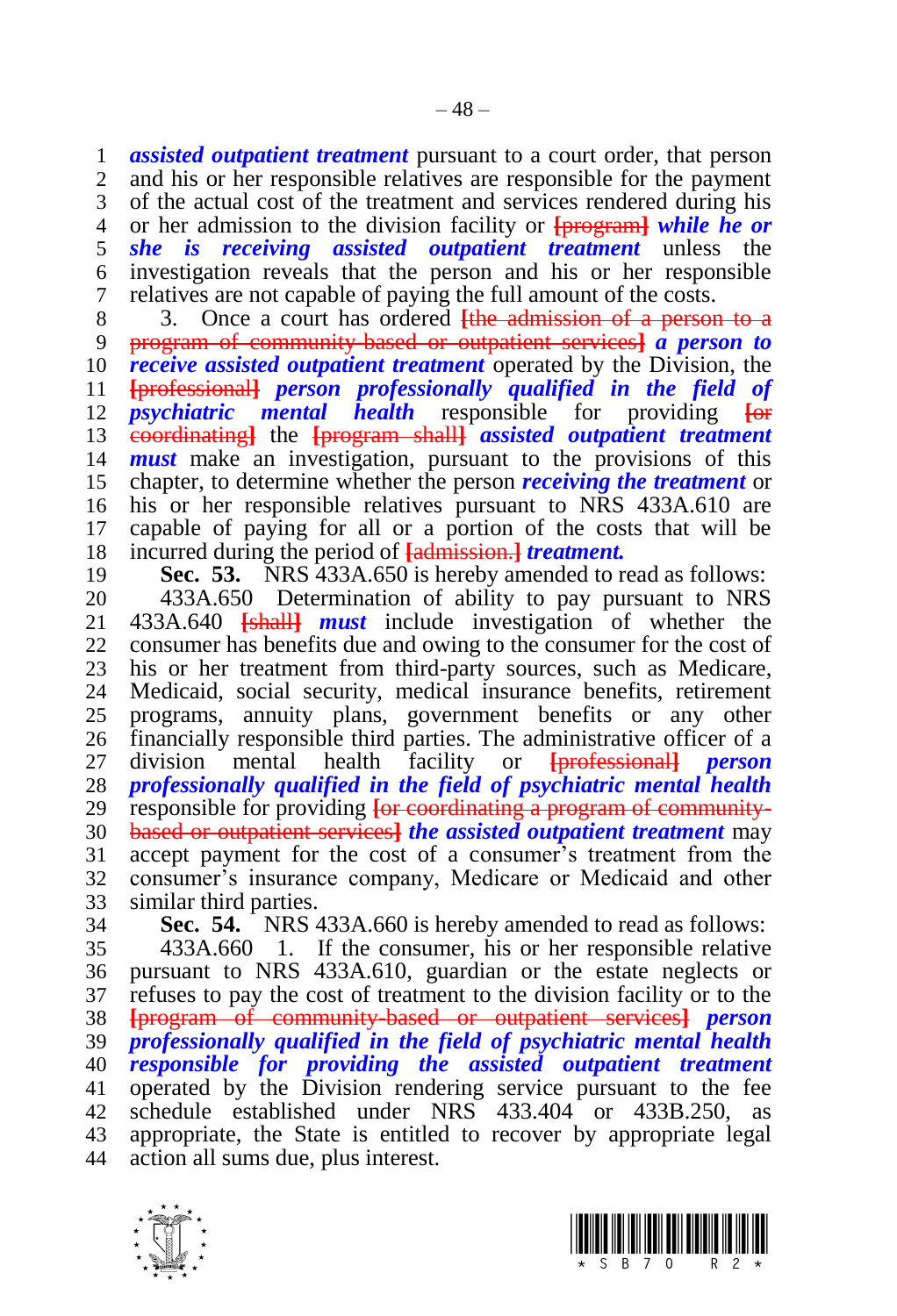2. Before initiating such legal action, the division facility or program, as applicable, shall demonstrate efforts at collection, which may include contractual arrangements for collection through a private collection agency.

**Sec. 55.** NRS 433A.713 is hereby amended to read as follows:

 433A.713 1. Each public or private mental health facility and hospital in this State shall, in the manner and time prescribed by regulation of the State Board of Health, report to the Division:

 (a) The number of **[**applications for emergency admission received by**]** *persons placed on a mental health crisis hold at* the mental health facility or hospital pursuant to NRS 433A.160 during the immediately preceding quarter; and

 (b) Any other information prescribed by regulation of the State Board of Health.

 2. The State Board of Health may adopt regulations that require a public or private mental health facility or hospital to adopt a plan for the discharge of a person admitted to the facility or hospital in accordance with the provisions of this chapter and that prescribe the contents of such a plan.

20 **Sec. 56.** NRS 433A.715 is hereby amended to read as follows:<br>21 433A.715 1. A court shall seal all court records relating to

 433A.715 1. A court shall seal all court records relating to **[**the admission and treatment of any person who was admitted, 23 voluntarily or as the result of a noncriminal proceeding, to a public<br>24 **or private hospital** a mental health facility or a program of or private hospital, a mental health facility or a program of community-based or outpatient services in this State for the purpose of obtaining mental health treatment.**]** *proceedings under this chapter.*

 2. Except as otherwise provided in subsections 4, 5 and 6, a person or governmental entity that wishes to inspect records that are sealed pursuant to this section must file a petition with the court that sealed the records. Upon the filing of a petition, the court shall fix a time for a hearing on the matter. The petitioner must provide notice of the hearing and a copy of the petition to the person who is the subject of the records. If the person who is the subject of the records wishes to oppose the petition, the person must appear before the court at the hearing. If the person appears before the court at the hearing, the court must provide the person an opportunity to be heard on the matter.

 3. After the hearing described in subsection 2, the court may order the inspection of records that are sealed pursuant to this section if:

 (a) A law enforcement agency must obtain or maintain information concerning persons who have been admitted to a public or private hospital **[**,**]** *or* a mental health facility or **[**a program of



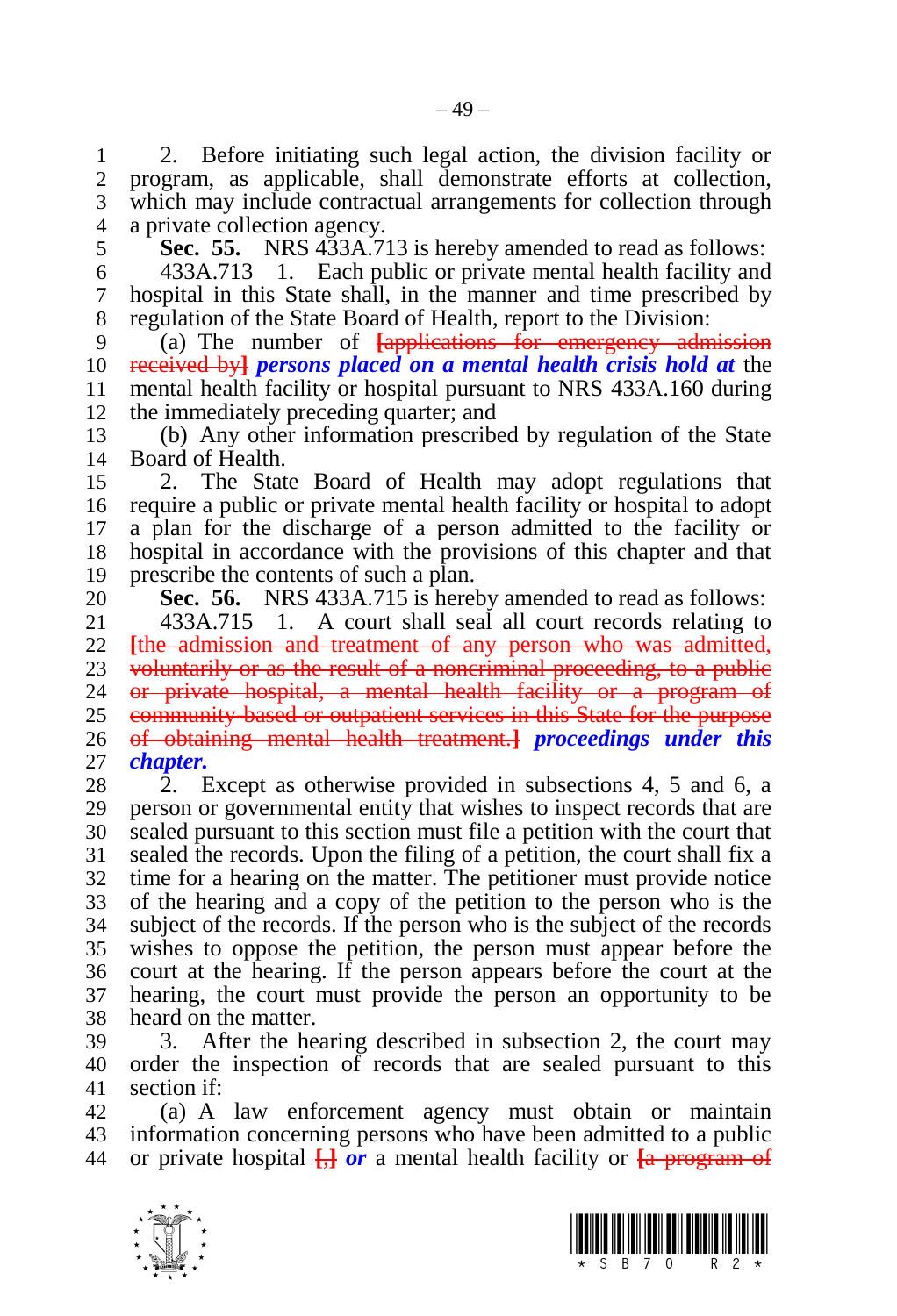community-based or outpatient services**]** *received assisted outpatient treatment* in this State pursuant to state or federal law;

 (b) A prosecuting attorney or an attorney who is representing the person who is the subject of the records in a criminal action requests to inspect the records; or

 (c) The person who is the subject of the records petitions the court to permit the inspection of the records by a person named in the petition.

 4. A governmental entity is entitled to inspect court records that are sealed pursuant to this section without following the 11 procedure described in subsection 2 if:<br>12 (a) The governmental entity has

 (a) The governmental entity has made a conditional offer of employment to the person who is the subject of the records;

 (b) The position of employment conditionally offered to the person concerns public safety, including, without limitation, employment as a firefighter or peace officer;

 (c) The governmental entity is required by law, rule, regulation or policy to obtain the mental health records of each individual conditionally offered the position of employment; and

20 (d) An authorized representative of the governmental entity 21 presents to the court a written authorization signed by the person presents to the court a written authorization signed by the person who is the subject of the records and notarized by a notary public or 23 judicial officer in which the person who is the subject of the records<br>24 consents to the inspection of the records. consents to the inspection of the records.

 5. Upon the request of a public or private hospital or a mental health facility to which a person has been admitted in this State, the court shall:

 (a) Authorize the release of a copy of any order which was entered by the court pursuant to paragraph (b) of subsection 1 of NRS 433A.310 *or paragraph (b) of subsection 1 of section 18 of this act* if:

 (1) The request is in writing and includes the name and date of birth of the person who is the subject of the requested order; and

(2) The hospital or facility certifies that:

 (I) The person who is the subject of the requested order is, at the time of the request, admitted to the hospital or facility and is being treated for an alleged mental illness; and

 (II) The requested order is necessary to improve the care which is being provided to the person who is the subject of the order.

(b) Place the request in the record under seal.

 6. Upon its own order, any court of this State may inspect court records that are sealed pursuant to this section without following the procedure described in subsection 2 if the records are necessary and relevant for the disposition of a matter pending before the court. The



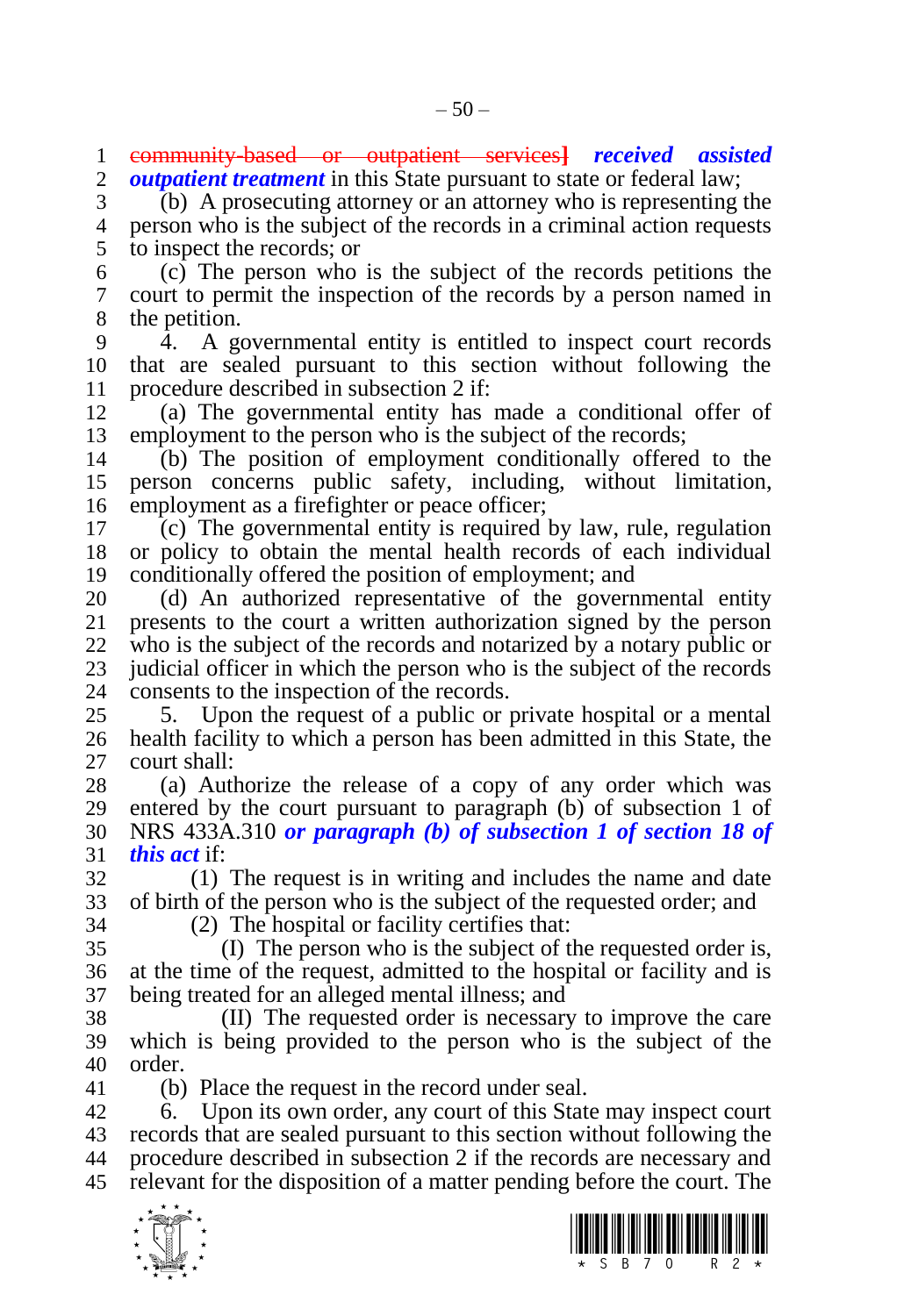court may allow a party in the matter to inspect the records without following the procedure described in subsection 2 if the court deems

such inspection necessary and appropriate.

 7. Following the sealing of records pursuant to this section, the admission of the person who is the subject of the records to the public or private hospital **[**,**]** *or* mental health facility or **[**program of community-based or outpatient services,**]** *the assisted outpatient treatment of the person who is the subject of the records* is deemed never to have occurred, and the person may answer accordingly any question related to its occurrence, except in connection with:

 (a) An application for a permit to carry a concealed firearm pursuant to the provisions of NRS 202.3653 to 202.369, inclusive;

(b) A transfer of a firearm; or

 (c) An application for a position of employment described in subsection 4.

 8. A court may disclose information contained in a record sealed pursuant to this section to a provider of health care to assist with treatment provided to the consumer.

9. As used in this section:

 (a) "Firefighter" means a person who is a salaried employee of a fire-fighting agency and whose principal duties are to control, extinguish, prevent and suppress fires. As used in this paragraph, "fire-fighting agency" means a public fire department, fire protection district or other agency of this State or a political subdivision of this State, the primary functions of which are to control, extinguish, prevent and suppress fires.

 (b) "Peace officer" has the meaning ascribed to it in NRS 289.010.

 (c) "Provider of health care" has the meaning ascribed to it in NRS 629.031.

 (d) "Seal" means placing records in a separate file or other repository not accessible to the general public.

 **Sec. 57.** NRS 433A.750 is hereby amended to read as follows: 433A.750 1. A person who:

 (a) Without probable cause for believing a person is a person in a mental health crisis causes or conspires with or assists another to cause the involuntary court-ordered admission of the person under this chapter; or

 (b) Causes or conspires with or assists another to cause the denial to any person of any right accorded to the person under this chapter,

 $42 \rightarrow$  is guilty of a category D felony and shall be punished as provided in NRS 193.130.

 2. Unless a greater penalty is provided in subsection 1, a person who knowingly and willfully violates any provision of this



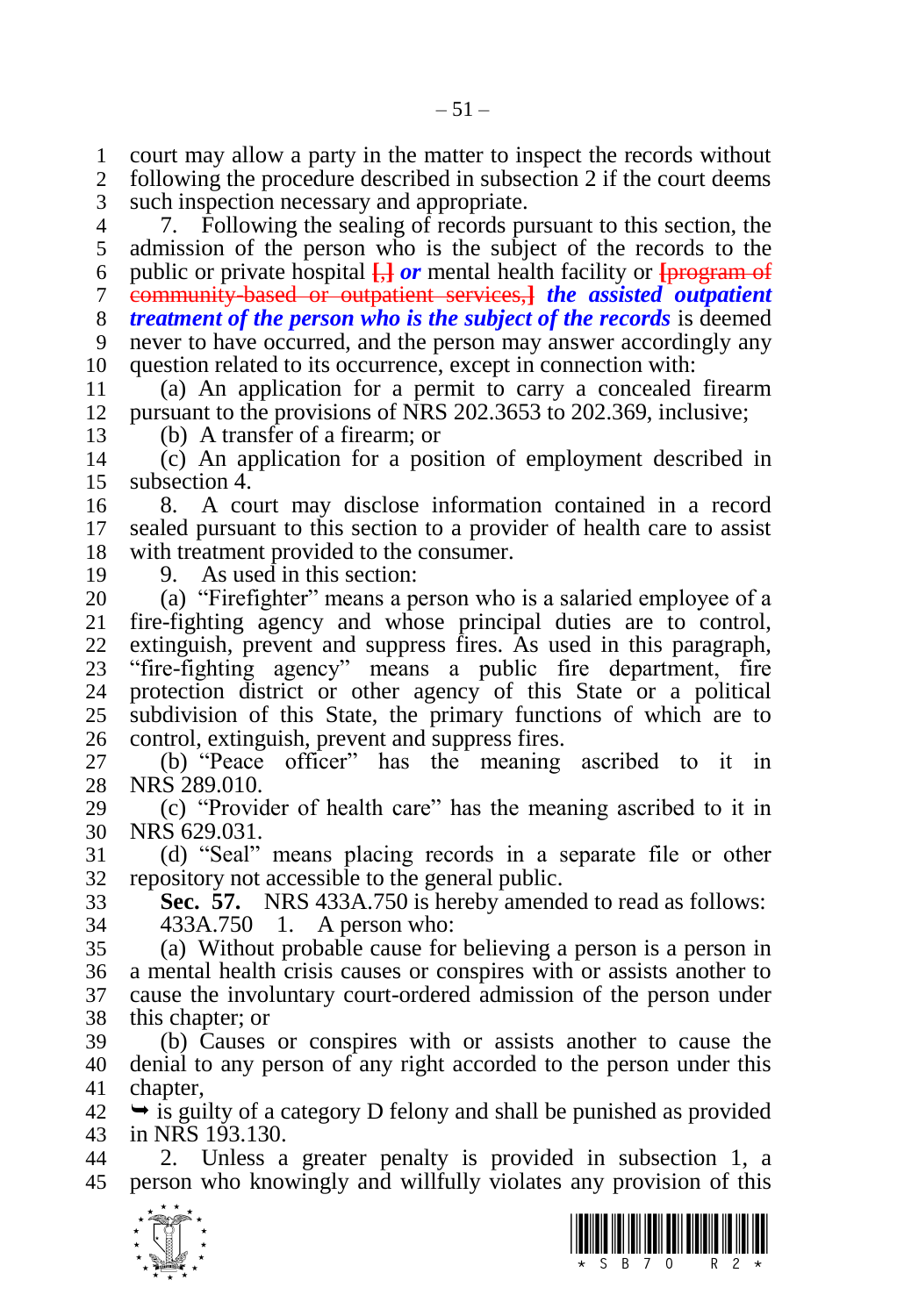chapter regarding the admission of a person to, or discharge of a

person from, a public or private mental health facility or **[**a program

of community-based or outpatient services**]** *the commencement or* 

 *termination of assisted outpatient treatment* is guilty of a gross misdemeanor.

 3. A person who, without probable cause for believing another person is a person in a mental health crisis, executes a petition, application or certificate pursuant to this chapter, by which the person secures or attempts to secure the apprehension, hospitalization, detention, admission or restraint of the person alleged to be a person in a mental health crisis, or any physician, psychiatrist, **[**licensed**]** psychologist, advanced practice registered nurse or other person professionally qualified in the field of psychiatric mental health who knowingly makes any false certificate or application pursuant to this chapter as to the mental condition of any person is guilty of a category D felony and shall be punished as provided in NRS 193.130.

**Sec. 58.** NRS 3.0105 is hereby amended to read as follows:

 3.0105 1. There is hereby established, in each judicial district 20 that includes a county whose population is 100,000 or more, a 21 family court as a division of the district court. family court as a division of the district court.

 2. If the caseload of the family court so requires, the Chief Judge may assign one or more district judges of the judicial district to act temporarily as judges of the family court.

 3. If for any reason a judge of the family court is unable to act, any other district judge of the judicial district may be assigned as provided in subsection 2 to act temporarily as judge of the family court.

 4. A district judge assigned to the family court pursuant to subsection 2 or 3 for a period of 90 or more days, except for a district judge or hearing master assigned to hear proceedings brought pursuant to NRS 433A.200 to 433A.330, inclusive, *or sections 11 to 21, inclusive, of this act* must attend the instruction required pursuant to subsection 1 of NRS 3.028. District judges must not be assigned to the family court pursuant to subsections 2 and 3 on a rotating basis.

**Sec. 59.** NRS 3.223 is hereby amended to read as follows:

 3.223 1. Except if the child involved is subject to the jurisdiction of an Indian tribe pursuant to the Indian Child Welfare Act of 1978, 25 U.S.C. §§ 1901 et seq., in each judicial district in which it is established, the family court has original, exclusive jurisdiction in any proceeding:

 (a) Brought pursuant to title 5 of NRS or chapter 31A, 123, 125, 125A, 125B, 125C, 126, 127, 128, 129, 130, 159A, 425 or 432B of NRS, except to the extent that a specific statute authorizes the use of



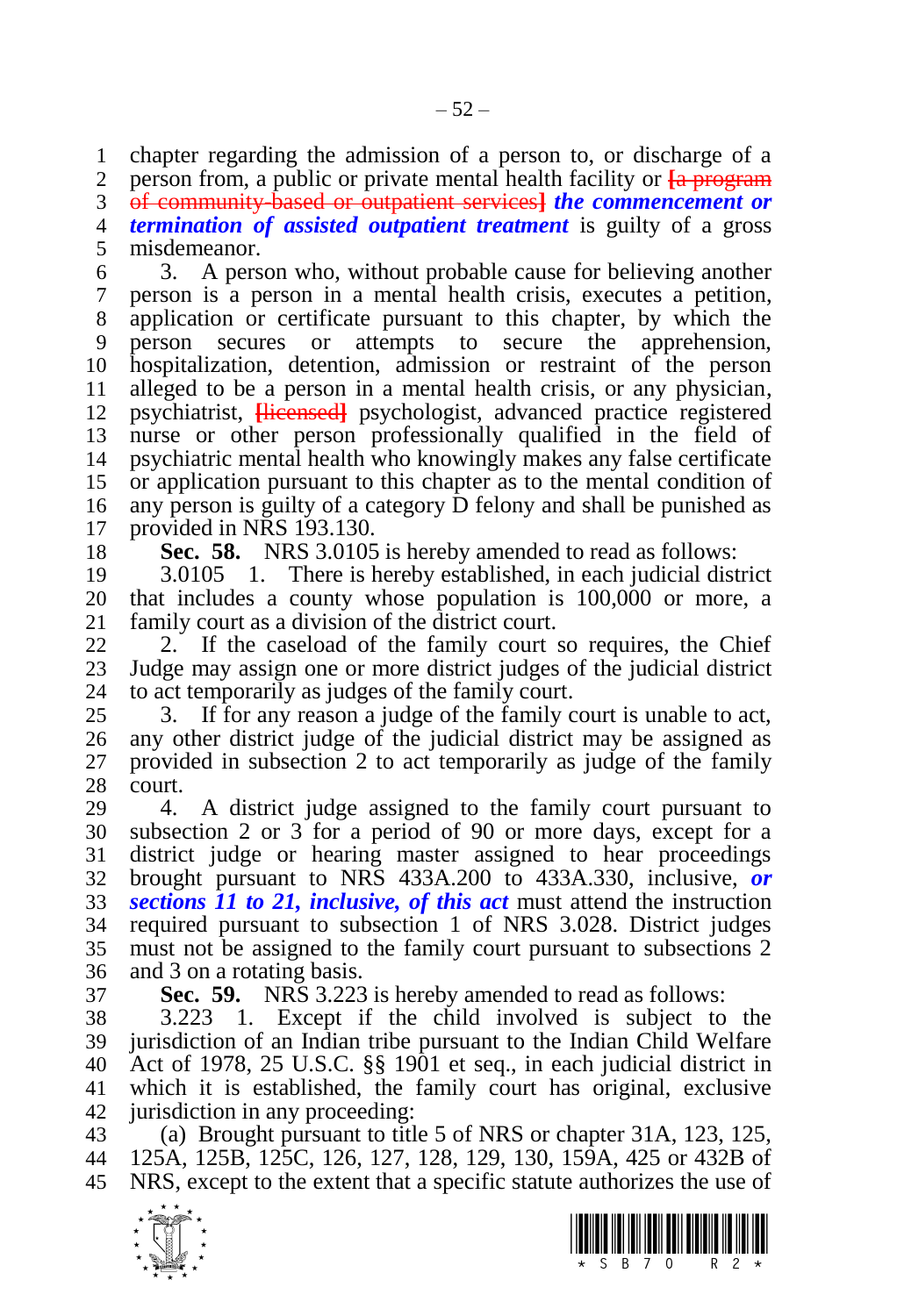1 any other judicial or administrative procedure to facilitate the<br>2 collection of an obligation for support. collection of an obligation for support.

 (b) Brought pursuant to NRS 442.255 and 442.2555 to request the court to issue an order authorizing an abortion.

(c) For judicial approval of the marriage of a minor.

(d) Otherwise within the jurisdiction of the juvenile court.

 (e) To establish the date of birth, place of birth or parentage of a minor.

(f) To change the name of a minor.

(g) For a judicial declaration of the sanity of a minor.

 (h) To approve the withholding or withdrawal of life-sustaining procedures from a person as authorized by law.

 (i) Brought pursuant to NRS 433A.200 to 433A.330, inclusive, for an involuntary court-ordered admission to a mental health facility.

 (j) *Brought pursuant to sections 11 to 21, inclusive, of this act to require a person to receive assisted outpatient treatment.*

 *(k)* Brought pursuant to NRS 441A.510 to 441A.720, inclusive, for an involuntary court-ordered isolation or quarantine.

20 2. The family court, where established and, except as otherwise<br>21 provided in paragraph (m) of subsection 1 of NRS 4.370, the justice provided in paragraph  $(m)$  of subsection 1 of NRS 4.370, the justice court have concurrent jurisdiction over actions for the issuance of a temporary or extended order for protection against domestic violence.

 3. The family court, where established, and the district court have concurrent jurisdiction over any action for damages brought pursuant to NRS 41.134 by a person who suffered injury as the proximate result of an act that constitutes domestic violence.

**Sec. 60.** NRS 178.460 is hereby amended to read as follows:

 178.460 1. If requested by the district attorney or counsel for the defendant within 10 days after the report by the Administrator or the Administrator's designee is sent to them, the judge shall hold a hearing within 10 days after the request at which the district attorney and the defense counsel may examine the members of the treatment team on their report.

 2. If the judge orders the appointment of a licensed psychiatrist or psychologist who is not employed by the Division to perform an additional evaluation and report concerning the defendant, the cost of the additional evaluation and report is a charge against the county.

 3. Within 10 days after the hearing or 10 days after the report is sent, if no hearing is requested, the judge shall make and enter a finding of competence or incompetence, and if the judge finds the defendant to be incompetent:



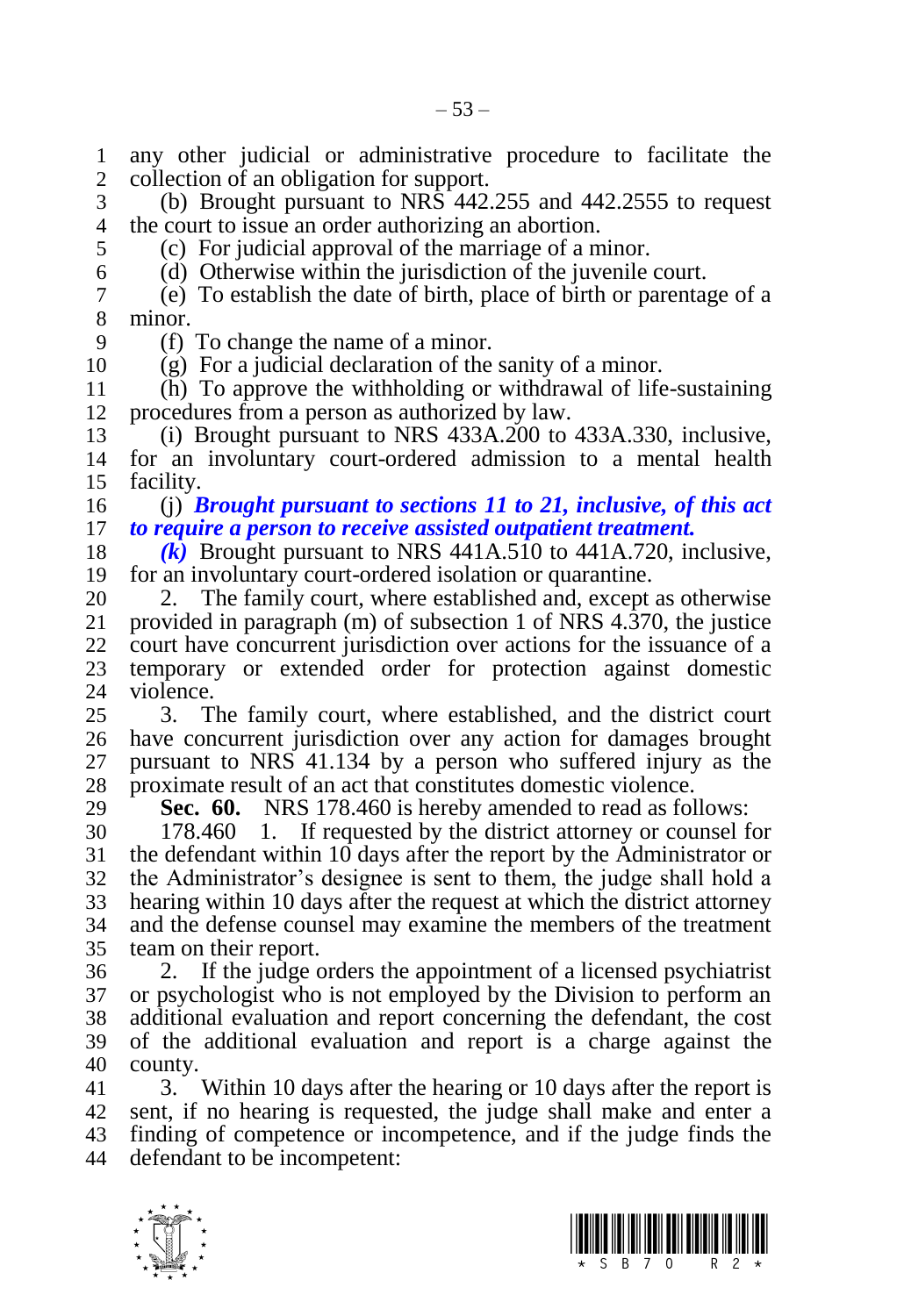(a) Whether there is substantial probability that the defendant can receive treatment to competency and will attain competency to stand trial or receive pronouncement of judgment in the foreseeable future; and

 (b) Whether the defendant is at that time a danger to himself or herself or to society.

4. If the judge finds the defendant:

 (a) Competent, the judge shall, within 10 days, forward the finding to the prosecuting attorney and counsel for the defendant. Upon receipt thereof, the prosecuting attorney shall notify the sheriff of the county or chief of police of the city that the defendant has been found competent and prearrange with the facility for the return of the defendant to that county or city for trial upon the offense there charged or the pronouncement of judgment, as the case may be.

 (b) Incompetent, but there is a substantial probability that the defendant can receive treatment to competency and will attain competency to stand trial or receive pronouncement of judgment in the foreseeable future and finds that the defendant is dangerous to himself or herself or to society, the judge shall recommit the defendant and may order the involuntary administration of medication for the purpose of treatment to competency.

 (c) Incompetent, but there is a substantial probability that the defendant can receive treatment to competency and will attain competency to stand trial or receive pronouncement of judgment in the foreseeable future and finds that the defendant is not dangerous to himself or herself or to society, the judge shall order that the defendant remain an outpatient or be transferred to the status of an outpatient under the provisions of NRS 178.425.

 (d) Incompetent, with no substantial probability of attaining competency in the foreseeable future, the judge shall order the defendant released from custody or, if the defendant is an outpatient, released from any obligations as an outpatient if, within 10 judicial days, the prosecuting attorney has not filed a motion pursuant to NRS 178.461 or if, within 10 judicial days, a petition is not filed **[**to commit**]** *for the involuntary court-ordered admission of* the person *to a mental health facility* pursuant to NRS 433A.200. After the initial 10 judicial days, the person may remain an outpatient or in custody under the provisions of this chapter only as long as the motion or petition is pending unless the person is committed to the custody of the Administrator pursuant to NRS 178.461 or involuntarily **[**committed**]** *admitted to a mental health facility*  pursuant to chapter 433A of NRS.

 5. Except as otherwise provided in subsections 4 and 7 of NRS 178.461, no person who is committed under the provisions of this



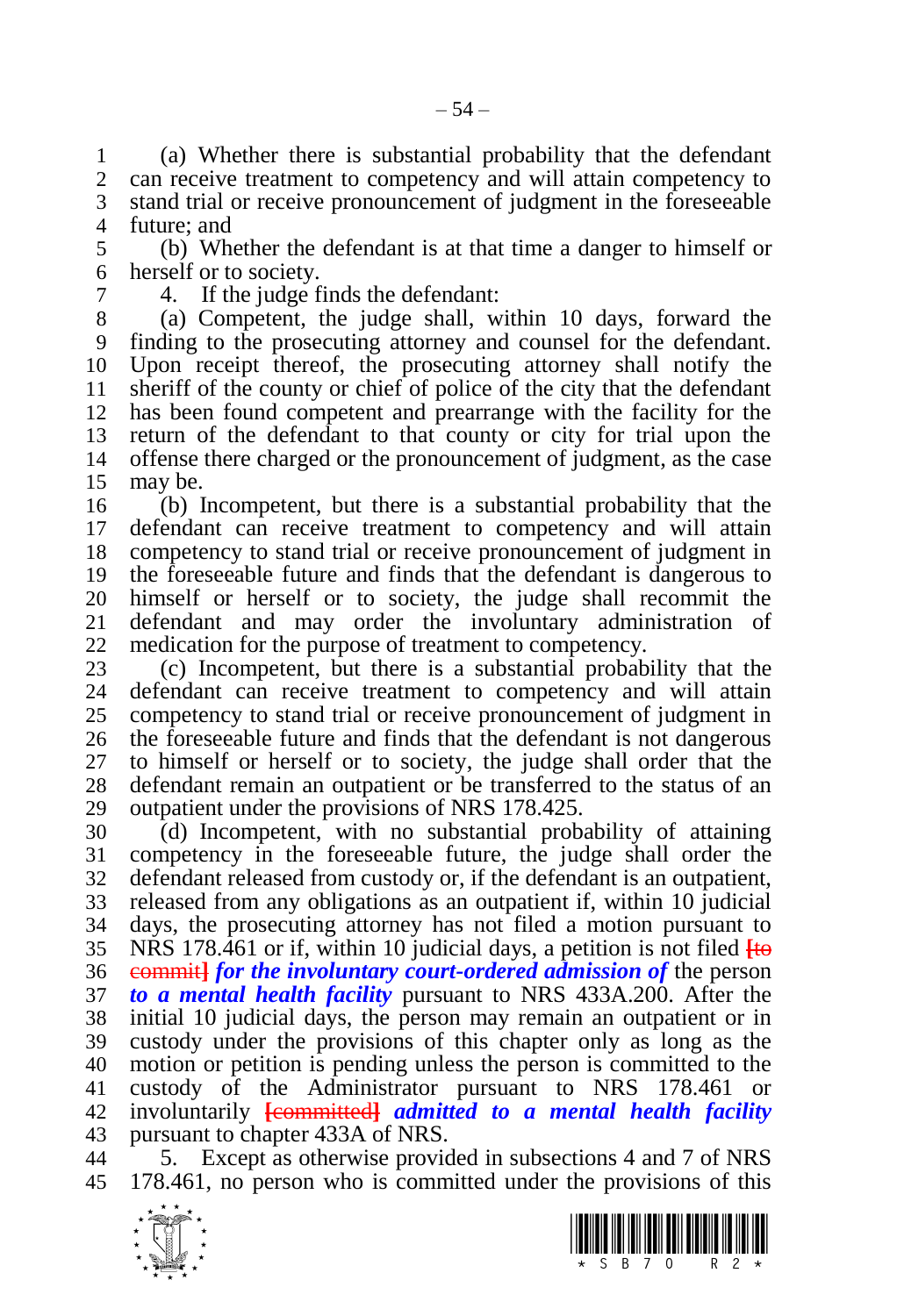chapter may be held in the custody of the Administrator or the Administrator's designee longer than the longest period of incarceration provided for the crime or crimes with which the person is charged or 10 years, whichever period is shorter. Upon expiration of the applicable period provided in this section, subsection 4 or 7 of NRS 178.461 or subsection 4 of NRS 178.463, the person must be returned to the committing court for a determination as to whether or not involuntary commitment pursuant to chapter 433A of NRS is required.

**Sec. 61.** NRS 179A.163 is hereby amended to read as follows:

 179A.163 1. Upon receiving a record transmitted pursuant to NRS 159.0593, 174.035, 175.533, 175.539, 178.425 or 433A.310 **[**,**]** *or section 18 of this act,* the Central Repository:

 (a) Shall take reasonable steps to ensure that the information reported in the record is included in each appropriate database of the National Instant Criminal Background Check System; and

 (b) May take reasonable steps to ensure that the information reported in the record is included in each appropriate database of the National Crime Information Center.

20 2. Except as otherwise provided in subsection 3, if the Central 21 Repository receives a record described in subsection 1, the person Repository receives a record described in subsection 1, the person who is the subject of the record may petition the court for an order 23 declaring that:<br>24 (a) The ba

(a) The basis for the adjudication reported in the record no longer exists;

 (b) The adjudication reported in the record is deemed not to 27 have occurred for purposes of 18 U.S.C.  $\S$  922(d)(4) and (g)(4) and NRS 202.360; and

 (c) The information reported in the record must be removed from the National Instant Criminal Background Check System and the National Crime Information Center.

 3. To the extent authorized by federal law, if the record concerning the petitioner was transmitted to the Central Repository pursuant to NRS 159.0593, 174.035, 175.533, 175.539, 178.425 or 433A.310 **[**,**]** *or section 18 of this act,* the petitioner may not file a petition pursuant to subsection 2 until 3 years after the date of the order transmitting the record to the Central Repository.

4. A petition filed pursuant to subsection 2 must be:

 (a) Filed in the court which made the adjudication or finding pursuant to NRS 159.0593, 174.035, 175.533, 175.539, 178.425 or 433A.310 **[**;**]** *or section 18 of this act;* and

 (b) Served upon the district attorney for the county in which the court described in paragraph (a) is located.

 5. The Nevada Rules of Civil Procedure govern all proceedings concerning a petition filed pursuant to subsection 2.



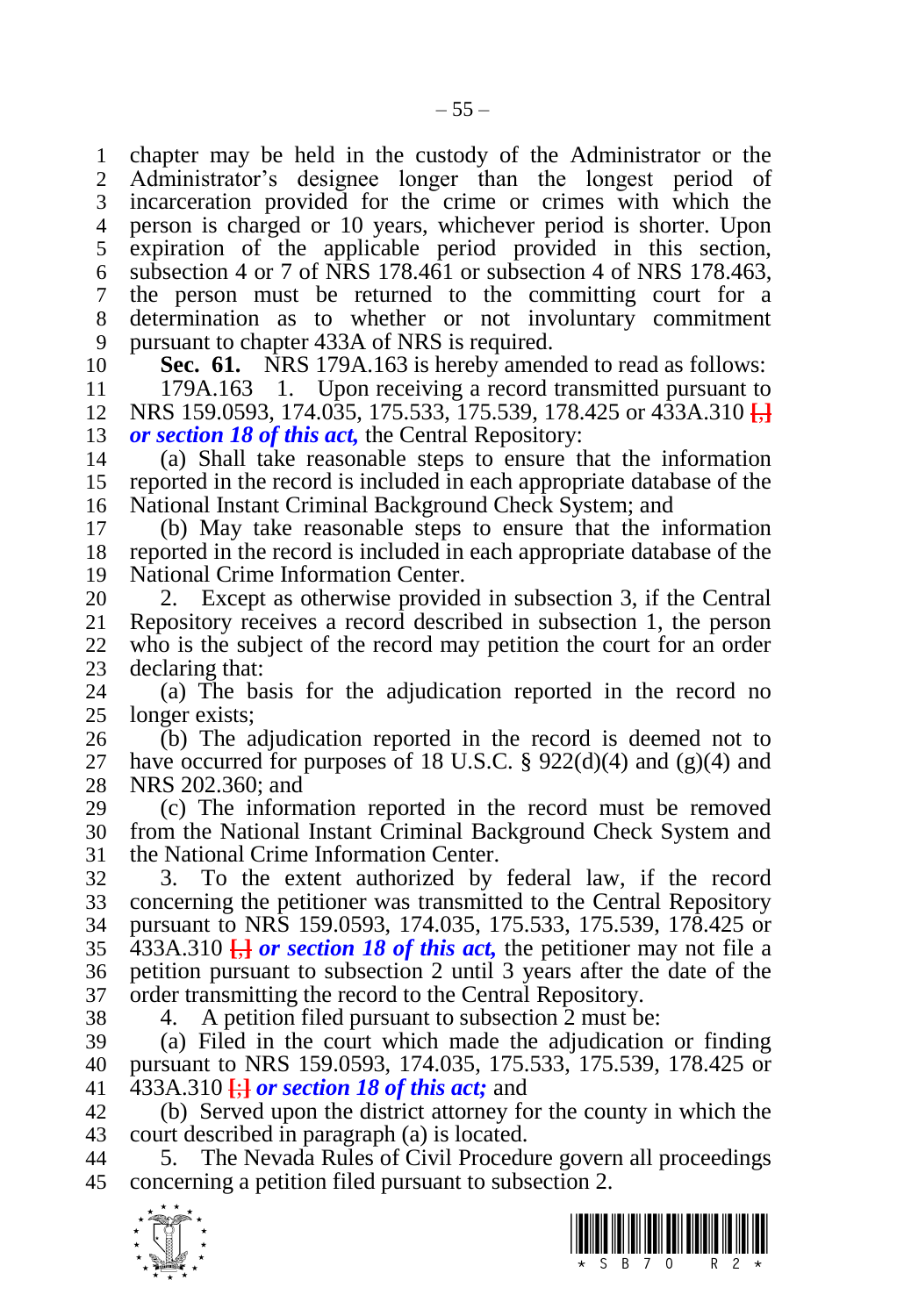6. The court shall grant the petition and issue the order described in subsection if the court finds that the petitioner has established that:

 (a) The basis for the adjudication or finding made pursuant to NRS 159.0593, 174.035, 175.533, 175.539, 178.425 or 433A.310 *or section 18 of this act* concerning the petitioner no longer exists;

 (b) The petitioner's record and reputation indicate that the petitioner is not likely to act in a manner dangerous to public safety; and

 (c) Granting the relief requested by the petitioner pursuant to subsection 2 is not contrary to the public interest.

 7. Except as otherwise provided in this subsection, the petitioner must establish the provisions of subsection 6 by a preponderance of the evidence. If the adjudication or finding concerning the petitioner was made pursuant to NRS 159.0593 or 433A.310, the petitioner must establish the provisions of subsection 6 by clear and convincing evidence.

 8. The court, upon entering an order pursuant to this section, shall cause, on a form prescribed by the Department of Public Safety, a record of the order to be transmitted to the Central Repository.

 9. Within 5 business days after receiving a record of an order 23 transmitted pursuant to subsection 8, the Central Repository shall<br>24 take reasonable steps to ensure that information concerning the take reasonable steps to ensure that information concerning the adjudication or finding made pursuant to NRS 159.0593, 174.035, 175.533, 175.539, 178.425 or 433A.310 *or section 18 of this act* is removed from the National Instant Criminal Background Check System and the National Crime Information Center, if applicable.

 10. If the Central Repository fails to remove a record as provided in subsection 9, the petitioner may bring an action to compel the removal of the record. If the petitioner prevails in the action, the court may award the petitioner reasonable attorney's fees and costs incurred in bringing the action.

 11. If a petition brought pursuant to subsection 2 is denied, the person who is the subject of the record may petition for a rehearing not sooner than 2 years after the date of the denial of the petition.

**Sec. 62.** NRS 179A.165 is hereby amended to read as follows:

 179A.165 1. Any record described in NRS 179A.163 is confidential and is not a public book or record within the meaning of NRS 239.010. A person may not use the record for any purpose other than for a purpose related to criminal justice, including, without limitation, inclusion in the appropriate database of the National Instant Criminal Background Check System and the National Crime Information Center, if applicable. The Central



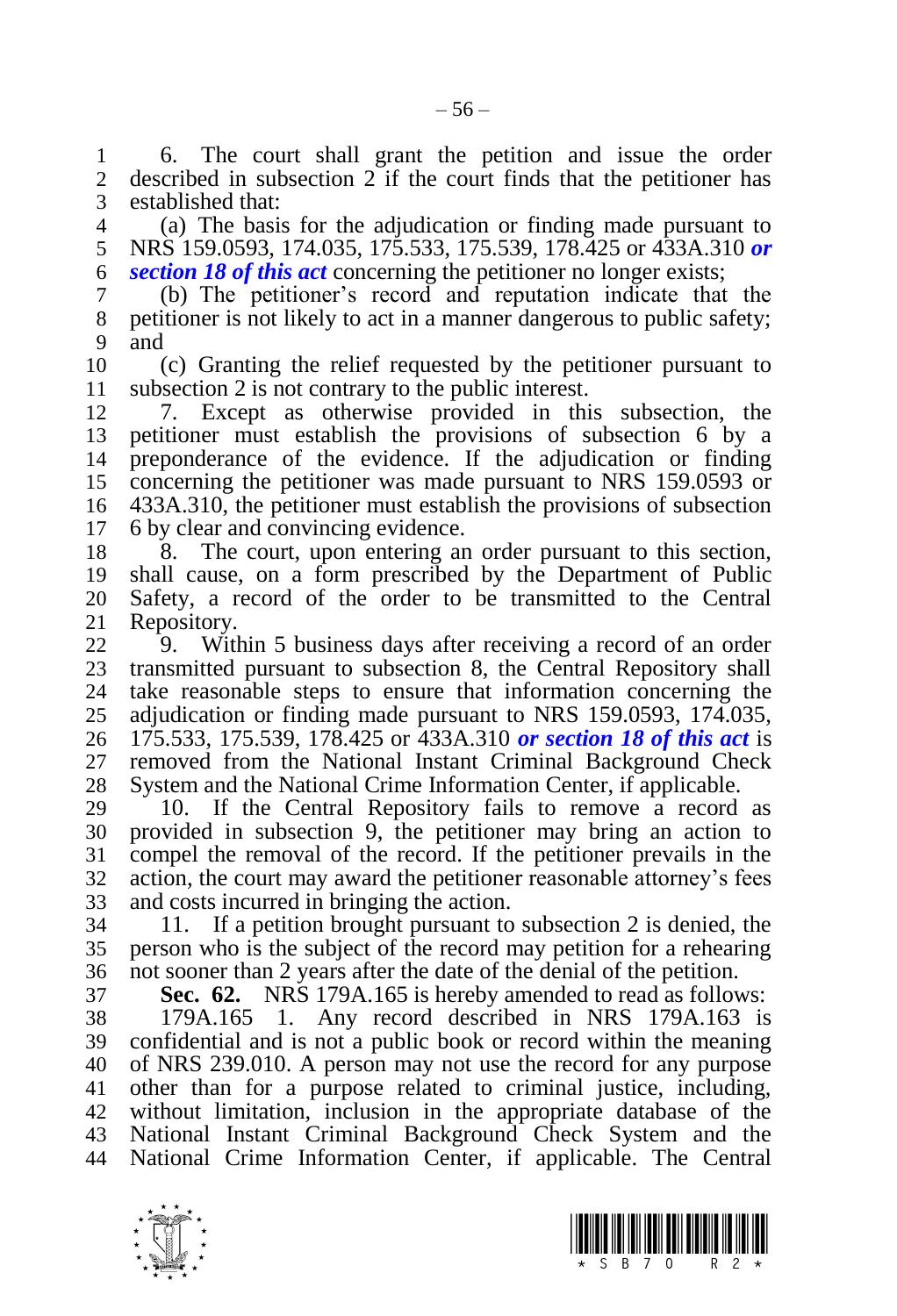Repository may disclose the record to any agency of criminal justice.

 2. If a person or governmental entity is required to transmit, report or take any other action concerning a record pursuant to NRS 159.0593, 174.035, 175.533, 175.539, 178.425, 179A.163 or 433A.310 **[**,**]** *or section 18 of this act,* no action for damages may be brought against the person or governmental entity for:

 (a) Transmitting or reporting the record or taking any other required action concerning the record:

 (b) Failing to transmit or report the record or failing to take any other required action concerning the record;

 (c) Delaying the transmission or reporting of the record or delaying in taking any other required action concerning the record; or

 (d) Transmitting or reporting an inaccurate or incomplete version of the record or taking any other required action concerning an inaccurate or incomplete version of the record.

**Sec. 63.** NRS 179A.167 is hereby amended to read as follows:

 179A.167 1. The Central Repository shall permit a person who is or believes he or she may be the subject of information relating to records of mental health held by the Central Repository to inspect and correct any information contained in such records.

23 2. The Central Repository shall adopt regulations and make<br>24 available necessary forms to permit inspection, review and available necessary forms to permit inspection, review and correction of information relating to records of mental health by those persons who are the subjects thereof. The regulations must specify:

 (a) The requirements for proper identification of the persons seeking access to the records; and

 (b) The reasonable charges or fees, if any, for inspecting records.

 3. The Director of the Department shall adopt regulations governing:

 (a) All challenges to the accuracy or sufficiency of information or records of mental health by the person who is the subject of the allegedly inaccurate or insufficient record;

 (b) The correction of any information relating to records of mental health found by the Director to be inaccurate, insufficient or incomplete in any material respect;

 (c) The dissemination of corrected information to those persons or agencies which have previously received inaccurate or incomplete information; and

 (d) A reasonable time limit within which inaccurate or insufficient information relating to records of mental health must be corrected and the corrected information disseminated.



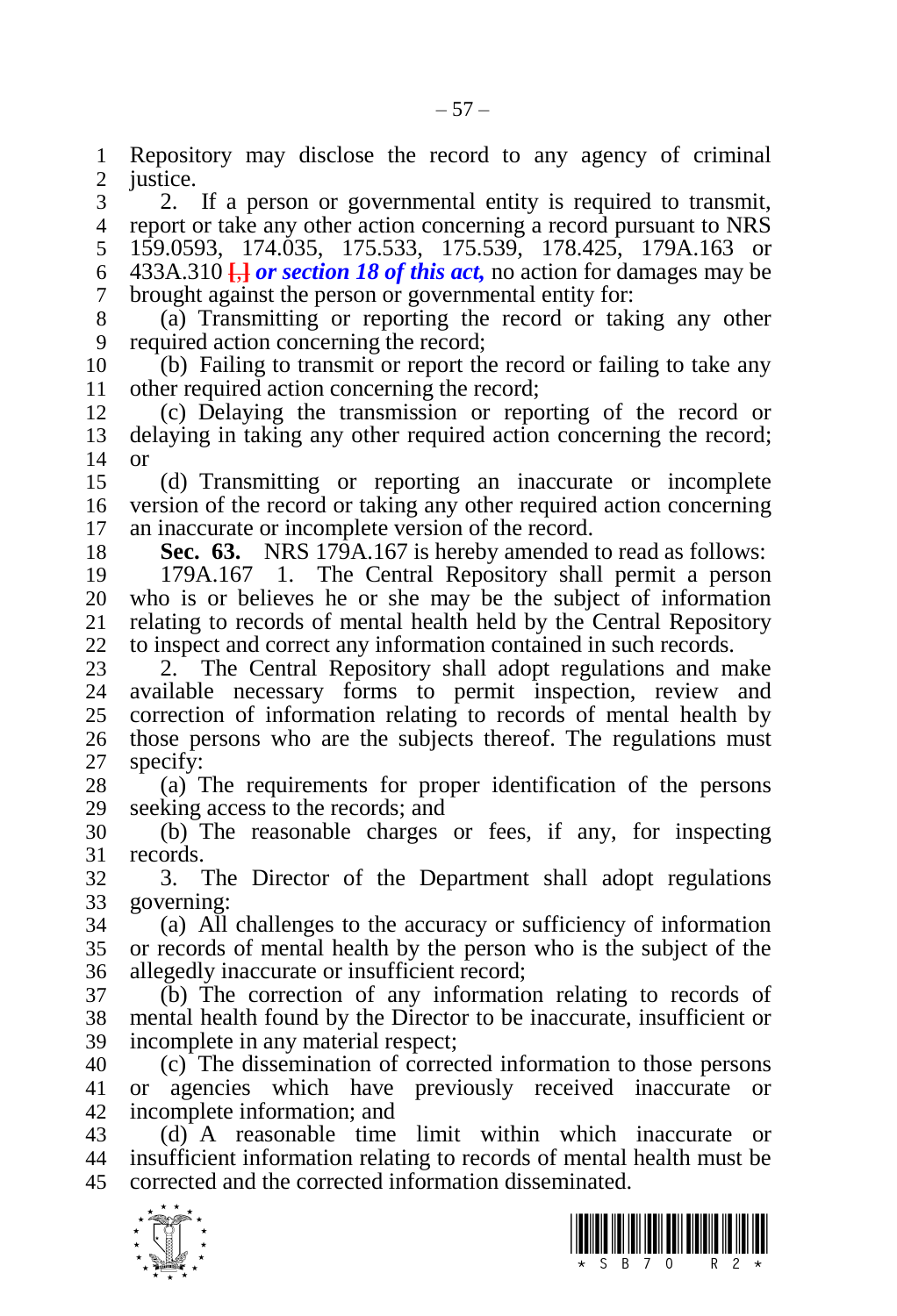1 4. As used in this section, "information relating to records of<br>2 mental health" means information contained in a record: mental health" means information contained in a record:

 (a) Transmitted to the Central Repository pursuant to NRS 159.0593, 174.035, 175.533, 175.539, 178.425 or 433A.310 **[**;**]** *or section 18 of this act;* or

 (b) Transmitted to the National Instant Criminal Background Check System or the National Crime Information Center pursuant to NRS 179A.163.

**Sec. 64.** NRS 388.253 is hereby amended to read as follows:

 388.253 1. The Department shall, with assistance from other state agencies, including, without limitation, the Division of Emergency Management, the Investigation Division, and the Nevada Highway Patrol Division of the Department of Public Safety, develop a model plan for the management of:

(a) A suicide; or

 (b) A crisis or emergency that involves a public school or a private school and that requires immediate action.

 2. The model plan must include, without limitation, a procedure for:

20 (a) In response to a crisis or emergency:<br>21 (1) Coordinating the resources of

 (1) Coordinating the resources of local, state and federal agencies, officers and employees, as appropriate;

23 (2) Accounting for all persons within a school;<br>24 (3) Assisting persons within a school in a school

(3) Assisting persons within a school in a school district, a charter school or a private school to communicate with each other;

 (4) Assisting persons within a school in a school district, a charter school or a private school to communicate with persons located outside the school, including, without limitation, relatives of pupils and relatives of employees of such a school, the news media and persons from local, state or federal agencies that are responding to a crisis or an emergency;

 (5) Assisting pupils of a school in the school district, a charter school or a private school, employees of such a school and relatives of such pupils and employees to move safely within and away from the school, including, without limitation, a procedure for evacuating the school and a procedure for securing the school;

 (6) Reunifying a pupil with his or her parent or legal guardian;

# (7) Providing any necessary medical assistance;

 (8) Recovering from a crisis or emergency; (9) Carrying out a lockdown at a school;

(10) Providing shelter in specific areas of a school; and

 (11) Providing disaster behavioral health related to a crisis, emergency or suicide;



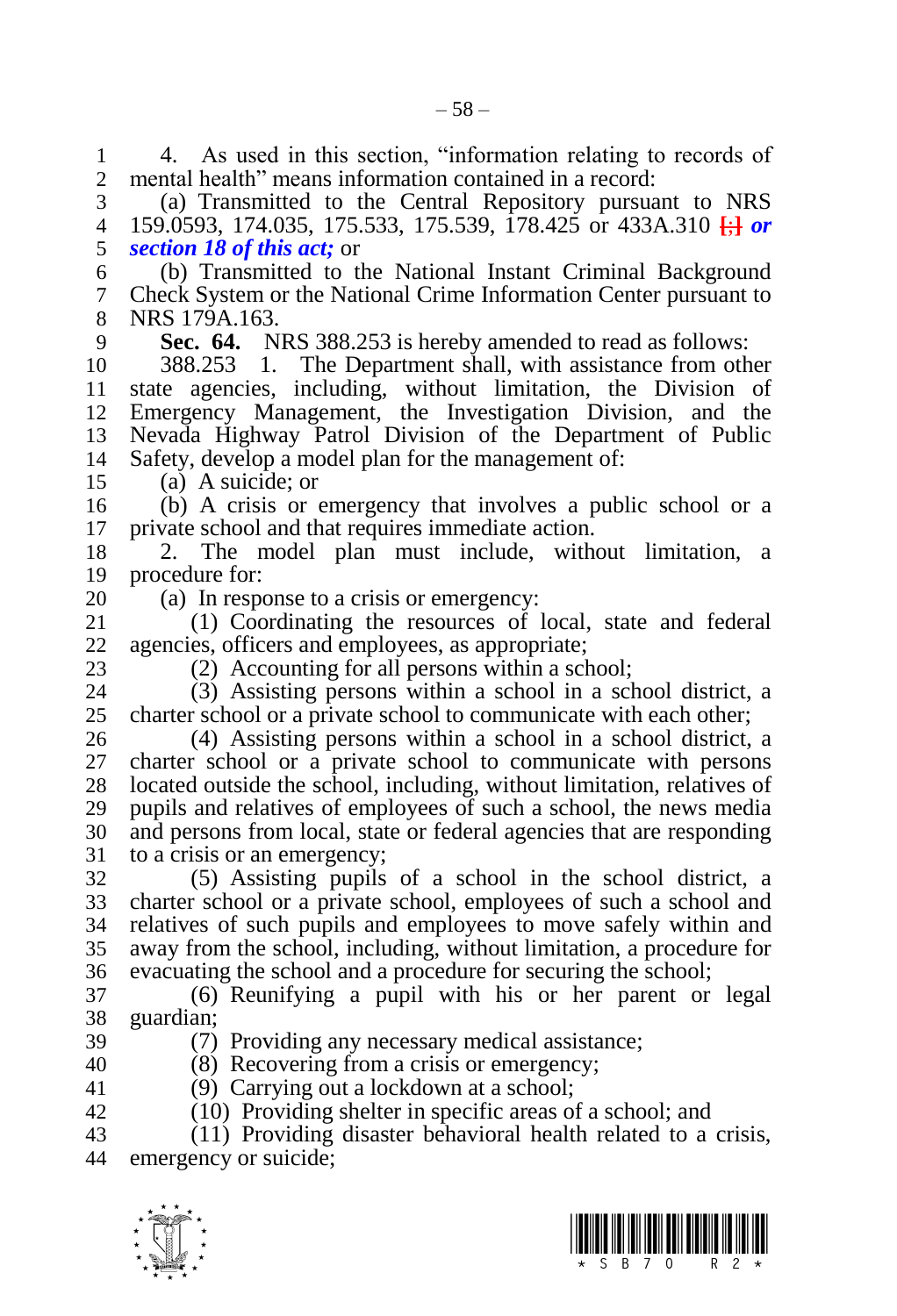(b) Providing specific information relating to managing a crisis or emergency that is a result of:

(1) An incident involving hazardous materials;

 (2) An incident involving mass casualties; (3) An incident involving an active shooter;

 (4) An incident involving a fire, explosion or other similar situation;

8 (5) An outbreak of disease;<br>9 (6) Any threat or hazard is (6) Any threat or hazard identified in the hazard mitigation plan of the county in which the school district is located, if such a 11 plan exists; or<br>12  $(7)$  Any

(7) Any other situation, threat or hazard deemed appropriate;

 (c) Providing pupils and staff at a school that has experienced a crisis or emergency with access to counseling and other resources to assist in recovering from the crisis or emergency;

 (d) Evacuating pupils and employees of a charter school to a designated space within an identified public middle school, junior high school or high school in a school district that is separate from the general population of the school and large enough to 20 accommodate the charter school, and such a space may include,<br>21 without limitation, a gymnasium or multipurpose room of the public without limitation, a gymnasium or multipurpose room of the public school;

23 (e) Selecting an assessment tool which assists in responding to a 24 threat against the school by a pupil or pupils: threat against the school by a pupil or pupils;

 (f) On an annual basis, providing drills to instruct pupils in the appropriate procedures to be followed in response to a crisis or an emergency. Such drills must occur:

(1) At different times during normal school hours; and

 (2) In cooperation with other state agencies, pursuant to this section.

 (g) Responding to a suicide or attempted suicide to mitigate the effects of the suicide or attempted suicide on pupils and staff at the school, including, without limitation, by making counseling and other appropriate resources to assist in recovering from the suicide or attempted suicide available to pupils and staff;

 (h) Providing counseling and other appropriate resources to pupils and school staff who have contemplated or attempted suicide; (i) Outreach to persons and organizations located in the

 community in which a school that has had a suicide by a pupil, including, without limitation, religious and other nonprofit organizations, that may be able to assist with the response to the suicide;

 (j) Addressing the needs of pupils at a school that has experienced a crisis, emergency or suicide who are at a high risk of



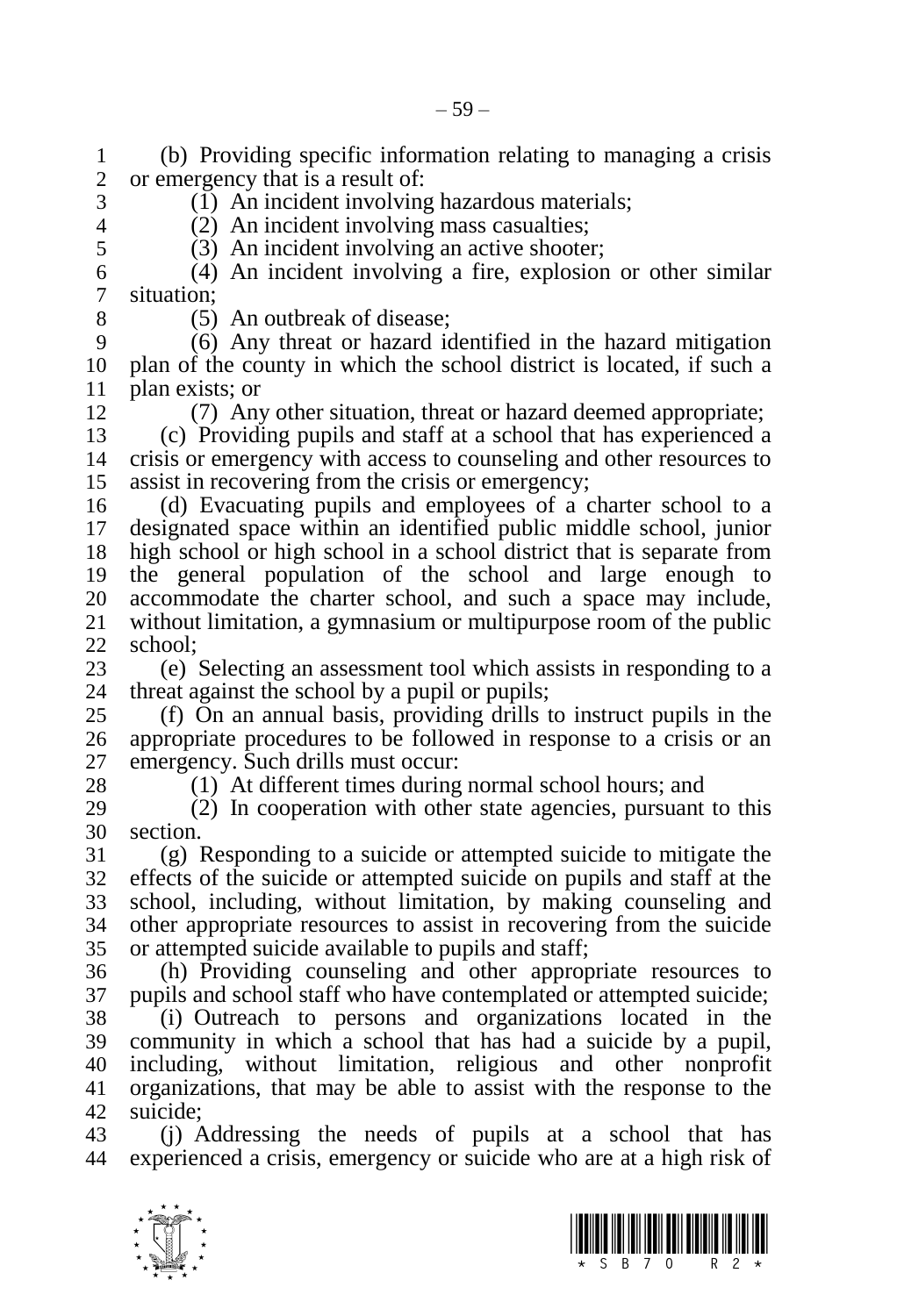suicide, including, without limitation, pupils who are members of the groups described in subsection 3 of NRS 388.256; and

 (k) Responding to a pupil who is determined to be a person in mental health crisis, as defined in NRS 433A.0175, including, without limitation:

 (1) Utilizing mobile mental health crisis response units, where available, before transporting the pupil to a public or private mental health facility pursuant to subparagraph (2); and

 (2) Transporting the pupil to a public or private mental health facility or hospital for **[**admission**]** *placement on a mental health crisis hold* pursuant to NRS **[**433A.150.**]** *433A.160.*

 3. In developing the model plan, the Department shall consider the plans developed pursuant to NRS 388.243 and 394.1687 and updated pursuant to NRS 388.245 and 394.1688.

 4. The Department shall require a school district to ensure that each public school in the school district identified pursuant to paragraph (d) of subsection 2 is prepared to allow a charter school to evacuate to the school when necessary in accordance with the procedure included in the model plan developed pursuant to 20 subsection 1. A charter school shall hold harmless, indemnify and 21 defend the school district to which it evacuates during a crisis or an defend the school district to which it evacuates during a crisis or an emergency against any claim or liability arising from an act or omission by the school district or an employee or officer of the school district.

 5. The Department may disseminate to any appropriate local, state or federal agency, officer or employee, as the Department determines is necessary:

 (a) The model plan developed by the Department pursuant to subsection 1;

 (b) A plan developed pursuant to NRS 388.243 or updated 31 pursuant to NRS 388.245:

 (c) A plan developed pursuant to NRS 394.1687 or updated pursuant to NRS 394.1688; and

(d) A deviation approved pursuant to NRS 388.251 or 394.1692.

 6. The Department shall, at least once each year, review and update as appropriate the model plan developed pursuant to subsection 1.

**Sec. 65.** NRS 388.476 is hereby amended to read as follows:

 388.476 "Chemical restraint" means the administration of drugs *to a person* for the specific and exclusive purpose of controlling an acute or episodic **[**aggressive**]** behavior *that places the person or others at a risk of harm* when *less restrictive*  alternative intervention techniques have failed to limit or control the behavior. The term does not include the administration of drugs **[**on a regular basis, as**]** prescribed by a physician, **[**to treat the symptoms



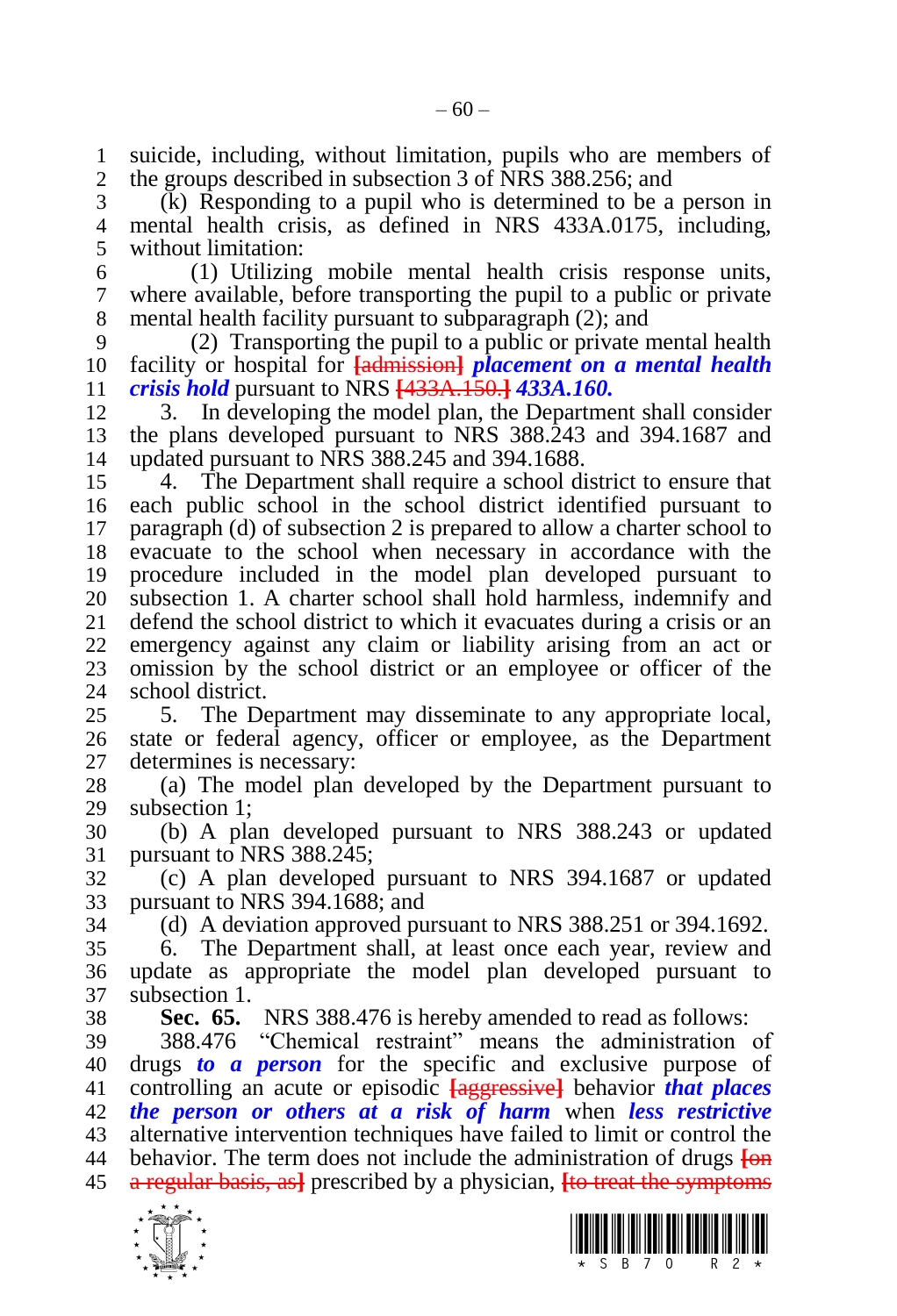of**]** *physician assistant or advanced practice registered nurse as standard treatment for the* mental **[**,**]** *or* physical **[**, emotional or behavioral disorders and for assisting a person in gaining self-

- control over his or her impulses.**]** *condition of the person.*
- 5 **Sec. 66.** NRS 394.355 is hereby amended to read as follows:<br>6 394.355 "Chemical restraint" means the administration

 394.355 "Chemical restraint" means the administration of drugs *to a person* for the specific and exclusive purpose of controlling an acute or episodic **[**aggressive**]** behavior *that places the person or others at a risk of harm* when *less restrictive*  alternative intervention techniques have failed to limit or control the behavior. The term does not include the administration of drugs **[**on a regular basis, as**]** prescribed by a physician, **[**to treat the symptoms of**]** *physician assistant or advanced practice registered nurse as standard treatment for the* mental **[**,**]** *or* physical **[**, emotional or behavioral disorders and for assisting a person in gaining self-

control over his or her impulses.**]** *condition of the person.*

17 **Sec. 67.** NRS 449.0915 is hereby amended to read as follows:<br>18 449.0915 1. The Division may issue an endorsement as a

 449.0915 1. The Division may issue an endorsement as a crisis stabilization center to the holder of a license to operate a 20 psychiatric hospital that meets the requirements of this section.<br>21 2. A psychiatric hospital that wishes to obtain an endorse

2. A psychiatric hospital that wishes to obtain an endorsement as a crisis stabilization center must submit an application in the form 23 prescribed by the Division which must include, without limitation,<br>24 proof that the applicant meets the requirements of subsection 3. proof that the applicant meets the requirements of subsection 3.

 3. An endorsement as a crisis stabilization center may only be issued if the psychiatric hospital to which the endorsement will apply:

 (a) Does not exceed a capacity of 16 beds or constitute an institution for mental diseases, as defined in 42 U.S.C. § 1396d;

 (b) Operates in accordance with established administrative protocols, evidenced-based protocols for providing treatment and evidence-based standards for documenting information concerning services rendered and recipients of such services in accordance with best practices for providing crisis stabilization services;

(c) Delivers crisis stabilization services:

 (1) To patients for not less than 24 hours in an area devoted to crisis stabilization or detoxification before releasing the patient into the community, referring the patient to another facility or transferring the patient to a bed within the hospital for short-term treatment, if the psychiatric hospital has such beds;

 (2) In accordance with best practices for the delivery of crisis stabilization services; and

 (3) In a manner that promotes concepts that are integral to recovery for persons with mental illness, including, without



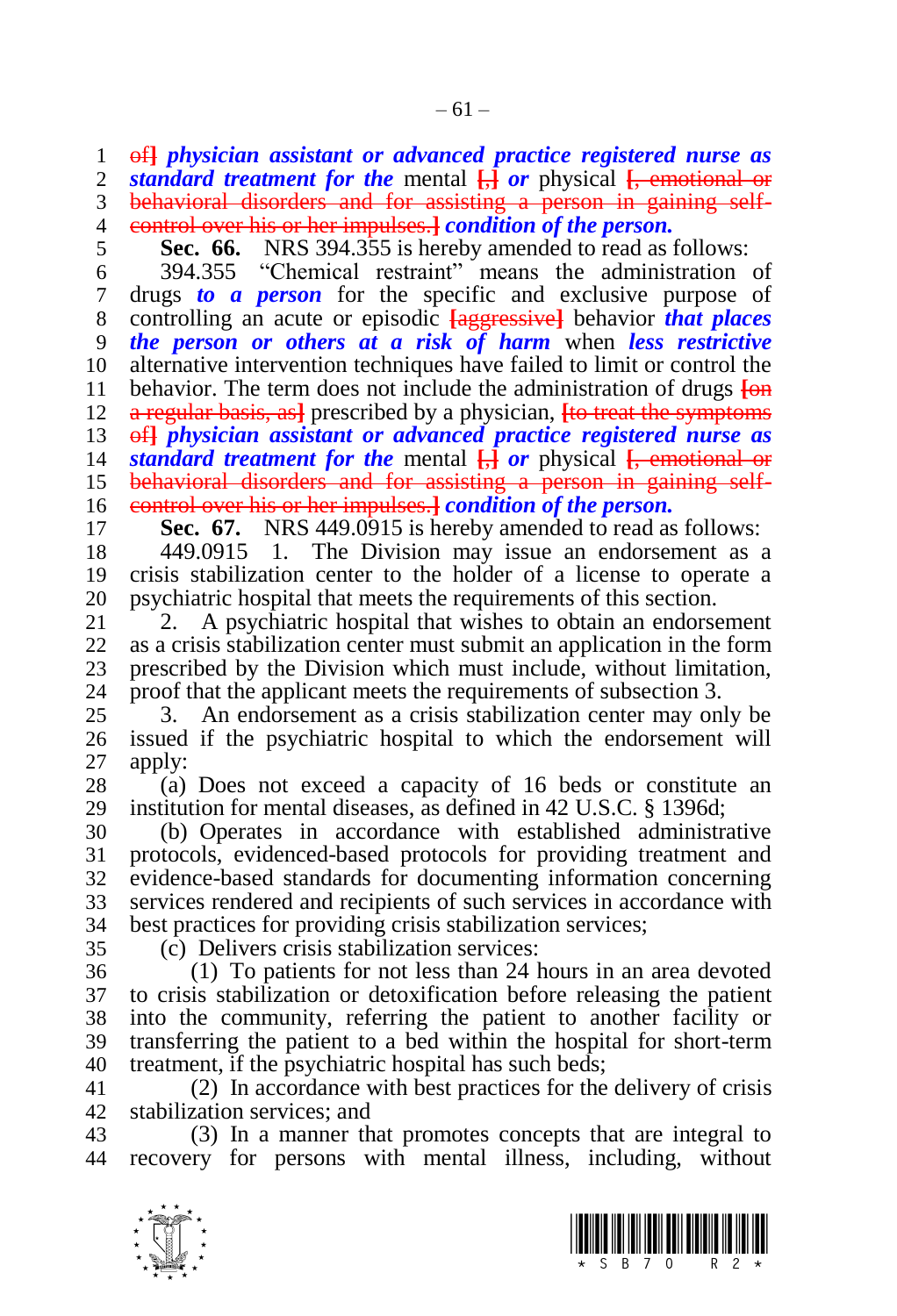limitation, hope, personal empowerment, respect, social connections, self-responsibility and self-determination;

 (d) Employs qualified persons to provide peer support services, as defined in NRS 449.01566, when appropriate;

 (e) Uses a data management tool to collect and maintain data relating to admissions, discharges, diagnoses and long-term outcomes for recipients of crisis stabilization services;

8 (f) Accepts all patients, without regard to:<br>9 (1) The race, ethnicity, gender, socioe

 (1) The race, ethnicity, gender, socioeconomic status, sexual orientation or place of residence of the patient;

 (2) Any social conditions that affect the patient; (3) The ability of the patient to pay; or

 (4) Whether the patient is admitted voluntarily to the psychiatric hospital pursuant to NRS 433A.140 or admitted to the psychiatric hospital under an emergency admission pursuant to

**[**NRS 433A.150;**]** *section 10 of this act;*

 (g) Performs an initial assessment on any patient who presents at the psychiatric hospital, regardless of the severity of the behavioral health issues that the patient is experiencing;

20 (h) Has the equipment and personnel necessary to conduct a medical examination of a patient pursuant to NRS 433A.165; and medical examination of a patient pursuant to NRS 433A.165; and

 (i) Considers whether each patient would be better served by 23 another facility and transfer a patient to another facility when<br>24 appropriate. appropriate.

 4. Crisis stabilization services that may be provided pursuant to paragraph (c) of subsection 3 may include, without limitation:

 (a) Case management services, including, without limitation, such services to assist patients to obtain housing, food, primary health care and other basic needs;

 (b) Services to intervene effectively when a behavioral health crisis occurs and address underlying issues that lead to repeated behavioral health crises;

(c) Treatment specific to the diagnosis of a patient; and

 (d) Coordination of aftercare for patients, including, without limitation, at least one follow-up contact with a patient not later than 72 hours after the patient is discharged.

 5. An endorsement as a crisis stabilization center must be renewed at the same time as the license to which the endorsement applies. An application to renew an endorsement as a crisis stabilization center must include, without limitation:

(a) The information described in subsection 3; and

 (b) Proof that the psychiatric hospital is accredited by the Commission on Accreditation of Rehabilitation Facilities, or its successor organization, or the Joint Commission, or its successor organization.



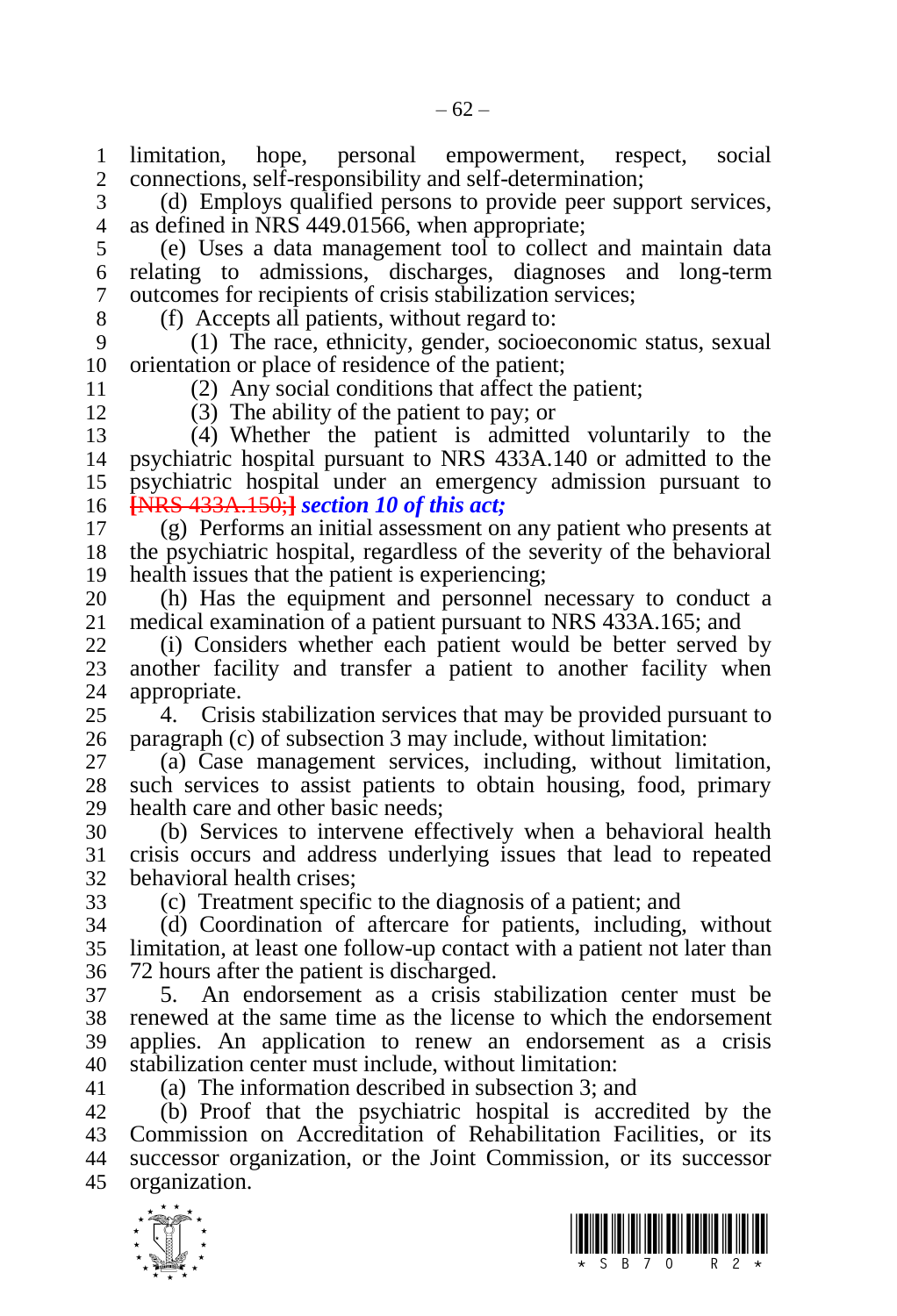1 6. As used in this section, "crisis stabilization services" means<br>2 behavioral health services designed to: behavioral health services designed to:

 (a) De-escalate or stabilize a behavioral crisis, including, without limitation, a behavioral health crisis experienced by a person with a co-occurring substance use disorder; and

 (b) When appropriate, avoid admission of a patient to another inpatient mental health facility or hospital and connect the patient with providers of ongoing care as appropriate for the unique needs of the patient.

**Sec. 68.** NRS 449A.206 is hereby amended to read as follows:

 449A.206 "Chemical restraint" means the administration of drugs *to a person* for the specific and exclusive purpose of controlling an acute or episodic **[**aggressive**]** behavior *that places the person or others at a risk of harm* when *less restrictive*  alternative intervention techniques have failed to limit or control the behavior. The term does not include the administration of drugs **[**on a regular basis, as**]** prescribed by a physician, **[**to treat the symptoms of**]** *physician assistant or advanced practice registered nurse as standard treatment for the* mental **[**,**]** *or* physical **[**, emotional or 20 behavioral disorders and for assisting a person in gaining self-<br>21 control over his or her impulses. *I condition of the person*. control over his or her impulses.**]** *condition of the person.*

**Sec. 69.** NRS 449A.636 is hereby amended to read as follows:<br>23 449A.636 1. When acting under the authority of an advance

23 449A.636 1. When acting under the authority of an advance<br>24 directive for psychiatric care, an attending physician or other directive for psychiatric care, an attending physician or other provider of health care shall comply with the advance directive unless:

 (a) Compliance, in the opinion of the attending physician or other provider, is not consistent with generally accepted standards of care for the provision of psychiatric care for the benefit of the principal;

 (b) Compliance is not consistent with the availability of psychiatric care requested;

(c) Compliance is not consistent with applicable law;

 (d) The principal is admitted to a mental health facility or hospital pursuant to NRS 433A.145 to 433A.330, inclusive, *or required to receive assisted outpatient treatment pursuant to sections 11 to 21, inclusive, of this act* and a course of treatment is required pursuant to those provisions; or

 (e) Compliance, in the opinion of the attending physician or other provider, is not consistent with appropriate psychiatric care in case of an emergency endangering the life or health of the principal or another person.

 2. In the event that one part of the advance directive is unable to be followed because of any of the circumstances set forth in



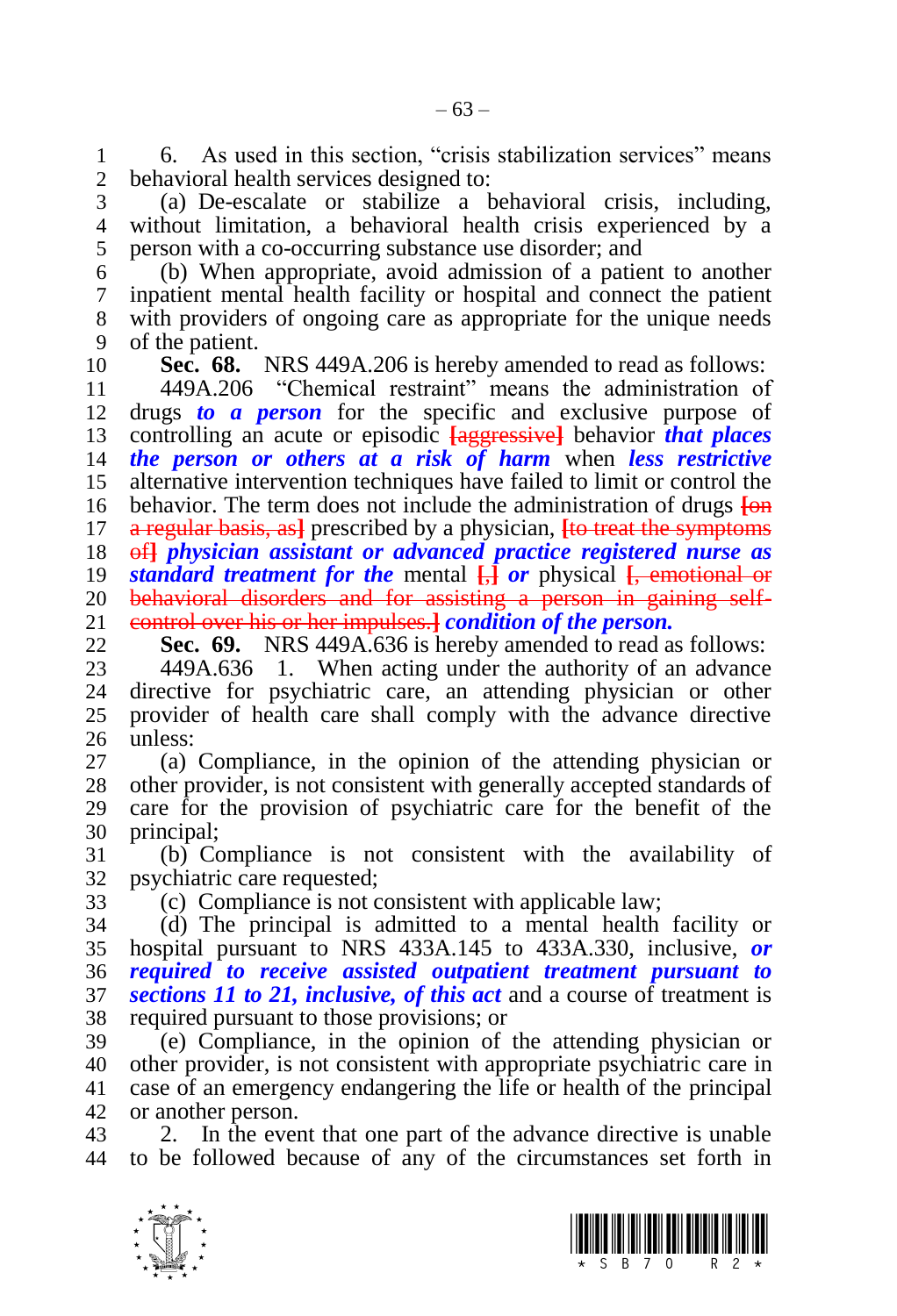subsection 1, all other parts of the advance directive must be followed.

**Sec. 70.** NRS 450.470 is hereby amended to read as follows:

 450.470 1. If the county hospital is located at the county seat, the board of hospital trustees shall, at all times, provide a suitable room that may be used for the examination of persons who are alleged to **[**have mental illness**]** *be persons in a mental health crisis*  and who are to be brought before the judge of the district court for proceedings to determine the issue of involuntary court-ordered admission as provided in chapter 433A of NRS. This section does 11 not prohibit or limit the examination of persons alleged to **[have** 12 mental liness] *he persons in a mental health crisis* at a private mental illness**]** *be persons in a mental health crisis* at a private hospital as provided in chapter 433A of NRS.

 2. The board of trustees of such a county hospital, in cooperation with the local law enforcement agencies, may provide a suitable room that may be used for the custodial supervision of persons who are alleged to:

 (a) **[**Have mental illness;**]** *Be persons in a mental health crisis;*  or

20 (b) Be dangerous to themselves or others.<br>21 **Sec. 71.** NRS 629.550 is hereby amende

NRS 629.550 is hereby amended to read as follows:

 629.550 1. If a patient communicates to a mental health 23 professional an explicit threat of imminent serious physical harm or<br>24 death to a clearly identified or identifiable person and in the death to a clearly identified or identifiable person and, in the judgment of the mental health professional, the patient has the intent and ability to carry out the threat, the mental health professional shall **[**apply for the emergency admission of**]** *place* the patient **[**to a mental health facility**]** *on a mental health crisis hold* pursuant to NRS 433A.160 *, petition for a court to order the placement of the patient on a mental health crisis hold pursuant to section 9 of this act* or make a reasonable effort to communicate the threat in a timely manner to:

(a) The person who is the subject of the threat;

 (b) The law enforcement agency with the closest physical location to the residence of the person; and

(c) If the person is a minor, the parent or guardian of the person.

 2. A mental health professional shall be deemed to have made a reasonable effort to communicate a threat pursuant to subsection 1 if:

 (a) The mental health professional actually communicates the threat in a timely manner; or

 (b) The mental health professional makes a good faith attempt to communicate the threat in a timely manner and the failure to actually communicate the threat in a timely manner does not result



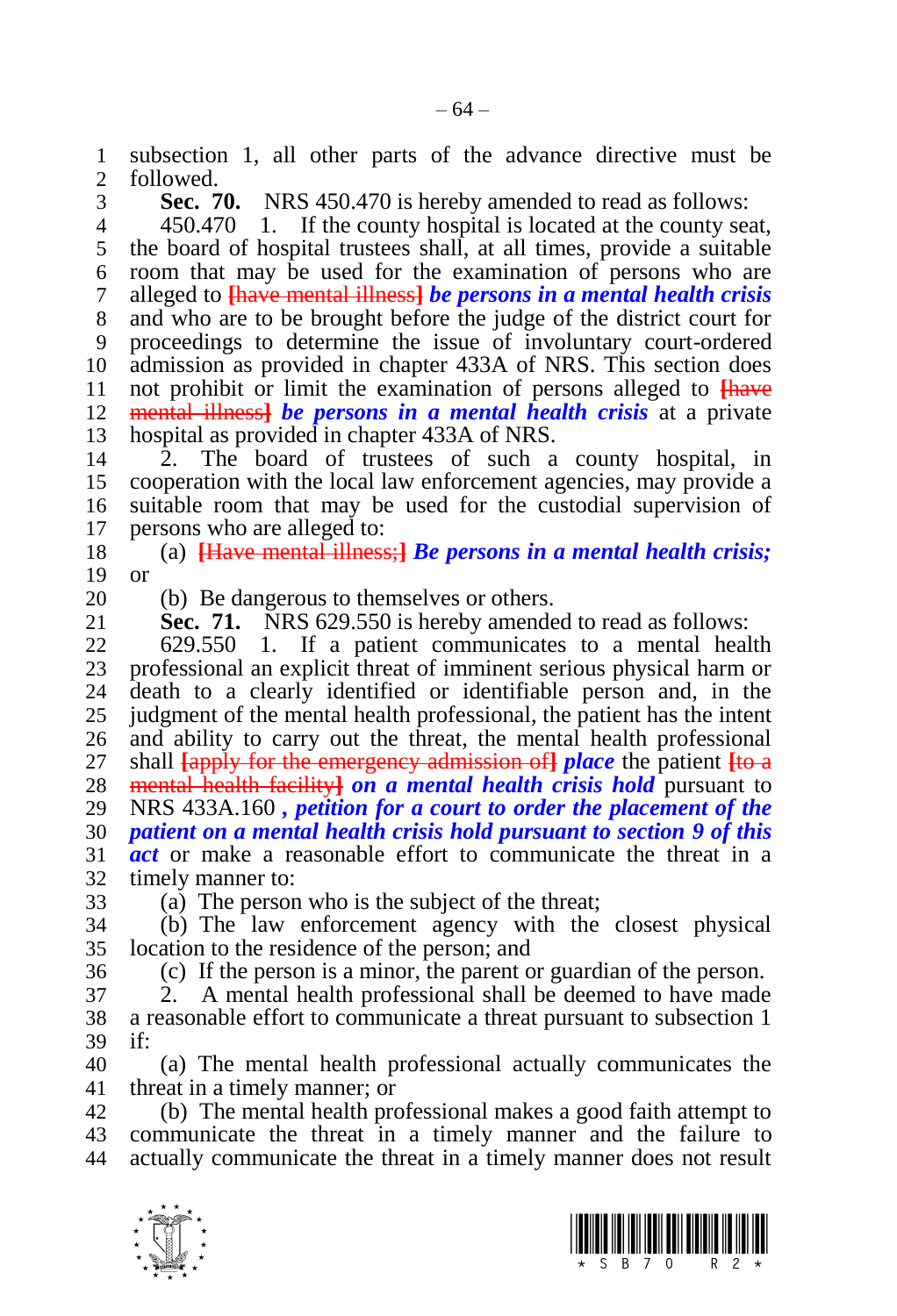from the negligence or recklessness of the mental health professional.

 3. A mental health professional who exercises reasonable care in determining that he or she:

 (a) Has a duty to take an action described in subsection 1 is not subject to civil or criminal liability or disciplinary action by a professional licensing board for disclosing confidential or privileged information.

 (b) Does not have a duty to take an action described in subsection 1 is not subject to civil or criminal liability or disciplinary action by a professional licensing board for any damages caused by the actions of a patient.

4. The provisions of this section do not:

 (a) Limit or affect the duty of the mental health professional to report child abuse or neglect pursuant to NRS 432B.220 or the commercial sexual exploitation of a child pursuant to NRS 432C.110; or

 (b) Modify any duty of a mental health professional to take precautions to prevent harm by a patient:

20 (1) Who is in the custody of a hospital or other facility where the mental health professional is employed; or the mental health professional is employed; or

(2) Who is being discharged from such a facility.

 5. As used in this section, "mental health professional" includes:

 (a) A physician or psychiatrist licensed to practice medicine in this State pursuant to chapter 630 or 633 of NRS;

 (b) A psychologist who is licensed to practice psychology pursuant to chapter 641 of NRS or authorized to practice psychology in this State pursuant to the Psychology Interjurisdictional Compact enacted in NRS 641.227;

31 (c) A social worker who:<br>32 (1) Holds a master's d

 $(1)$  Holds a master's degree in social work;

 (2) Is licensed as a clinical social worker pursuant to chapter 641B of NRS; and

 (3) Is employed by the Division of Public and Behavioral Health of the Department of Health and Human Services;

(d) A registered nurse who:

 (1) Is licensed to practice professional nursing pursuant to chapter 632 of NRS; and

 (2) Holds a master's degree in psychiatric nursing or a related field;

 (e) A marriage and family therapist licensed pursuant to chapter 641A of NRS;

 (f) A clinical professional counselor licensed pursuant to chapter 641A of NRS; and



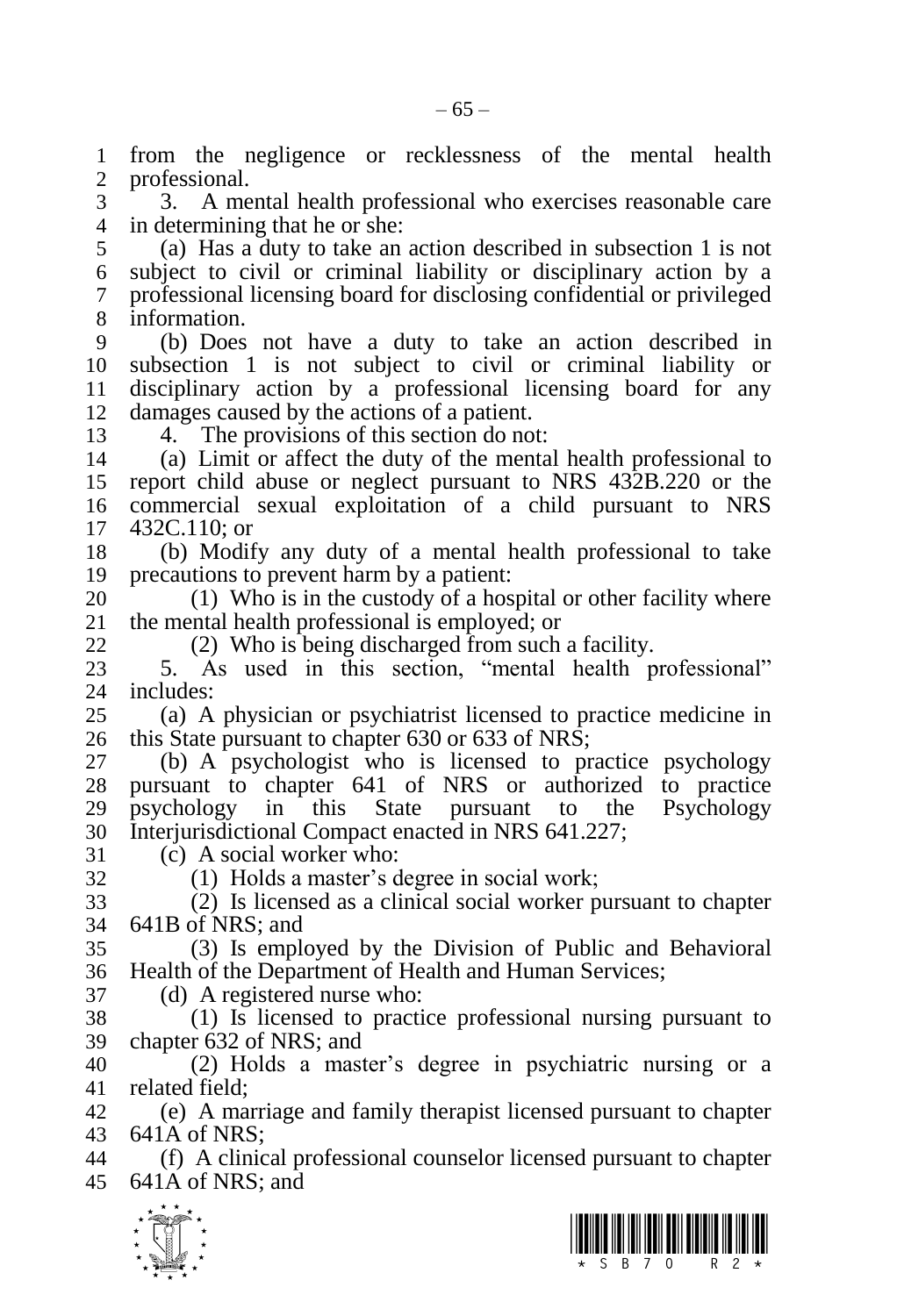(g) A person who is working in this State within the scope of his or her employment by the Federal Government, including, without limitation, employment with the Department of Veterans Affairs, the military or the Indian Health Service, and is:

 (1) Licensed or certified as a physician, psychologist, marriage and family therapist, clinical professional counselor, alcohol and drug counselor or clinical alcohol and drug counselor in 8 another state;<br>9  $(2)$  Lic

 (2) Licensed as a social worker in another state and holds a master's degree in social work; or

 (3) Licensed to practice professional nursing in another state and holds a master's degree in psychiatric nursing or a related field.

**Sec. 72.** NRS 632.120 is hereby amended to read as follows:

632.120 1. The Board shall:

(a) Adopt regulations establishing reasonable standards:

 (1) For the denial, renewal, suspension and revocation of, and the placement of conditions, limitations and restrictions upon, a license to practice professional or practical nursing or a certificate to practice as a nursing assistant or medication aide - certified.

20 (2) Of professional conduct for the practice of nursing.<br>21 (3) For prescribing and dispensing controlled substance (3) For prescribing and dispensing controlled substances and dangerous drugs in accordance with applicable statutes.

 (4) For the psychiatric training and experience necessary for an advanced practice registered nurse to be authorized to make the diagnoses, evaluations and examinations described in NRS **[**433A.160,**]** 433A.240, *433A.390,* 433A.430, 484C.300, 484C.320, 484C.330, 484C.340 and 484C.350 and *sections 10 and 11 of this act,* the certifications described in NRS 433A.170, 433A.195 and 433A.200 **[**.**]** *and the sworn statements or declarations described in NRS 433A.210 and section 11 of this act.*

 (b) Prepare and administer examinations for the issuance of a license or certificate under this chapter.

 (c) Investigate and determine the eligibility of an applicant for a license or certificate under this chapter.

 (d) Carry out and enforce the provisions of this chapter and the regulations adopted pursuant thereto.

 (e) Develop and disseminate annually to each registered nurse who cares for children information concerning the signs and symptoms of pediatric cancer.

2. The Board may adopt regulations establishing reasonable:

 (a) Qualifications for the issuance of a license or certificate under this chapter.

 (b) Standards for the continuing professional competence of licensees or holders of a certificate. The Board may evaluate



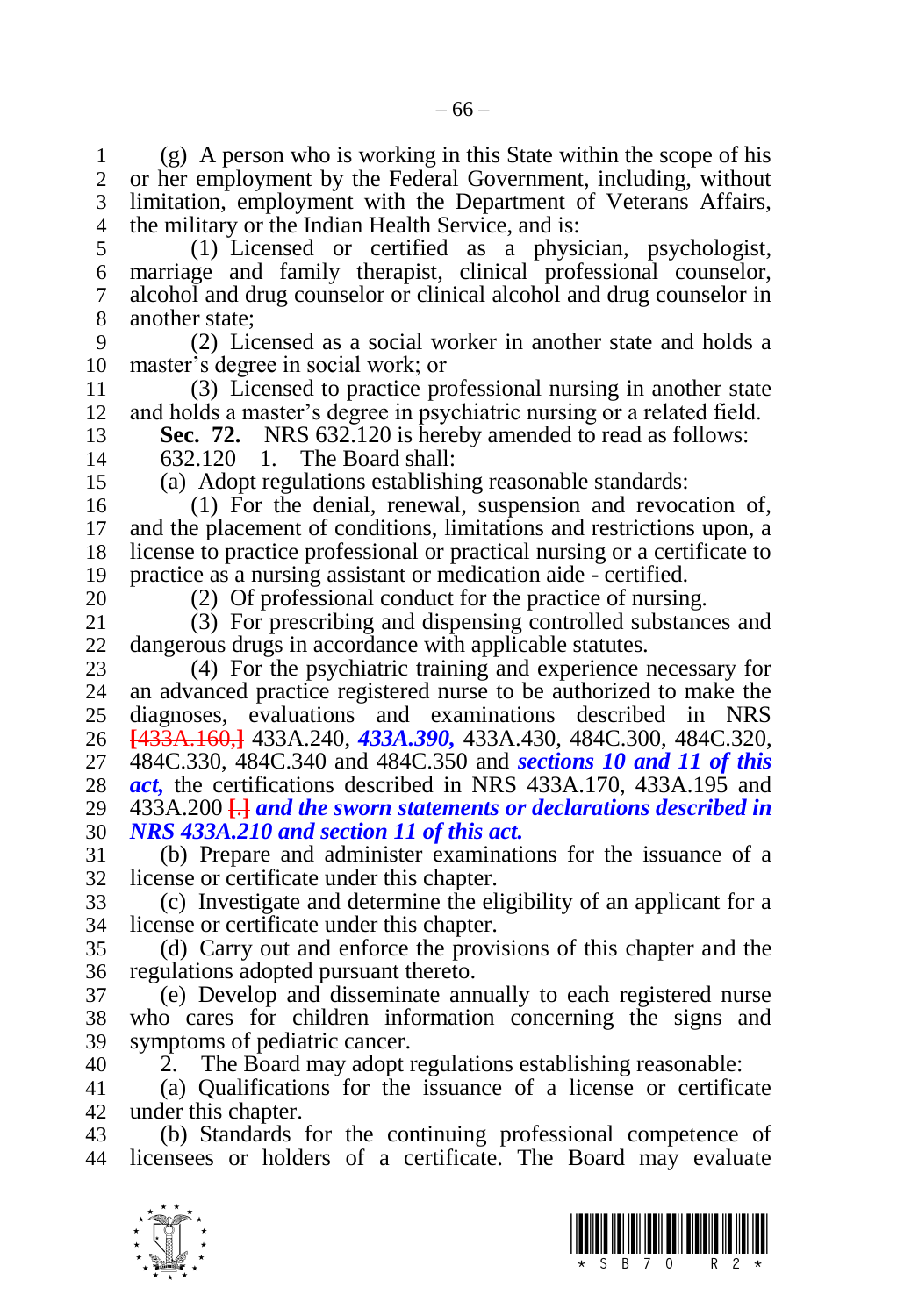licensees or holders of a certificate periodically for compliance with those standards.

 3. The Board may adopt regulations establishing a schedule of reasonable fees and charges, in addition to those set forth in NRS 632.345, for:

 (a) Investigating licensees or holders of a certificate and applicants for a license or certificate under this chapter;

 (b) Evaluating the professional competence of licensees or holders of a certificate:

(c) Conducting hearings pursuant to this chapter;

(d) Duplicating and verifying records of the Board; and

 (e) Surveying, evaluating and approving schools of practical nursing, and schools and courses of professional nursing,

 $14 \rightarrow$  and collect the fees established pursuant to this subsection.

 4. For the purposes of this chapter, the Board shall, by regulation, define the term "in the process of obtaining accreditation."

 5. The Board may adopt such other regulations, not inconsistent with state or federal law, as may be necessary to carry 20 out the provisions of this chapter relating to nursing assistant 21 trainees, nursing assistants and medication aides - certified. 21 trainees, nursing assistants and medication aides - certified.<br>22 6. The Board may adopt such other regulation

 6. The Board may adopt such other regulations, not 23 inconsistent with state or federal law, as are necessary to enable it to administer the provisions of this chapter. administer the provisions of this chapter.

**Sec. 73.** NRS 641B.160 is hereby amended to read as follows:

641B.160 1. The Board shall adopt:

 (a) Such regulations as are necessary or desirable to enable it to carry out the provisions of this chapter;

 (b) Regulations establishing reasonable standards for the psychiatric training and experience necessary for a clinical social worker to be authorized to make the certifications described in NRS 433A.170, 433A.195 and 433A.200 **[**;**]** *and section 10 of this act, make a sworn statement or declaration described in NRS 433A.210 and section 11 of this act and perform an* 

*evaluation described in section 11 of this act;*

 (c) Regulations prescribing uniform standards concerning the locations at which interns provide services;

 (d) Regulations prescribing standards concerning the electronic supervision of interns working at remote sites; and

 (e) Regulations prescribing the manner by which the qualifications for the issuance or renewal of a license under the provisions of this chapter will be made available to the public such that those qualifications are clearly defined and easily understood.

 2. On the date that the Board gives notice pursuant to NRS 233B.060 of its intent to adopt, amend or repeal a regulation, the

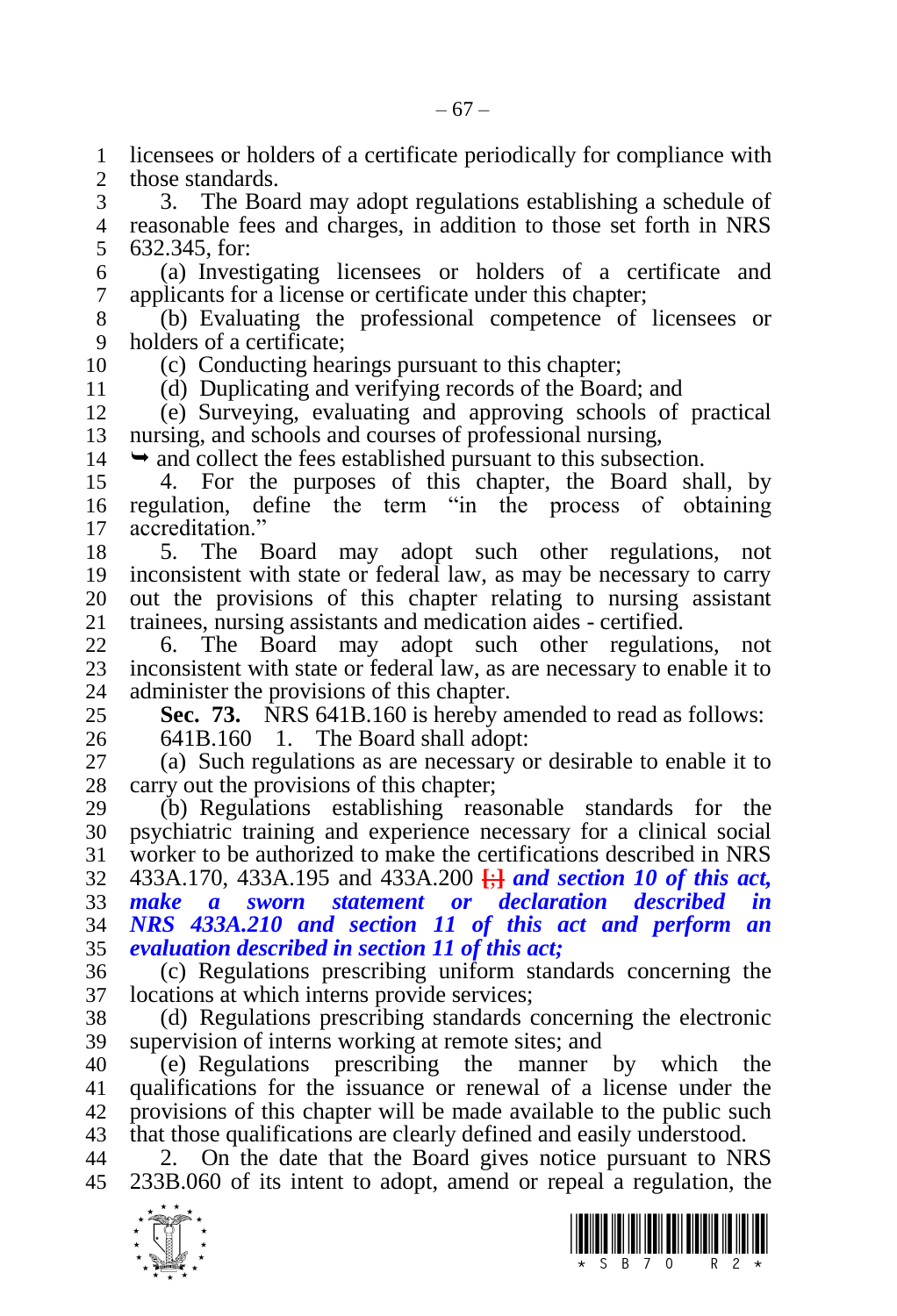Board shall submit the regulation to the Commission on Behavioral Health for review. The Commission shall review the regulation and make recommendations to the Board concerning the advisability of adopting, amending or repealing the regulation and any changes that the Commission deems advisable. **Sec. 74.** 1. The amendatory provisions of NRS 433A.145, as amended by section 28 of this act, apply to any person: (a) Who has been admitted to a public or private mental facility; and (b) Whose status is that of a voluntary consumer on or after October 1, 2021, regardless of the date on which he or she was admitted. 2. The amendatory provisions of NRS 433A.165, 433A.185, 433A.195, 433A.200 and 433A.310, as amended by sections 31, 33, 35, 36 and 43 of this act, respectively, apply to any person: (a) Who has been admitted to a public or private mental facility or hospital; and (b) Whose status is that of an emergency consumer on or after October 1, 2021, regardless of the date on which he or she was 20 admitted.<br>21 3. A 3. Any person who was involuntarily admitted to a program of community-based or outpatient services before October 1, 2021, by 23 a court order that remains effective on that date shall be deemed to 24 have been ordered to receive assisted outpatient treatment pursuant have been ordered to receive assisted outpatient treatment pursuant to section 18 of this act. 4. The amendatory provisions of NRS 433A.380 and 433A.390, as amended by sections 47 and 48 of this act, respectively, apply to any person who has been admitted to a public or private mental health facility pursuant to a court order that is effective on October 1, 2021, regardless of the date on which he or she was admitted. 5. The amendatory provisions of NRS 433A.220 and 433A.380, as amended by sections 39 and 47 of this act, respectively, apply to any person who has been conditionally released from a public or private mental health facility where the conditional release is effective on October 1, 2021, regardless of the date on which he or she was conditionally released. 6. As used in this section, "assisted outpatient treatment" has the meaning ascribed to it in NRS 433A.019, as amended by section 24 of this act. **Sec. 75.** NRS 433A.315, 433A.323 and 433A.327 are hereby repealed. **Sec. 76.** 1. This section becomes effective upon passage and approval. 2. Sections 1 to 75, inclusive, of this act become effective:



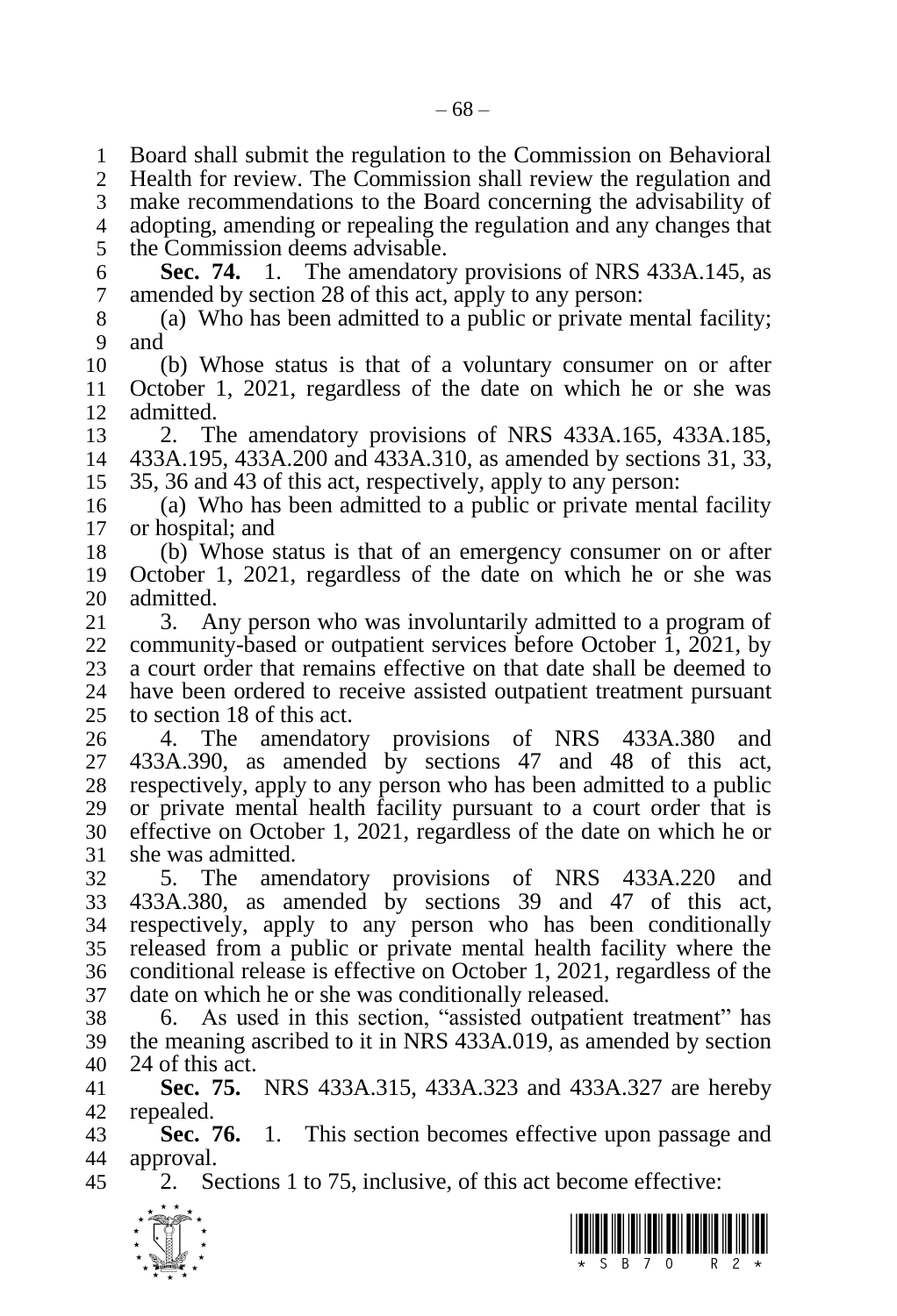1 (a) Upon passage and approval for the purpose of adopting regulations and performing any preparatory administrative tasks that 3 are necessary to carry out the provisions of this act; and

4 (b) On October 1, 2021, for all other purposes.

## **TEXT OF REPEALED SECTIONS**

**433A.315 Development of written plan for course of treatment and program of community-based or outpatient services.** If a court determines pursuant to NRS 433A.310 that a person should be involuntarily admitted to a program of communitybased or outpatient services, the court shall promptly cause two or more persons professionally qualified in the field of psychiatric mental health, which may include the person who filed the petition for involuntary court-ordered admission pursuant to NRS 433A.200 if he or she is so qualified, in consultation with the person to be involuntarily admitted, to develop and submit to the court a written plan prescribing a course of treatment and enumerating the program of community-based or outpatient services for the person. The plan must include, without limitation:

1. A description of the types of services in which the person will participate;

2. The medications, if any, which the person must take and the manner in which those medications will be administered;

3. The name of the person professionally qualified in the field of psychiatric mental health who is responsible for providing or coordinating the program of community-based or outpatient services; and

4. Any other requirements which the court deems necessary.

**433A.323 Failure to participate in program or carry out plan of treatment: Petition and order to take person into custody; evaluation.**

1. When a person who is involuntarily admitted to a program of community-based or outpatient services fails to participate in the program or otherwise fails to carry out the plan of treatment developed pursuant to NRS 433A.315, despite efforts by the professional responsible for providing or coordinating the program of community-based or outpatient services for the person to solicit the person's compliance, the professional may petition the court to issue an order requiring a peace officer to take into custody and deliver the person to the appropriate location for an evaluation by an

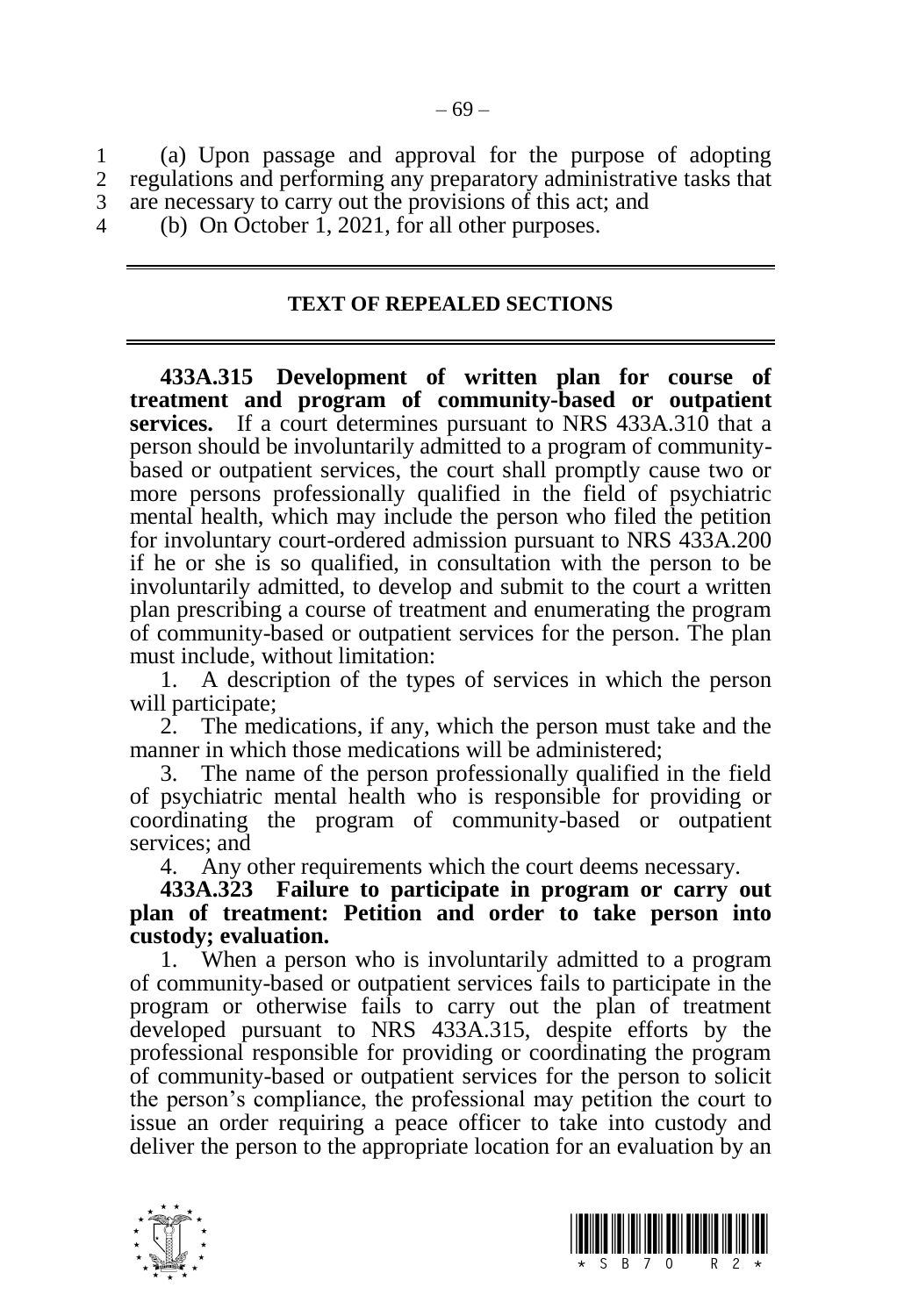evaluation team from the Division pursuant to NRS 433A.240. The petition must be accompanied by:

(a) A copy of the order for involuntary admission;

(b) A copy of the plan of treatment submitted to the court pursuant to NRS 433A.315;

(c) A list that sets forth the specific provisions of the plan of treatment which the person has failed to carry out; and

(d) A statement by the petitioner which explains how the person's failure to participate in the program of community-based or outpatient services or failure to carry out the plan of treatment will likely cause the person to harm himself or herself or others.

2. If the court determines that there is probable cause to believe that the person is likely to harm himself or herself or others if the person does not comply with the plan of treatment, the court may issue an order requiring a peace officer to take into custody and deliver the person to an appropriate location for an evaluation by an evaluation team from the Division pursuant to NRS 433A.240.

3. As used in this section, "appropriate location" does not include a jail or prison.

**433A.327 Conditional release of person in program: When allowed; no liability of State; notice to court, district attorney and legal guardian; order to resume participation in program; judicial review of order to resume participation in program.**

Except as otherwise provided in subsection 3, any person involuntarily admitted to a program of community-based or outpatient services may be conditionally released from the program when, in the judgment of the professional responsible for providing or coordinating the program of community-based or outpatient services, the person does not present a substantial likelihood of serious harm to himself or herself or others. The professional responsible for providing or coordinating the program of community-based or outpatient services shall prescribe the period for which the conditional release is effective. The period must not extend beyond the last day of the court-ordered period of admission to a program of community-based or outpatient services pursuant to NRS 433A.310.

2. When a person is conditionally released pursuant to subsection 1, the State of Nevada, the agents and employees of the State or a mental health facility, the professionals responsible for providing or coordinating programs of community-based or outpatient services and any other professionals providing mental health services are not liable for any debts or contractual obligations incurred, medical or otherwise, or damages caused by the actions of the person who is released.